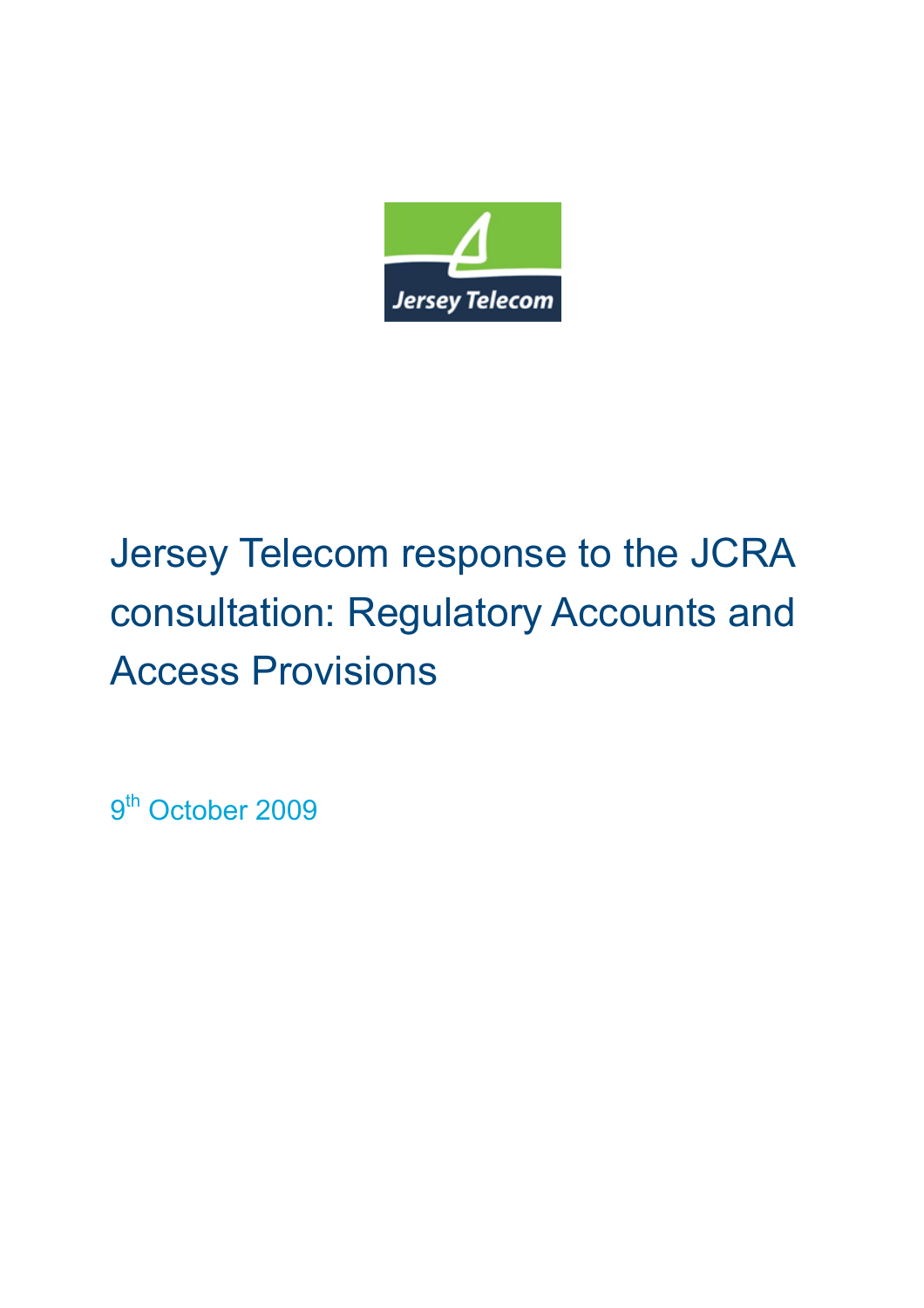# **Contents**

# **Section Page**  [1.](#page-3-0) [Executive summary ........................................................................................................................... 4](#page-3-0) [1.1](#page-3-0) [Introduction .................................................................................................................................... 4](#page-3-0) [1.2](#page-3-0) [Regulaid's report is not a sound basis for making policy............................................................... 4](#page-3-0) [1.2.1](#page-3-0) [The degree of analysis carried out and presented by Regulaid is not proportionate to either](#page-3-0)  [the complexity of the issue or the significance of the proposed intervention........................................ 4](#page-3-0) [1.2.2](#page-3-0) [The severity of the intervention is not proportionate, given the balance of associated costs](#page-3-0)  [and benefits........................................................................................................................................... 4](#page-3-0) [1.2.3](#page-4-0) [Transposition of EU-style solutions to Jersey is not appropriate............................................ 5](#page-4-0) [1.2.4](#page-5-0) [Capital investment has been relatively high in Jersey, contrary to Regulaid's assertions ..... 6](#page-5-0) [1.2.5](#page-5-0) [Regulaid ignores interplay between remedies........................................................................ 6](#page-5-0) [1.2.6](#page-5-0) [Report overlooks concern regarding existence of OLO demand for these products ............. 6](#page-5-0) [1.2.7](#page-6-0) [Market is increasingly competitive, alleviating the need for regulatory action........................ 7](#page-6-0) [1.2.8](#page-6-0) [The report contains a large number of significant errors of fact and interpretation and was](#page-6-0)  [deficient on process grounds ................................................................................................................ 7](#page-6-0) [1.3](#page-6-0) [Areas of agreement with Regulaid................................................................................................. 7](#page-6-0) [1.4](#page-7-0) [JT's key conclusions and recommendations ................................................................................. 8](#page-7-0) [1.4.1](#page-8-0) [JT rejects Regulaid's approach to the introduction of new wholesale products..................... 9](#page-8-0) [1.4.2](#page-8-0) [Retail replicability and bundling ..............................................................................................](#page-8-0) 9 [1.4.3](#page-8-0) [Existing wholesale product and pricing issues ....................................................................... 9](#page-8-0) [1.4.4](#page-9-0) [Principles and practice of cost allocation.............................................................................. 10](#page-9-0) [1.4.5](#page-9-0) [Wholesale and retail functions of JT..................................................................................... 10](#page-9-0) [1.4.6](#page-9-0) [NGN issues........................................................................................................................... 10](#page-9-0) [1.4.7](#page-10-0) [Implementation issues ..........................................................................................................](#page-10-0) 11 [1.5](#page-10-0) [Structure of the rest of this document.......................................................................................... 11](#page-10-0) [2.](#page-11-0) [Introduction of new wholesale products .......................................................................................... 12](#page-11-0) [2.1](#page-11-0) [Regulaid recommendations and supporting rationale ................................................................. 12](#page-11-0) [2.2](#page-12-0) [JT's views..................................................................................................................................... 13](#page-12-0) [2.2.1](#page-13-0) [Regulaid's set of recommendations do not respect the principle of proportionality ............. 14](#page-13-0) [2.2.2](#page-15-0) [Regulaid's Regulatory Impact Assessment is totally inadequate......................................... 16](#page-15-0) [2.2.3](#page-15-0) [Regulaid ignores Interplay between remedies ..................................................................... 16](#page-15-0) [2.2.4](#page-16-0) [Report overlooks concern regarding existence of OLO demand for these products ........... 17](#page-16-0) [2.2.5](#page-16-0) [Market is increasingly competitive, alleviating the need for regulatory action...................... 17](#page-16-0) [2.3](#page-16-0) [JT's recommendations................................................................................................................. 17](#page-16-0) [2.3.1](#page-16-0) [Multi-operator forum to elicit need and demand \(if any\) for new wholesale products.......... 17](#page-16-0) [2.3.2](#page-17-0) [Need for pan-Island approach .............................................................................................. 18](#page-17-0) [3.](#page-18-0) [Retail replicability and bundling....................................................................................................... 19](#page-18-0) [3.1](#page-18-0) [Regulaid recommendations and supporting rationale ................................................................. 19](#page-18-0) [3.2](#page-18-0) [JT's views..................................................................................................................................... 19](#page-18-0) [3.3](#page-19-0) [JT's recommendations................................................................................................................. 20](#page-19-0)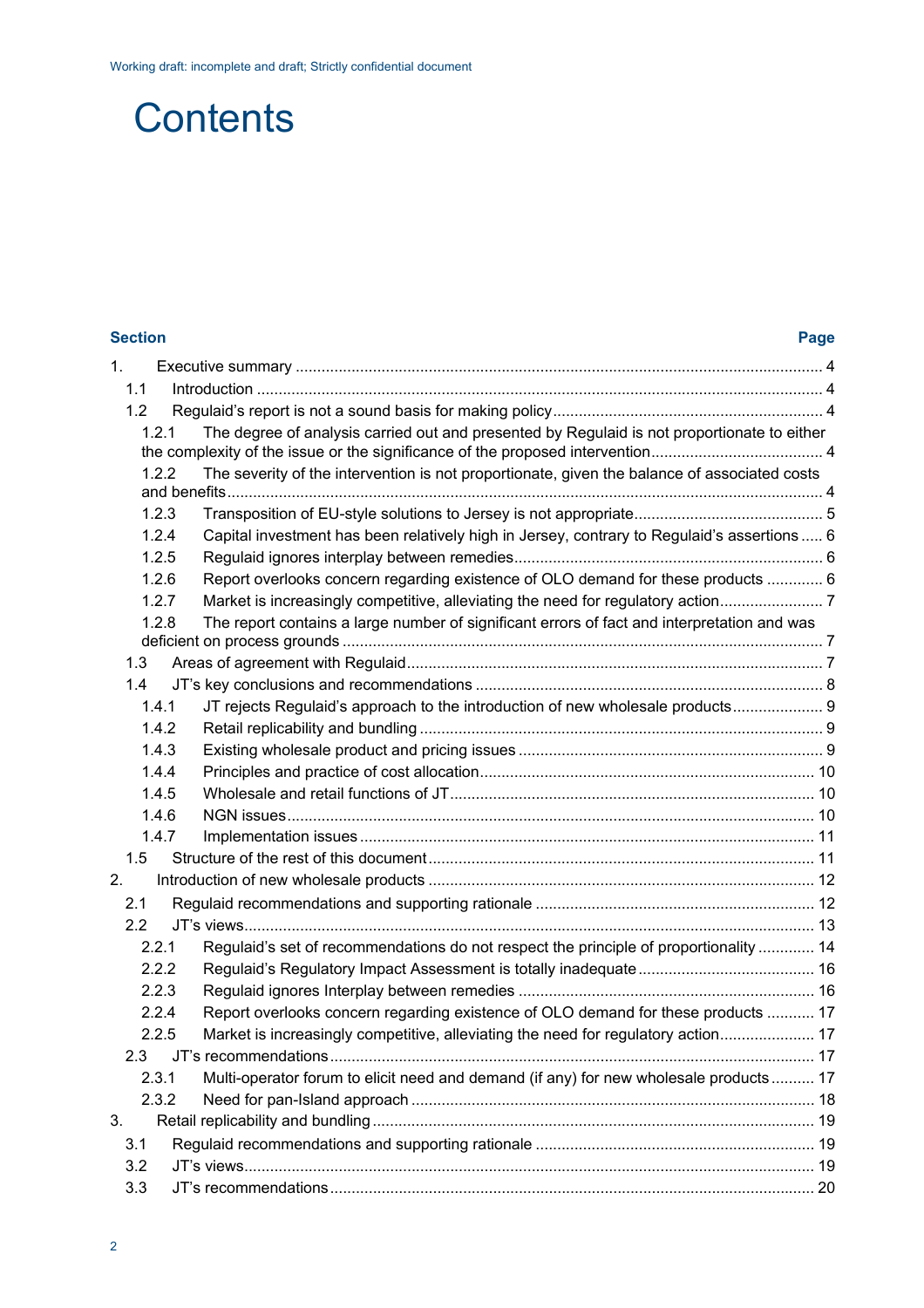| 4.                             |                                                                                              |  |  |  |  |
|--------------------------------|----------------------------------------------------------------------------------------------|--|--|--|--|
|                                | 4.1                                                                                          |  |  |  |  |
|                                | 4.2                                                                                          |  |  |  |  |
| 5 <sub>1</sub>                 |                                                                                              |  |  |  |  |
|                                | 5.1                                                                                          |  |  |  |  |
|                                | 5.2                                                                                          |  |  |  |  |
|                                | 5.2.1                                                                                        |  |  |  |  |
|                                | JT to confirm that the recommended cost allocation changes have been implemented 25<br>5.2.2 |  |  |  |  |
|                                | 5.2.3                                                                                        |  |  |  |  |
|                                | 5.2.4                                                                                        |  |  |  |  |
| 6.                             |                                                                                              |  |  |  |  |
|                                | 6.1                                                                                          |  |  |  |  |
|                                | 6.2                                                                                          |  |  |  |  |
| $7_{\scriptscriptstyle{\sim}}$ |                                                                                              |  |  |  |  |
|                                | 7.1                                                                                          |  |  |  |  |
|                                | 7.2                                                                                          |  |  |  |  |
| 8.                             |                                                                                              |  |  |  |  |
|                                | 8.1                                                                                          |  |  |  |  |
|                                | 8.2                                                                                          |  |  |  |  |
|                                |                                                                                              |  |  |  |  |
|                                |                                                                                              |  |  |  |  |
|                                |                                                                                              |  |  |  |  |
|                                |                                                                                              |  |  |  |  |

# **Table of Tables**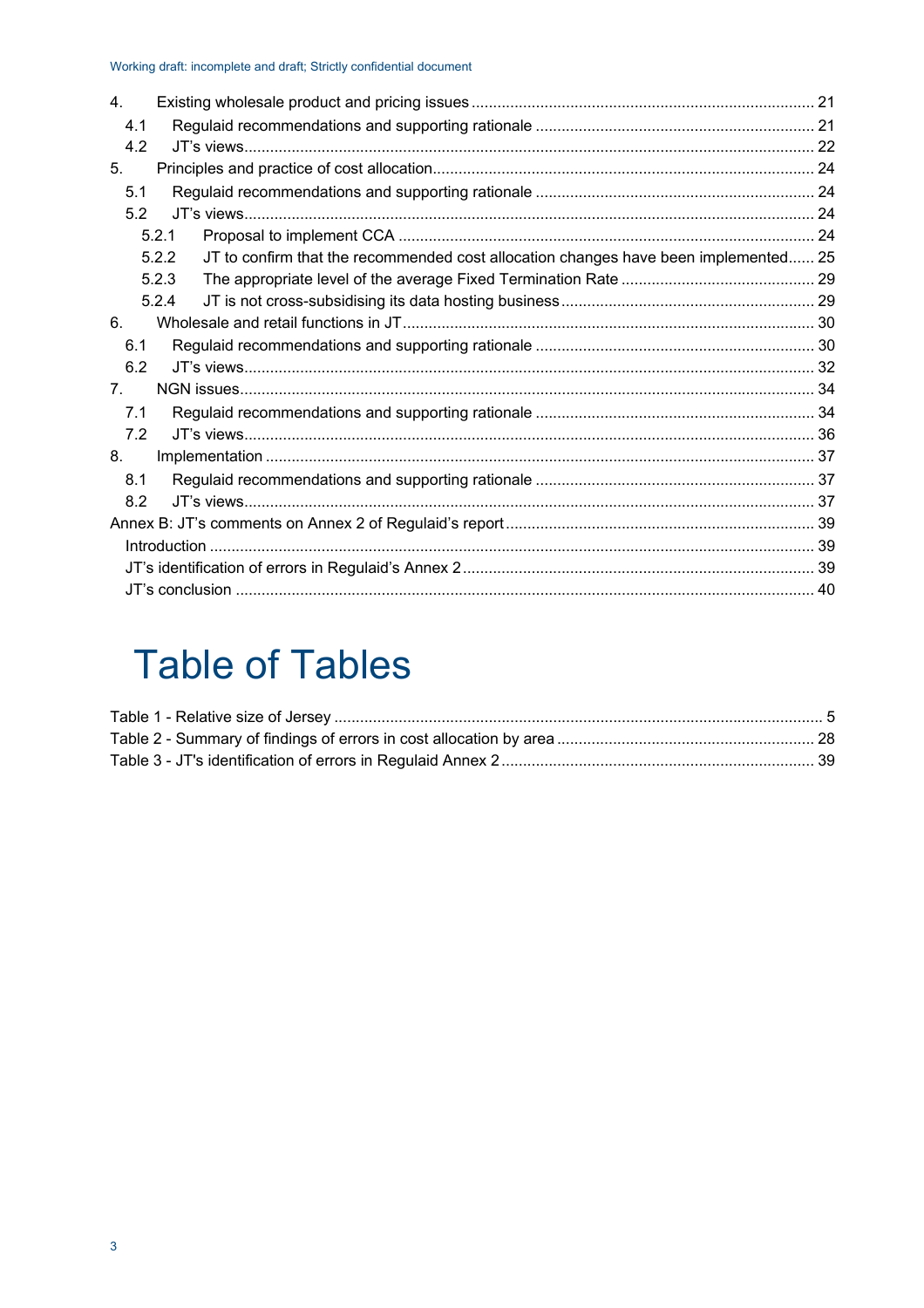# <span id="page-3-0"></span>1. Executive summary

## **1.1 Introduction**

This report comprises Jersey Telecom's ("JT's") response to Regulaid's report on regulatory accounts and wholesale access issues in the Jersey telecoms sector, which the JCRA have published for consultation. As always, JT appreciates the opportunity to comment on and potentially influence the JCRA's developing thinking on regulatory matters, but this is particularly germane to the consultation in question, given both its vast scope and its potential implications for JT, our competitors, competition and consumers. In developing our response, we have carefully considered the recommendations and underlying analysis of Regulaid's report.

As detailed in the body of our response, JT is profoundly disappointed with the overall sweep and several detailed aspects of Regulaid's report, and asks the JCRA to undertake serious contemplation before adopting many of these proposed measures.

In short, Regulaid appears not to have properly considered whether a raft of costly and intrusive regulation is sensible and justified in such a small market. Instead, it has overly relied on replicating actions from markets which are larger by orders of magnitude.

Notwithstanding these major concerns, as also outlined below and in the report, JT agrees with several of the recommendations, and considers these sensible and practical ways to enhance the regulatory framework to the ultimate benefit of competition and consumers.

# **1.2 Regulaid's report is not a sound basis for making policy**

JT considers that Regulaid's report and the associated process is fundamentally flawed in a number of respects.

### **1.2.1 The degree of analysis carried out and presented by Regulaid is not proportionate to either the complexity of the issue or the significance of the proposed intervention**

As detailed in the body of this response, Regulaid is proposing a raft of fundamental remedies to be imposed on JT. Despite these intrusive remedies, JT's view is that Regulaid's analysis supporting these recommendations is often cursory and not in-depth. Given both the complexity and severity of the remedies, it would be expected that the supporting analysis would be correspondingly detailed and sophisticated. This is a major shortcoming of the report.

For example, the text devoted to the analysis supporting the recommendation of duct sharing is just over 300 words. It is commonly established that duct sharing is one of the more intrusive remedies, raising a myriad of complexities of economic and engineering analysis. Thus a regulatory response to the issue would normally warrant more than a superficial treatment. This typifies our concern with the report, i.e. the supporting analysis is disproportionately light, given the issues at stake.

### **1.2.2 The severity of the intervention is not proportionate, given the balance of associated costs and benefits**

The second failure of proportionality is that, irrespective of the standard of the analysis, the ultimate recommended remedy is invariably disproportionate to the competition issues it is attempting to address. Proportionality is a key principle of regulatory best practice, which requires regulators to carefully consider both the costs and unintended consequences of their interventions, relative to the benefits, whilst also taking into account the level of uncertainty characterising both the costs and the benefits. For many key recommended remedies, Regulaid systematically understates the magnitude of their attendant social costs, whilst at the same time overstates the apparent benefits. This leads to the recommendation of many remedies when it is the case that a balanced assessment of the costs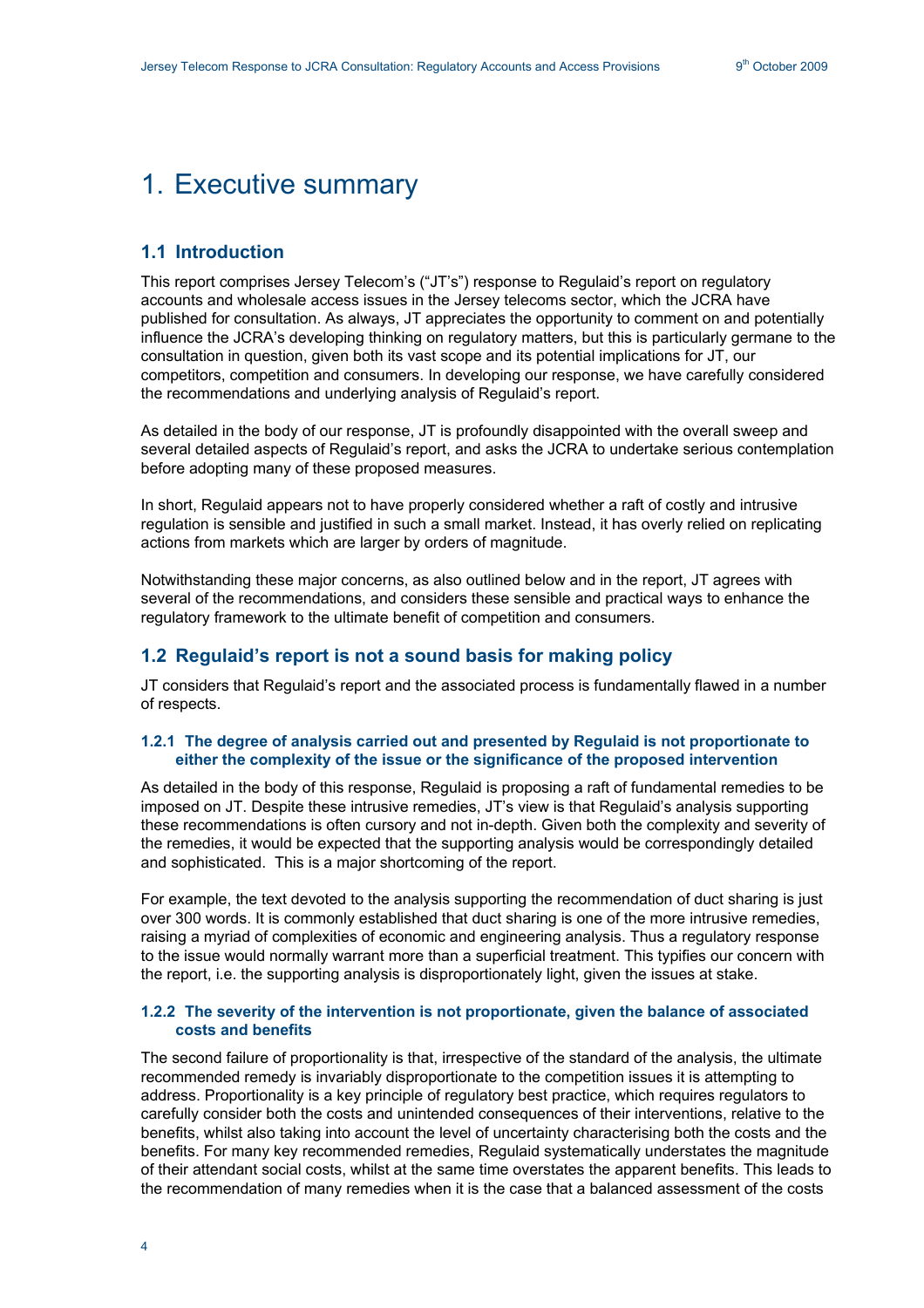<span id="page-4-0"></span>and benefits would lead to the conclusion that such remedies are not justified from a cost-benefit perspective.

The error of such an approach is particularly acute in the context of a small island market such as Jersey, where the costs of regulatory intervention are defrayed across a small mass of consumers, which is a key distinction to larger countries, where these costs are minor relative to the benefits and to the population.

The core problem with Regulaid's approach is that it ignores the simple but extremely important insight that the size of the costs and benefits of regulation do not depend in the same way on the size of the telecoms market in question. Specifically, whilst the benefits of regulation and competition policy tend to be proportionate to the size of the market in which the regulated entity operates, the costs of regulatory measures tend to vary relatively little with the size of the regulated companies or their markets. It will therefore generally be the case that whereas an onerous regulatory measure may well be justified in a large market the same measure may be sub-optimal and value destroying in a small market. Hence, NRAs in small economies such as Jersey need to take care to choose regulatory measures which do not impose costs that might outweigh the benefits they are intended to bring. Regulaid's recommendations fail to be sound on this basis.

In general, this error is manifested in the absence of an appropriately conceived and carried out Regulatory Impact Assessment ("RIA"). The consultation includes a superficial RIA, and notes that an RIA is not a legal requirement in the Jersey regulatory framework, implying that this justifies the non-inclusion of a more comprehensive RIA. JT finds such an approach unsatisfying and legalistic. As noted, an adequate RIA is especially necessary in the case of a small jurisdiction, due to the materiality of the costs arising from regulatory interventions. In terms of the analysis that was done, the costs side of the equation, which, as discussed throughout this document, is significant in a microstate such as Jersey, is instead given minimal consideration by Regulaid, who merely assert that the costs are immaterial.

### **1.2.3 Transposition of EU-style solutions to Jersey is not appropriate**

In a similar vein, the report effectively transposes EU-style solutions to the case of a small island, which we consider to be a basic error of regulatory analysis. As is evident by, inter alia, its regulatory scorecard comparing Jersey to the EU on page 17, Regulaid has essentially observed the regulatory landscape of Jersey through the prism of the EU Regulatory Framework. This approach leads to and thus explains another fundamental error in Regulaid's approach, namely the simple transposition of the EU framework and its associated remedies to the regulatory environment in Jersey. Such an approach is highly inappropriate in the context of Jersey, given its small size both geographically and in terms of population. The table below illustrates the size of Jersey relative to both the EU average and to the smallest EU country.

|                   | Jersey | EU average | Smallest EU country<br>(Malta) |
|-------------------|--------|------------|--------------------------------|
| Population (000s) | 90     | 18,400     | 400                            |
| Area $(km^2)$     | 116    | 165,000    | 316                            |

#### **Table 1 - Relative size of Jersey**

This highlights in stark relief the relatively small size of Jersey; the average population for an EU country is 200 times larger than that of Jersey. It should also be appreciated that, whilst Malta is (only) around 4.5 times larger than Jersey in population, and Luxembourg of a similar size, the next smallest EU country is Estonia, with a population of over 1.3 million, an order of magnitude greater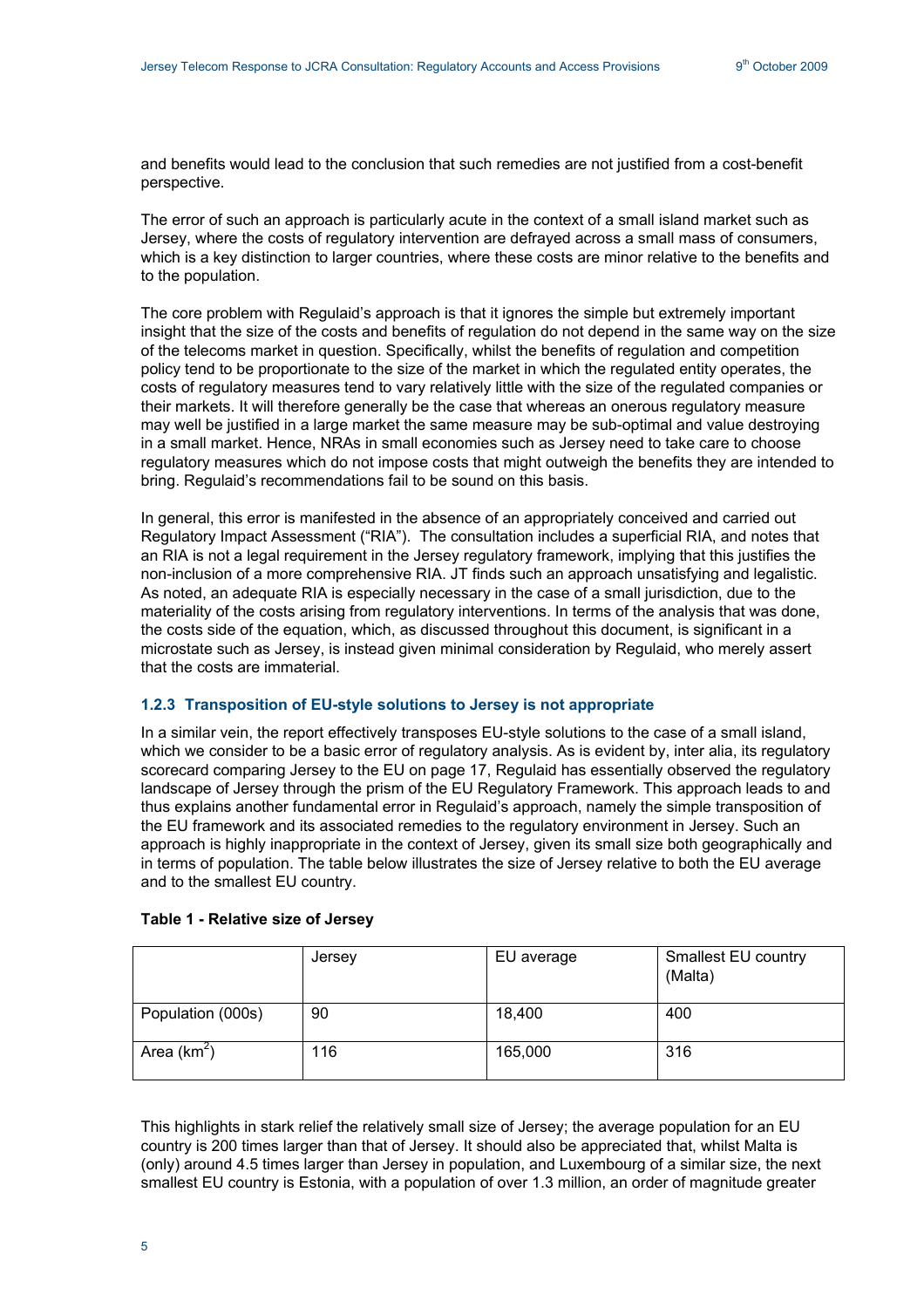<span id="page-5-0"></span>than that of Jersey.

The basic underlying reason why such a simple comparison between Jersey and the EU and resultant transposition of regulatory approach is erroneous is that the introduction of these remedies is costly relative to the potential total expected benefits in the context of a small population. Equivalently, the costs of implementation on a per customer basis of these remedies are likely to offset and outweigh any per customer benefits.

#### **1.2.4 Capital investment has been relatively high in Jersey, contrary to Regulaid's assertions**

Regulaid states that the transparency and predictability of the EU regulatory framework has created conditions favourable to investment in the sector across Europe, and conjectures that without a regulatory environment that offers similar fairness and predictability, Jersey will be less attractive than its neighbours. Regulaid concludes that the lack of effective regulation makes Jersey less attractive than its neighbours for telecommunications investment. JT submits that such a conclusion is at odds with the facts regarding investment in the telecoms sector across the Channel Islands. In this regard JT notes that the same operators are licensed in each island, with a similar level of network roll out and investment.

#### **1.2.5 Regulaid ignores interplay between remedies**

Related to the above point, in recommending the simultaneous imposition of the full suite of wholesale remedies, Regulaid's report evinces a lack of recognition of the interplay between these remedies, particularly as regards the potential substitutability of some of these remedies. For example, it is not recognised that a combination of WLR and bitstream is, under some circumstances, potentially sufficient for introducing competition, thereby obviating the need to impose more intrusive remedies such as LLU and naked DSL. Similarly, the need to provide a wholesale IP bandwidth service is questionable given the presence of the availability of wholesale leased lines and the fact that OLOs have their own off-island capacity.

To highlight this point, even were the costs of each of these remedies small, and the market in question large, regulators should still be circumspect about the application of the full range of regulatory remedies, especially in the absence of much analysis. This is because imposing remedies which achieve similar or overlapping objectives is unnecessarily burdensome, for both the regulator and the regulated operator, and can also potentially lead to unintended distortions, e.g. in operator's choice of wholesale products. This point is only magnified in the case of a small island, where regulatory parsimony is especially paramount.

Regulaid appears to under-appreciate this principle. This error of omission has thus resulted in an unnecessary proliferation of proposed remedies.

#### **1.2.6 Report overlooks concern regarding existence of OLO demand for these products**

Another fundamental flaw of Regulaid's approach is that it is implicitly assumed that demand for these products by OLOs exists. It has been JT's experience that OLOs have a tendency to overstate their demand for wholesale products, which has led to unnecessary costs incurred by JT. In particular, we note that no major operator has approached us to request any of these wholesale access products. It should be appreciated that such an outcome is predictable *a priori*, as OLOs have an incentive to raise rivals' costs.

Thus, even if the case for some or all of these remedies could be demonstrated on a conceptual level, upon which we cast significant doubt, the appropriateness and workability of these remedies would still turn on whether OLOs actually need and demand the associated wholesale products. The importance of this point is underlined below in the context of our recommendations. Thus, the issue of credibility of OLO demand for these new wholesale products is absolutely critical to the appropriateness or otherwise of these remedies.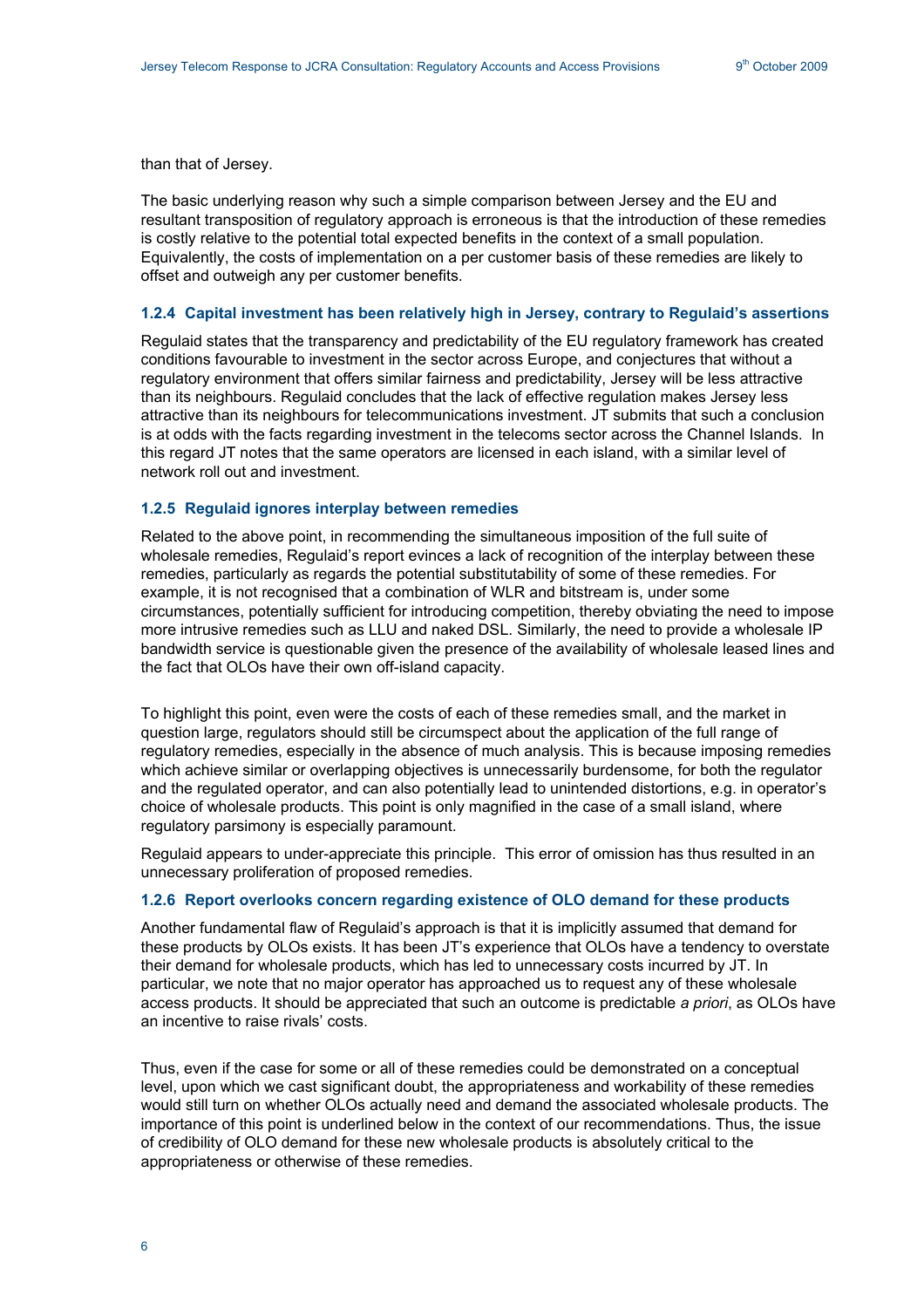### <span id="page-6-0"></span>**1.2.7 Market is increasingly competitive, alleviating the need for regulatory action**

It is beyond the scope of the current document to set out a full analysis of telecoms markets in Jersey. However, in imposing such a comprehensive list of remedies on JT, Regulaid has evidently failed to appreciate the increased competitive intensity experienced in key markets in recent times. This is partly driven by the competitiveness of the mobile sector, and the impact this is having in fixed line, in both voice and data markets. For example, Regulaid's observation about the offering of low broadband speeds in Jersey is already obsolete: as planned, JT has recently quadrupled its broadband speeds in offering 8 Mbit/s products.

### **1.2.8 The report contains a large number of significant errors of fact and interpretation and was deficient on process grounds**

A key part of Regulaid's brief was to perform a review focussed on assessing the transparency and correctness of the allocations in JT's current regulatory cost model in the context of their impact on information that JT provides to the JCRA. In particular, the review looked at the numerous cost allocations in the model, and found a total of 171 errors. JT wishes to highlight two key criticisms of Regulaid's approach to this exercise. First, on substance, JT analysed the 171 errors and found that only 13 errors are material (of which 8 have already been corrected for in the 2008 Separated Accounts).

The broader point is that JT finds the approach undertaken by Regulaid to be compromised on process grounds: i.e. in the way in which the review was carried out and more importantly how the results of this review were published. Regulaid was aware that JT was changing the few material allocations at the time of writing of their report. Once Regulaid had finalised its report there was no opportunity provided to give detailed feedback to the JCRA/Regulaid in relation to clear misunderstandings/errors included within the report. Rather than being given this opportunity, JT was given a copy of the Regulaid report prior to its publication for the sole purpose of identifying any confidential information contained in it that should be redacted. However, having reviewed the report and the detailed report in Annex 1, JT highlighted to the JCRA that Regulaid's report contained a large number of significant errors of fact and interpretation which materially affected the report and the conclusions that could be drawn by readers of this report. The JCRA did not, however, take JT's views into account at that time, despite being aware of the report's errors of fact. As a result the JCRA published a report written by Regulaid which we believe contains a number of factual errors. JT finds the JCRA's actions in this matter to be disappointing and inconsistent with its regulatory responsibilities. Of most concern to JT is the JCRA's failure to incorporate JT's factual representations at the appropriate juncture (i.e. prior to the publication of the Regulaid report) has unfairly cast JT in an unfavourable light, in terms of the perception of JT's professionalism and treatment of its customers.

Regulaid has also made a range of factual errors, unrelated to the Accounting Separation exercise, most of which are contained in Annex 2 of its report, which is a comparative analysis of retail and wholesale prices in Jersey and Guernsey. These errors cast further doubt on and further impugn the basis for Regulaid's recommendations.

### **1.3 Areas of agreement with Regulaid**

Notwithstanding these misgivings, JT does, however, see merit in several of Regulaid's observations and recommendations and considers that the considered implementation of these ideas may improve the overall efficacy of the regulatory framework. Chief amongst these suggestions are the following:

- JT publishing its retail prices for enhanced service levels for leased lines, with this service being available to OLOs at a discount of 5 -10% from the retail price
- Removal of requirement on JT to publish changes to wholesale prices in local press
- JT providing electronic notification of changes to wholesale prices to the OLOs with at least 30 days notice of their implementation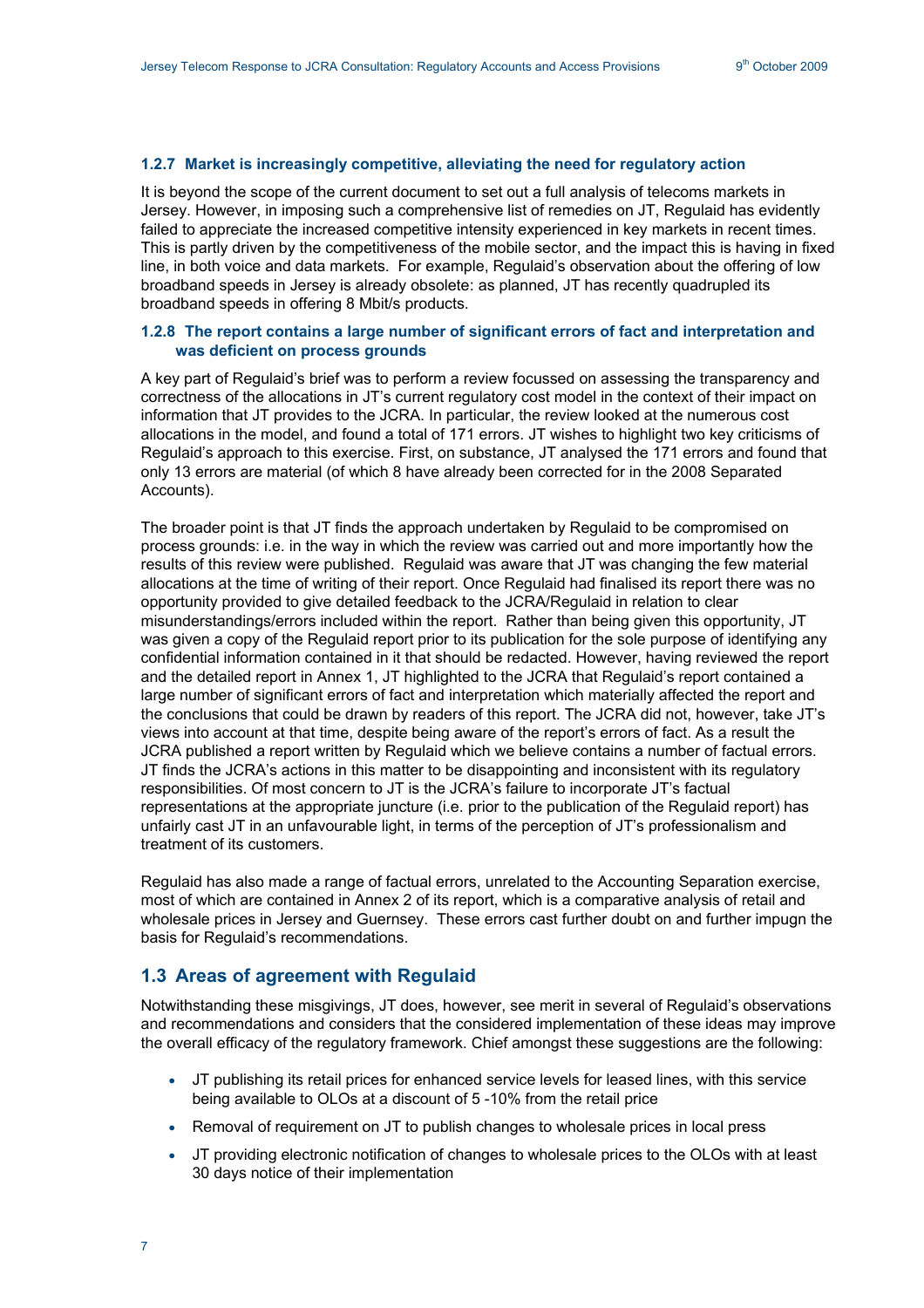- <span id="page-7-0"></span>• JT providing electronic notification of new wholesale products and their prices to the OLOs with at least 60 days notice of their implementation
- JT initiating the payment of penalties, rather than the OLO
- The application of a properly implemented price cap on JT's interconnection services, for a period of 3 years
- Inclusion of router costs in JT's backhaul prices, which JT already does.
- Improvements in JT's regulatory training and process documentation

In relation to Regulaid's review of the cost allocations in JT's separated accounts, notwithstanding our serious concerns on approach to materiality discussed above, JT acknowledges the findings of Regulaid on material errors in the accounts. As discussed, these (relatively few) outstanding errors will be corrected in the 2009 statements.

Regarding Regulaid's recommendations on corporate reorganisation, broadly, JT can see benefits in engendering a more commercial and customer-centric culture in its wholesale division. JT will examine the rest of the following recommendations in this series and look for a beneficial way to implement improvements:

- Publication of total KPIs on its provisioning and fault repairs for leased lines and DSL lines, distinguishing between retail and wholesale customers
- Restriction of access to wholesale information on its provisioning and billing systems (JT is in the process of instituting mechanisms such as password protection)
- the OLOs and JT committing themselves to holding a quarterly meeting for the next 12 months
- JT and the OLOs reviewing the requirements to submit regular forecasts
- The OLOs and JT agreeing a process for resolving all disputes between them

JT also broadly agrees with most of Regulaid's recommendations regarding NGN, but wishes to highlight that JT has every intention of communicating details of its planned NGN migration to the OLOs, and it should also be recognised that our NGN plans are less developed than is perceived. JT agrees that going forward, some form of multi-operator forum, independently chaired, with the JCRA as observers, should be initiated in order to facilitate the communication of JT's plans regarding NGN migration. On migration of telephony interconnect, JT agrees that such a transition will be delayed until the necessary services and interfaces had been provided on the interconnection with BT. In relation to charging mechanisms for NGN wholesale products, JT broadly agrees that these arrangements are likely to remain as at present for the immediate future, and agrees that other jurisdictions should take the lead at this stage,

JT also broadly agrees with the recommendations regarding implementation of these proposals.

## **1.4 JT's key conclusions and recommendations**

In addition to our broader points above, in this response, JT makes a range of recommendations to the JCRA in how to take forward Regulaid's report. The key conclusions and recommendations are as follows: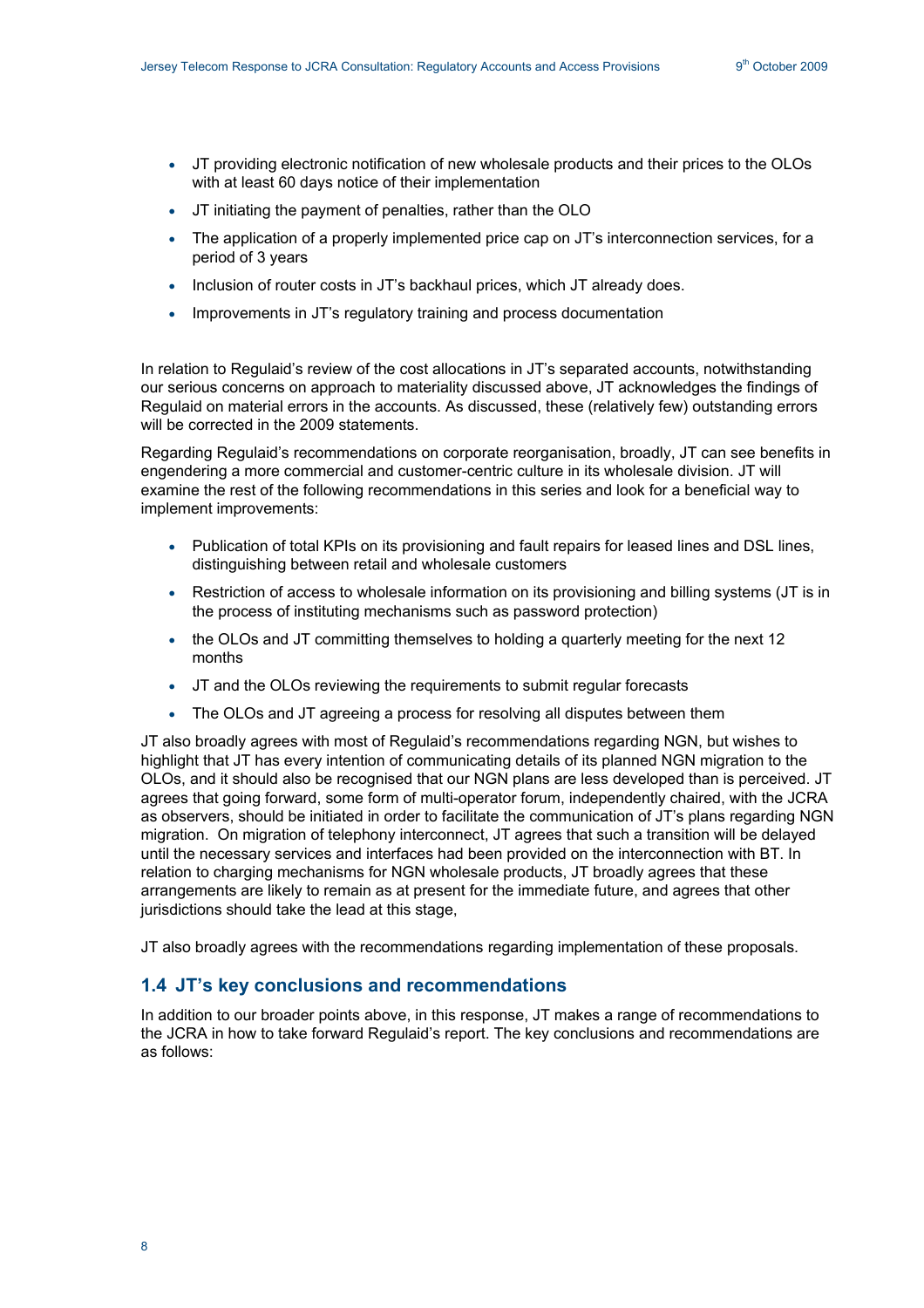#### <span id="page-8-0"></span>**1.4.1 JT rejects Regulaid's approach to the introduction of new wholesale products**

- JT rejects Regulaid's approach of simultaneously imposing the broadest superset of possible remedies.
- Instead, JT wishes to highlight the merits of creating and sustaining a multi-operator forum, chaired by the JCRA, with the specific purpose of eliciting the true need and demand (if any) for these products and associated forecasts.
- Furthermore, this forum should be conducted on a pan-island basis. JT observes that at present, there is very little inter-working between the JCRA and the OUR. We consider this sub-optimal and think it is sensible and desirable for the approach outlined above to be applied on a pan-island basis, i.e. the need or otherwise for these remedies should be considered in both Jersey and Guernsey concurrently. Our proposition is prompted by several observations:
	- o The two islands have significant geographic and economic similarities and interdependencies
	- o The same operators operate on both islands
	- $\circ$  The small size of the Channel Islands suggests that economies of scale in the design and implementation of regulation will be of significance
	- $\circ$  Fundamentally, formulation of a common approach among common geo-economic areas to key regulatory issues has wide-ranging benefits, notably the promotion of regulatory certainty and potential for competition and investment across jurisdictions. Indeed. the European Regulators Group in the EU is an example of such a facilitative body with a much more complicated and heterogeneous area, The case for harmonisation of regulatory approaches in the circumstances characterising the Channel Islands is therefore even more compelling.
	- $\circ$  It has worked before: Developing a consistent approach across both Jersey and Guernsey has been shown to be successful in the past (i.e. on MNP).
- Given the importance to JT, the OLOs and the functioning of the market as a whole, JT itself is willing to initiate and coordinate such a forum, in consultation with the JCRA.

### **1.4.2 Retail replicability and bundling**

- JT acknowledges that Regulaid's recommendations represent progress over the existing set of constraints related to bundling, where JT can only bundle if there are technical reasons why it should or if it can show that it leads to economic benefits to users. However, JT remains concerned that the proposed recommendations still amount to an undue and unjustified ex ante constraint on JT's flexibility, to the ultimate detriment of consumers.
- The JCRA should confer a greater role for ex post competition law in its oversight of bundling and discounting. This would minimise the need for a complicated and costly ex ante regime to regulate bundling, which would more than likely stifle the creation of bundles which would be enjoyed by and benefit consumers. JT's pricing and bundling behaviour will be adequately constrained by the threat posed by ex post competition law.

### **1.4.3 Existing wholesale product and pricing issues**

- JT does not accept the recommendations in relation to leased lines. JT rejects Regulaid's inference of the presence of margin squeeze made on the basis of high market share and the verbal claims of OLOs that they cannot compete on the available margin.
- More specifically, in respect of on-island leased lines, JT considers Regulaid's recommendation to move from retail minus to a cost-based price cap to be flawed, as it is at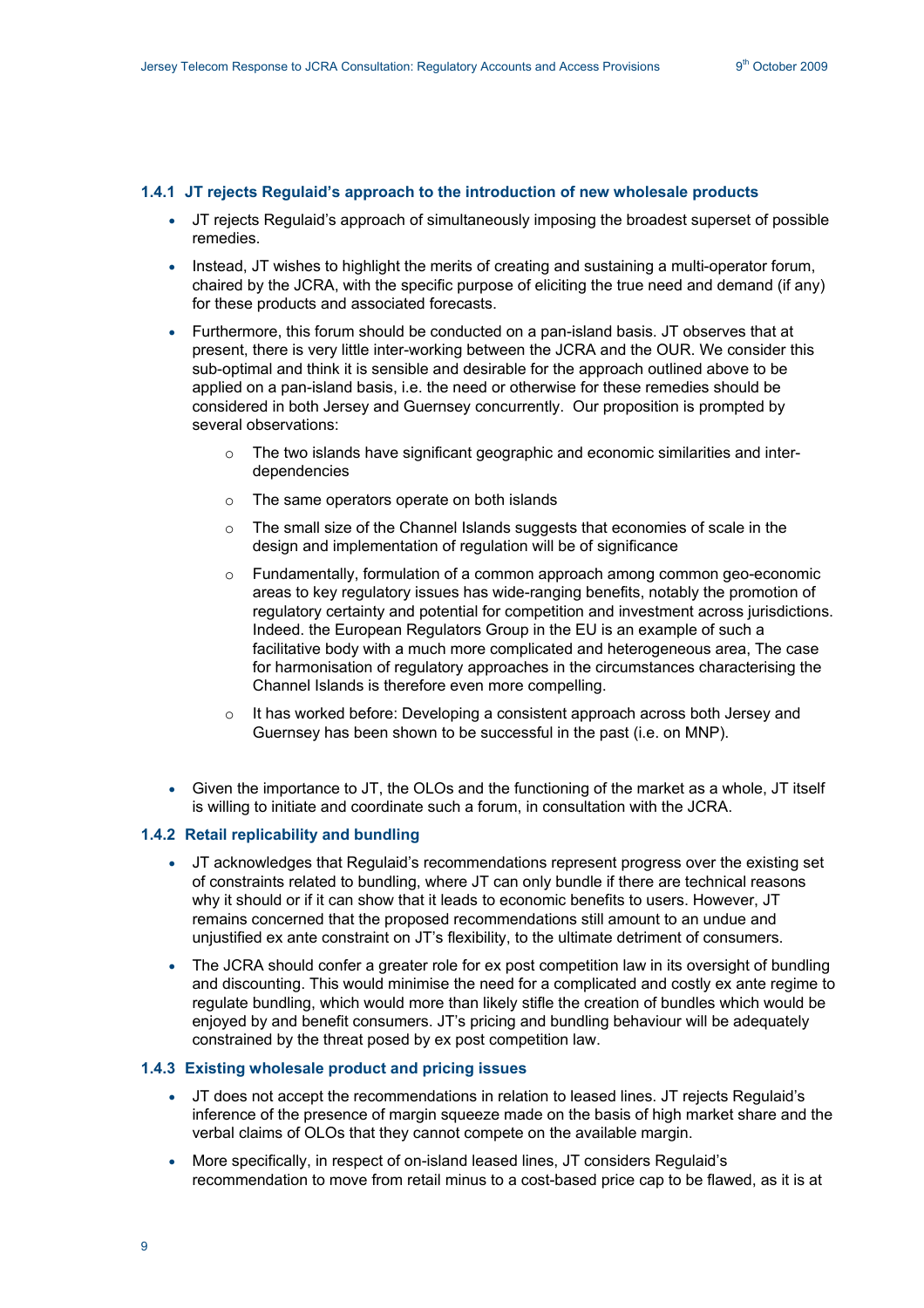<span id="page-9-0"></span>odds with its principal concern of preventing a margin squeeze.

- Moreover, JT considers the current margin of 11% to be representative of the avoidable costs of retailing wholesale leased lines. However, JT will embark on a verification exercise to identify whether such a margin remains appropriate.
- For off-island leased lines, JT supports the retention of the current system of retail minus. However, JT does not agree with the proposed increase of the margin from 11% to 25%. As discussed above, JT considers that 11% is an accurate reflection of the relevant downstream costs.
- With respect to the proposal to move to a cost-based regime for bitstream. Regulaid's claim of growing pricing inconsistency were bitstream to be charged at retail minus and other services such as LLU based on cost does not accord with precedent.
- JT is surprised by the proposal to regulate wholesale DSL backhaul prices. This is not currently a regulated service, and hence a market power analysis is necessary before imposing regulation. In any event, the one-off and monthly rental charges for backhaul are significantly lower in Jersey than in Guernsey.

#### **1.4.4 Principles and practice of cost allocation**

- JT rejects Regulaid's recommendation to adopt CCA, as the benefits, in terms of a more accurate economic valuation, of requiring JT to prepare accounts on a separate and nonstandard valuation basis are relatively small and unlikely to justify the significant costs of preparation.
- In relation to Regulaid's review of cost allocations, our finding is that only 5 errors in the allocations are legitimate errors that could impact JT's recently submitted 2008 Separated Accounts. That gives an error rate of 0.5%. These errors will be corrected in the 2009 Separated Accounts including the comparatives. All other immaterial errors that have not as yet been corrected will be corrected in the 2009 Separated Accounts. (In aggregate the immaterial items are still immaterial).
- JT refutes the suggestion that it is cross-subsidising its data hosting business. Regulaid's analysis is misconceived on this point. JT were the last to market in what is a competitive market, and prices its offering at the competitive level. JT also notes that this claim has already been the subject of investigation by the JCRA, and it does not seem to be sensible to continue doggedly to investigate an issue solely on the basis of one operator raising the same complaint, where its accusations have already been shown to be groundless.

#### **1.4.5 Wholesale and retail functions of JT**

- Regarding corporate re-organisation, on the one hand, JT can see benefits in engendering a more commercial and customer-centric culture in its wholesale division. However, it should be recognised that complaints about the wholesale division are low. Regulaid also overlooks the importance of economies of scale and scope in its thinking about organisational restructure. In any event, such restructurings are costly, an aspect which has again been overlooked by Regulaid. Fundamentally, Regulaid has failed to convince of the need to make such structural changes.
- JT also disagrees with Regulaid's views regarding the definition of a wholesale customer and its implications. Our concern is that corporate customers will exploit the regime as proposed by Regulaid by garnering a licence from the JCRA and setting up as a telecoms operator in order to obtain wholesale rates.

### **1.4.6 NGN issues**

• In terms of JT's plans on NGN, it should be noted that JT has every intention of communicating details of its planned NGN migration to the OLOs. However, it should also be recognised that JT's NGN plans are less developed than is perceived. In addition, JT has in fact communicated its plans so far, to the extent they are developed. Hence the perception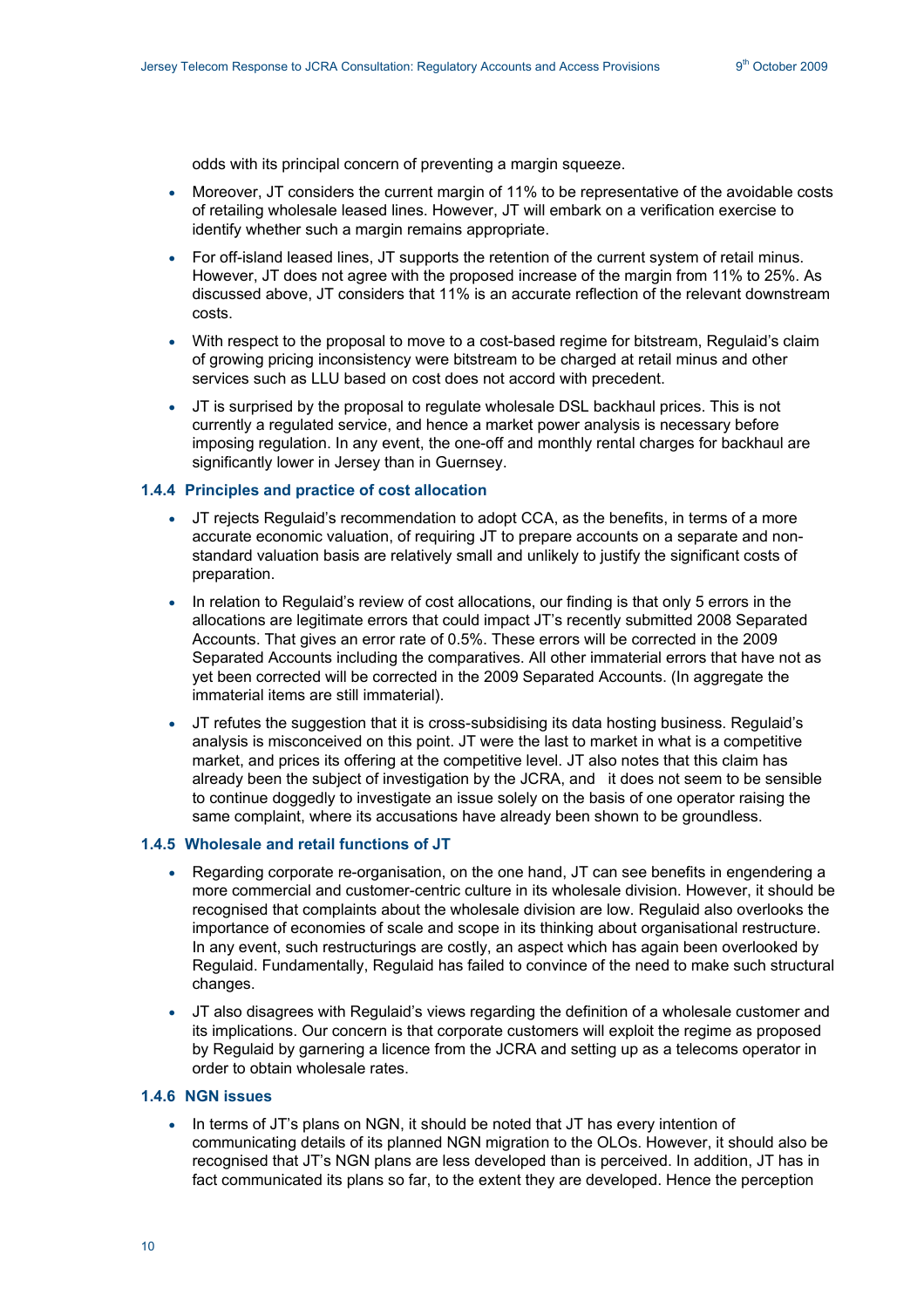<span id="page-10-0"></span>that JT is holding back details from the OLOs is not correct.

• JT agrees that going forward, some form of multi-operator forum, independently chaired, with the JCRA as observers, should be initiated in order to facilitate the communication of JT's plans regarding NGN migration.

#### **1.4.7 Implementation issues**

• In terms of implementation of any remedies, JT understands that ultimately, the logistical step consists of amending JT's licence. The real issue should be on refining the procedure for how regulatory remedies are arrived at. The underlying model and principles provided by the EU regulatory framework is a good one. In particular, a process of market definition, followed by sound analysis of those markets, identification of operators with SMP, and characterisation of potential resultant competition problems, are necessary pre-conditions for the imposition of any remedies on operators. However, this is completely distinct from any suggestion that the remedies available or applied in the EU should simply be transposed automatically onto JT, based on a vague hint of competition issues. As stressed throughout the EU framework and associated commentary and precedent, an equally integral part of the framework is the principle that remedies must be appropriate and proportionate to the identified competition issues. Practically, this means that remedies should only be applied in cases of market failure and where these can be shown to have incremental benefits that far exceed the costs of implementation.

# **1.5 Structure of the rest of this document**

The body of this response is organised as follows:

- **Section 2** covers JT's views on recommendations in relation to the introduction of new wholesale products
- **Section 3** looks at retail replicability and bundling
- **Section 4** discusses existing wholesale product and pricing issues
- **Section 5** is on the principles and practice of cost allocation
- **Section 6** deals with wholesale and retail functions of JT and JT's administrative and operational practices
- **Section 7** covers NGN issues and
- **Section 8** looks at Implementation issues
- **Annex A** is JT's detailed analysis of Annex 1 of Regulaid's report (review of separated accounts)
- **Annex B** is JT's comments on Annex 2 of Regulaid's report (comparative pricing analysis).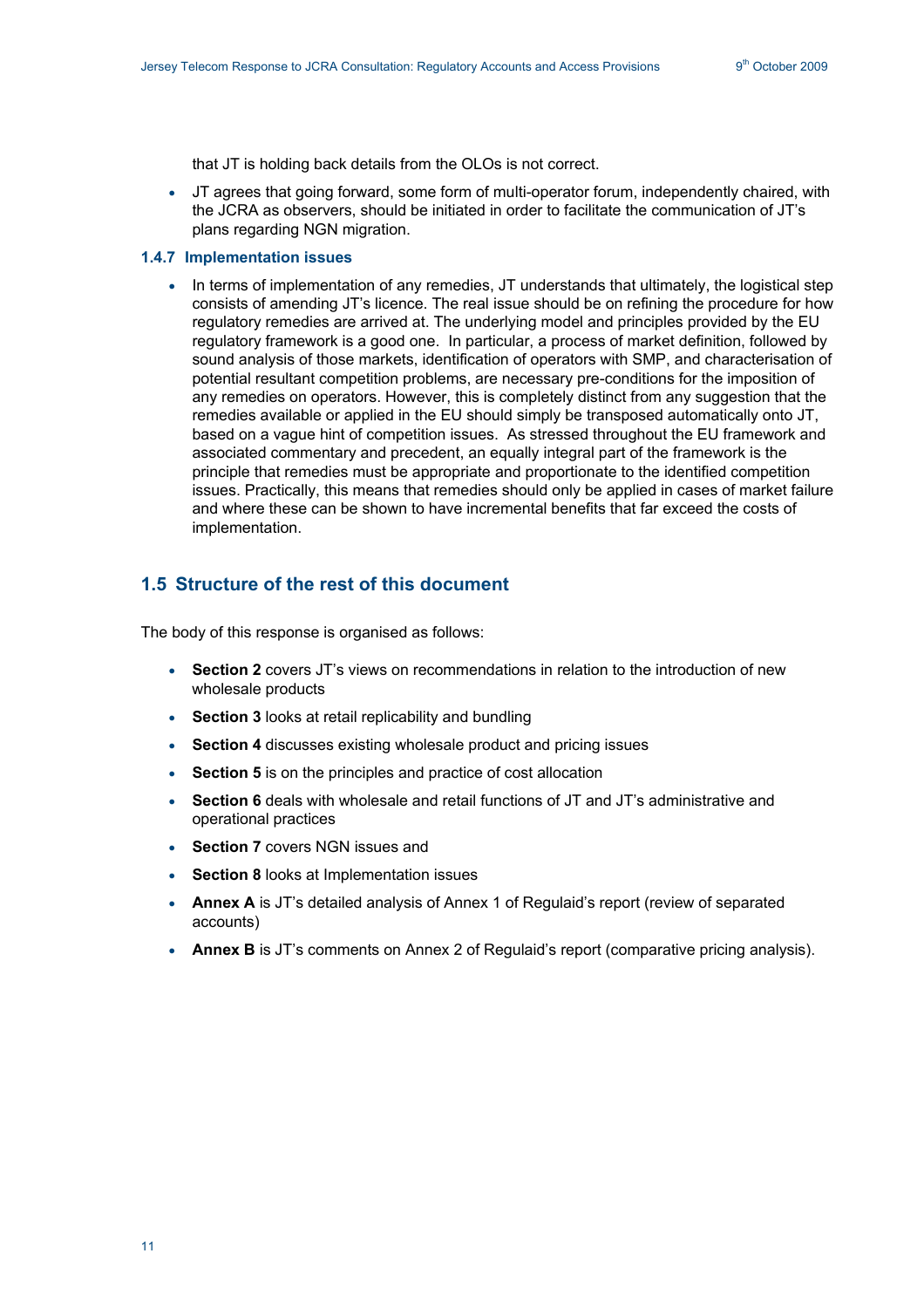# <span id="page-11-0"></span>2. Introduction of new wholesale products

# **2.1 Regulaid recommendations and supporting rationale**

Regulaid recommends the concurrent introduction of a suite of new wholesale products via alteration to JT's licence, namely:

- Carrier Pre Selection (CPS)
- Wholesale Line Rental (WLR)
- Fixed Number Portability (FNP)
- The sharing of duct infrastructure
- Local Loop Unbundling (LLU)
- New bitstream products, such as naked DSL, should be discussed among JT and the OLOs, with disagreement to be referred to the JCRA for dispute resolution)
- Wholesale IP bandwidth

Ancillary to these remedies, the JCRA also recommends that JT and the OLOs should form a working group to agree service definitions, specifications, and processes for wholesale services.

Further, specifically regarding LLU, it is recommended that JT should work with the OLOs to:

- develop a wholesale backhaul product from its MSANs
- identify where they require space in MSANs
- agree a suitable co-location arrangement, and
- plan the necessary processes, plans and procedures for the implementation of LLU.

Regulaid's basic rationale for the introduction of **CPS** is its contention that OLOs are demanding this product and that Carrier Selection (CS) alone is inadequate for promoting competition, as it does not fully replicate JT's product offering to consumers. The report notes that CPS is an essential remedy in the EU, and would be appropriate for JT, given its high market share (92% of calls market), which is reflected in relatively high prices (compared with those prevailing on Guernsey.) CPS would, however, only apply to new switches, not existing ones.

Regulaid also proposes that the OLOs and JT need to **agree a service definition**, service specification, and processes for the migration of customers before CPS can be made available.

Regarding **WLR**, Regulaid points out that JT controls 100% of the fixed narrowband access market in Jersey and that the only way of introducing competition in this market is through the availability of WLR. The report contends that pricing analysis shows that current levels of margins for wholesalers in calls market are insufficient to make entry profitable and that WLR is a key way of making the calls market more attractive by providing another source of revenue. In short, the consultation report argues that with WLR, the OLOs will be able to offer packages in competition with JT; it enables replication and strengthens the relationship with customer.

On essentially the same basis, Regulaid also recommends the introduction of **FNP**, seeing this as a package with WLR and CPS, so that OLOs can offer a convincing package to potential customers.

With respect to **duct sharing**, the report notes that on the one hand, it would permit OLOs to provide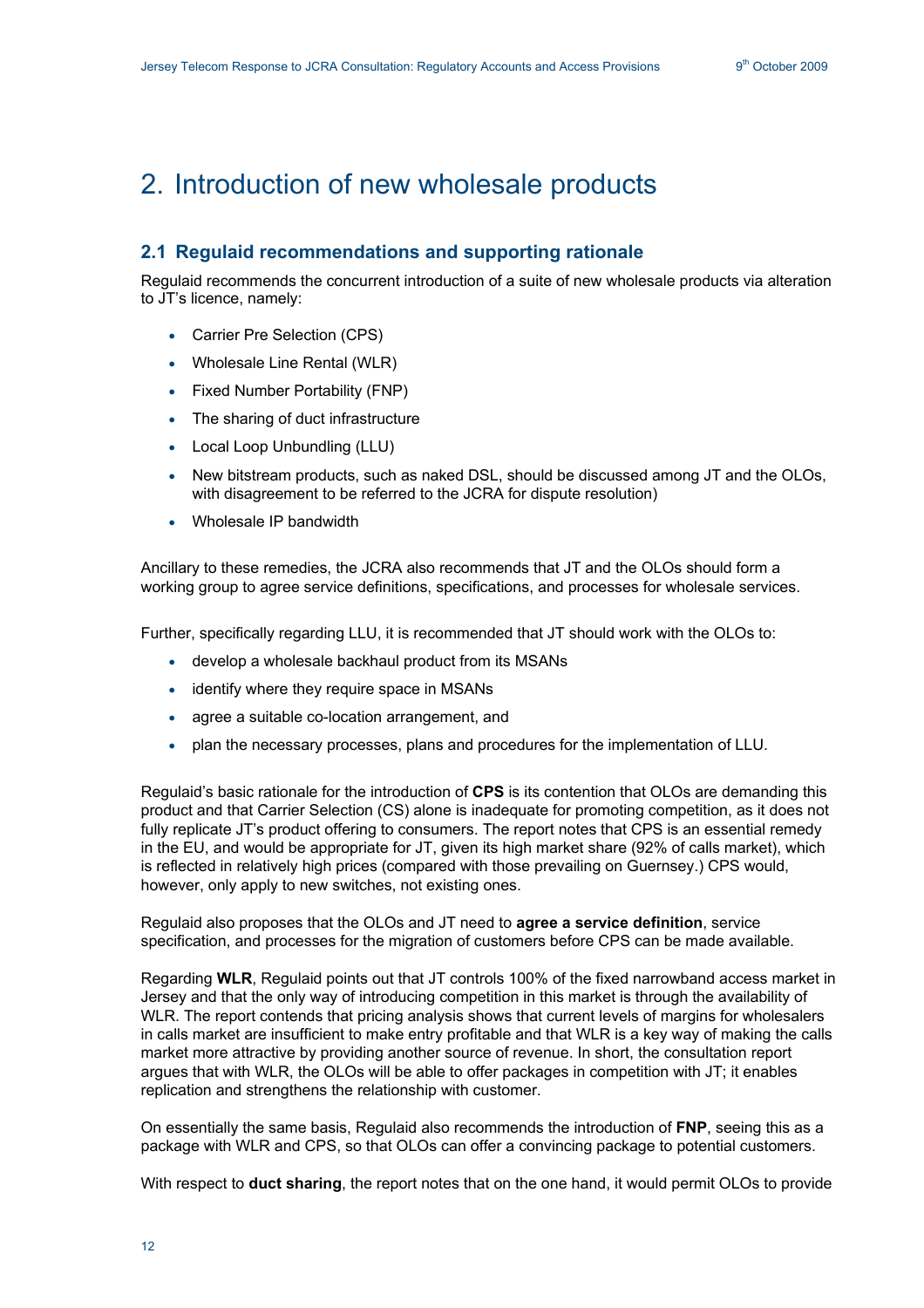<span id="page-12-0"></span>their own infrastructure without the cost of duplicating the ducting network and it would avert disruption to traffic and local communities. On the other hand, it notes that the installation of additional cables, jointing boxes and break out points in existing ducts may damage the existing cables, and maintenance operations are made more complicated by having multiple maintenance gangs. It concludes that duct sharing should take place where practical and where it promotes the roll out of alternative infrastructures, reduces costs to operators and customers. Further, duct sharing may present a business opportunity for JT. It is also recognised, however, that mandating duct sharing would require JT to collect and make available information on where it has duct space available, and the JCRA would have to set terms and conditions, including price, for duct sharing.

Regulaid recommends the imposition of **LLU** on the basis of JT's very high market share of the broadband access market<sup>[1](#page-12-0)</sup>. Whilst price is reasonable, according to Regulaid, the absence of speeds above 2 Mb/sec on Jersey is indicative of a lack of competitive pressure on JT to widen its range of services. LLU also offers the advantage of greater flexibility and service differentiation as compared with bitstream.

With respect to the **ancillary LLU** remedies, it is acknowledged that exchanges will be closed and replaced with about 30 MSANs as JT rolls out its NGN network and hence there seems little point in requiring JT to provide co-location space in the existing exchanges. However, regarding backhaul, as the MSANs are distributed across the Island, the report suggests that it will be necessary for additional backhaul to be provided for OLOs which have co-located equipment in the MSANs.

The final wholesale product recommended to be introduced is a wholesale **IP bandwidth** product. IP bandwidth is required by OLOs who provide data warehousing services in order to provide connectivity to the rest of their customers' networks. Presently, JT provides this service on a retail basis. Regulaid states that OLOs have requested this on a wholesale basis but that JT has refused on the basis that it is not a regulated service. In order to offer such a service, a network of leased lines and IP routers is required. Whilst OLOs are able to self-provide routers, they cannot replicate JT's access network of leased lines. In the light of the principle of replicability, Regulaid proposes that JT should be mandated to offer a wholesale IP bandwidth service.

# **2.2 JT's views**

JT has a number of serious and fundamental reservations with several aspects of Regulaid's approach. The key points we wish to highlight to this end are as follows:

- Regulaid's set of recommendations do not respect the principle of proportionality
- Regulaid's Regulatory Impact Assessment is inadequate
- Regulaid ignores Interplay between remedies
- Report overlooks our concern regarding the existence of OLO demand for these products
- Market is increasingly competitive, alleviating the need for regulatory action.

These points are discussed in turn below.

-

<sup>&</sup>lt;sup>1</sup> Regulaid states (page 44) that "at the end of 2008, JT had 1559 retail DSL lines and had provided 164 wholesale DSL lines, giving it 90% of the wholesale broadband access market." This is factually incorrect, on two counts. One is that Regulaid has reported the number of *business* DSL lines sold, not total DSL lines. JT has in fact sold 23,205 retail DSL lines and 6,116 wholesale DSL lines. In any event, this still means that JT has *100*% of *wholesale* DSL lines, and 73% of retail DSL lines.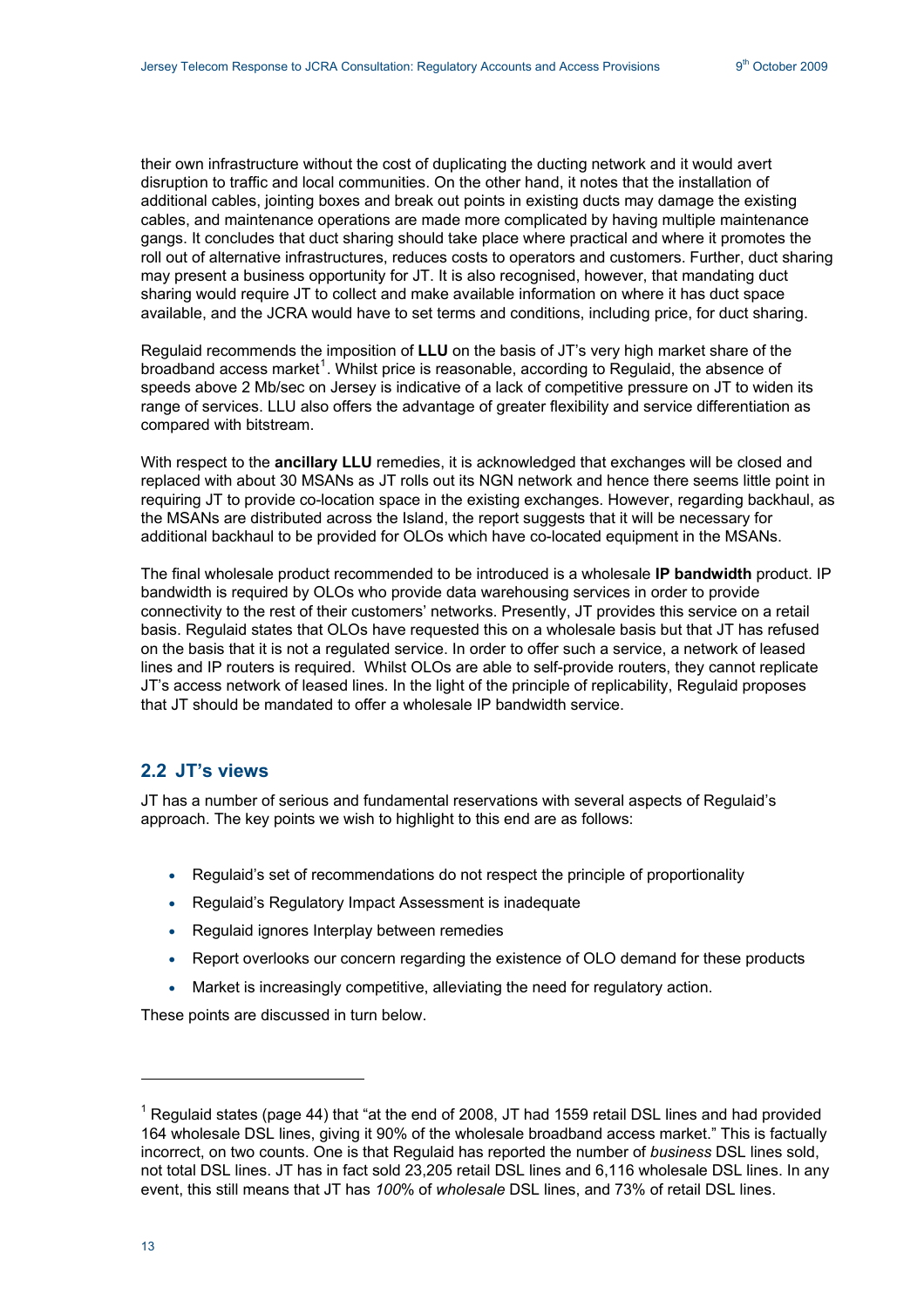### <span id="page-13-0"></span>**2.2.1 Regulaid's set of recommendations do not respect the principle of proportionality**

As discussed in the opening section, JT disagrees with the overall thrust of the Regulaid report, especially with respect to its blanket application of EU remedies requiring the introduction and development by JT of the full suite of wholesale remedy products because they may exist in other jurisdictions. Indeed, Regulaid have picked not only remedies often applied in larger markets but have picked the largest set of remedies that are possibly available in the EU framework. The essential flaw in this approach is that there is a distinct lack of regard to the principle of proportionality. The report has paid insufficient attention to the high and certain costs of implementation of these remedies relative to the limited and uncertain benefits that may arise from their imposition.

The underlying failure of the report is that it fails to appreciate that regulation is not an end in itself. Regulation is, or should be, designed to correct market failure or address a public policy objective which would be neglected by the market. In the context of economic regulation of telecoms markets, the primary market failure is that of signification market power. However, as discussed, regulation gives rise to benefits and costs. It is a straightforward principle of good regulation that it be applied where the benefits are greater than the costs, taking into account risk and uncertainty. For any given type of market failure there are likely to be a range of regulatory remedies that could be imposed with a view to correcting the market failure in question. The performance of Cost-Benefit-Analysis, typically carried out in the context of a Regulatory Impact Assessment ("RIA") (discussed below) is thus necessary to choose between these remedies. Cost–Benefit Analysis rightly focuses on both the potential benefits to be had and the likely costs to be incurred. Hence the choice of the particular measure to be imposed should not be a function of the benefits alone but must take into account the costs incurred as a result of this measure if the outcome is to be efficient and socially desirable. Otherwise, a regulatory authority might choose a remedy which results in slightly higher benefits than the other remedies available but, at the same time, result in disproportionately higher costs and hence in lower net benefits than alternative, less heavy – handed, regulatory measures.

On the benefits side, where market power is ameliorated by regulation, there can be potential benefits in the form of increased consumer welfare. This welfare increase tends to be a result of price reductions, output increases, quality increases (including product choice and innovation) or a combination of these.

On the costs side, the most tangible costs of regulation can be categorised as follows:

- Costs associated with the operation of required regulatory processes. These may include, for example, the costs of maintaining wholesale product offerings and wholesale channels in prescribed forms, the costs of number portability, etc.
- Costs arising as a result of information requirements prompted by the regulatory measure such as, for instance, information on asset values, service costs, service profitability etc. As discussed, the provision of such information in Jersey has required the implementation of a complex cost accounting and cost allocation systems as well as a considerable amount of resources related to the updating of such systems and information sources (e.g. with regard to changes in asset values etc.).

Equally importantly, the indirect costs of regulation should also not be overlooked, such as disincentives to invest and innovate, unintended consequences etc.

The core problem with Regulaid's approach is that it ignores the simple but extremely important insight that the size of the costs of regulation varies in relation to the size of the market in a different way than do the size of the benefits...Specifically:

- As benefits typically result from consumer surplus increases prompted by price reductions and or consumption they are likely to be more or less proportionate to the size of the market.
- The costs of regulation, on the other hand, largely depend on both the certain types of analyses that need to be carried out as well as the costs of implementation and product development and management; these costs are not directly linked to the size of the market and are largely fixed. For example, the revaluation of a telecom operator's asset base: this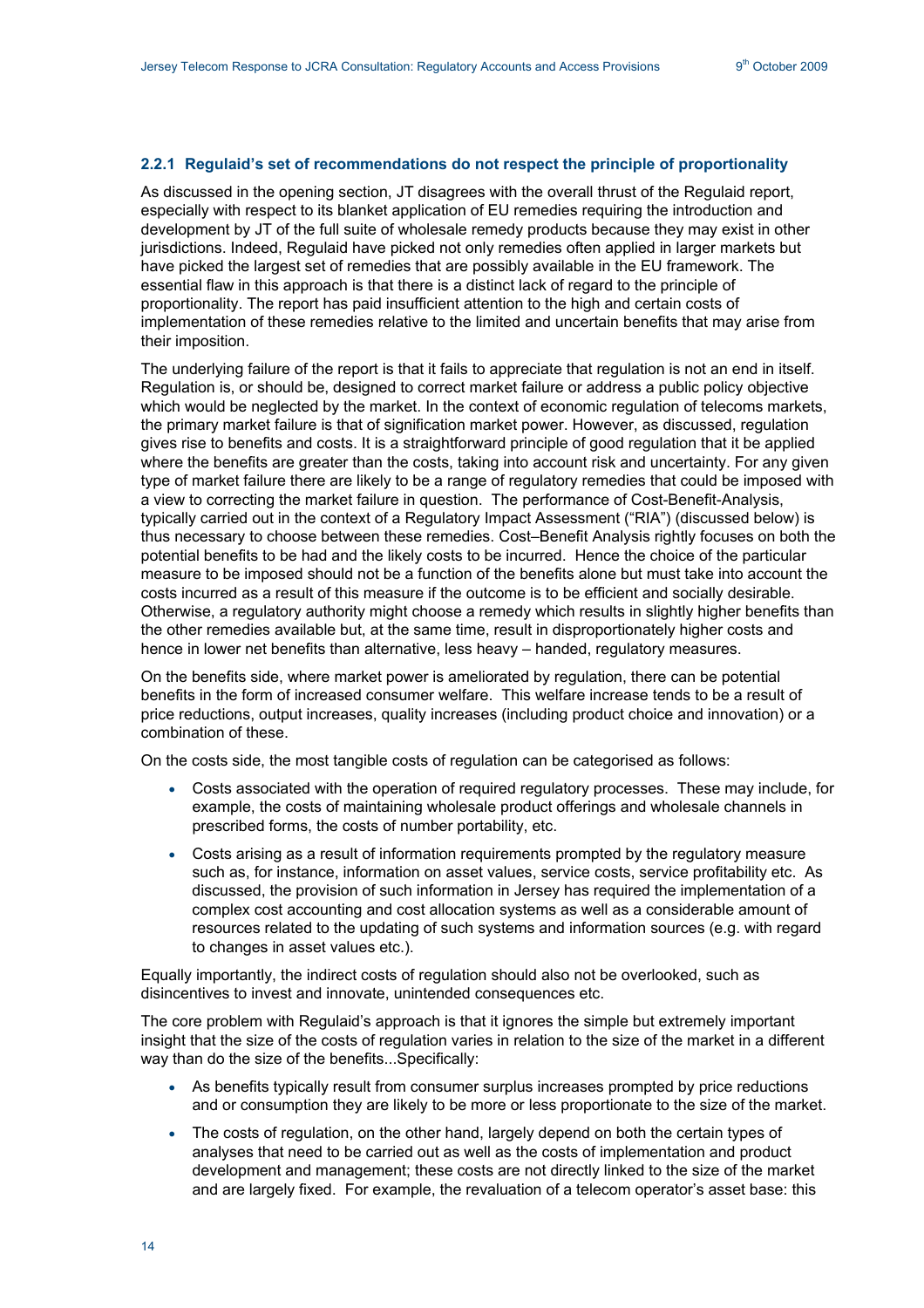process will be slightly more complicated for a large operator than for a small one due to more types of equipment used etc. However, the cost of obtaining equipment prices is the same irrespective of whether one piece of equipment of a given type is used by the operator or ten, or hundreds. The same applies to the implementation of service costing systems and a whole range of other regulatory measures.

As a result, the general rule will be the following: whereas an onerous regulatory measure may well be justified in a large market the same measure may be sub-optimal and value destroying in a small market.

Thus the main conclusion is that the benefits of regulation and competition policy tend to be proportionate to the size of the market in which the regulated entity operates. The costs of regulatory measures, on the other hand, tend to vary relatively little with the size of the regulated companies or their markets. Hence, NRAs in small economies such as Jersey need to take care to choose regulatory measures which do not impose costs that might outweigh the benefits they are intended to bring. Regulaid's recommendations fail to be sound on this basis.

JT would therefore like to emphasise that the JCRA should follow a number of analytical and procedural steps in addressing regulatory and/or competition issues:

- Market definition and analysis
- Identification of problem to be addressed
- Cost benefit analysis of alternative remedies
- Imposition of least onerous remedy which achieves the policy aims
- Clear and transparent argumentation in respect of remedy imposed.

In general, such an approach will lead to regulatory authorities avoiding high cost regulatory measures in microstates, e.g.

- Excessive accounting separation requirements
- CCA
- LRIC (incremental costing concept)
- LLU
- Duct sharing

Instead, less costly measures should be used, and only where essential:

- Less detailed accounting separation
- Negotiation and arbitration
- Ex post mechanisms
- Intervention only on the basis of evidence

The JCRA might wish to focus its efforts within the market review process on developing proportionate remedies, imposing simpler, lower cost remedies, use a simpler approach to setting access prices (e.g. based on the incumbent's actual costs) whilst checking its cost efficiency in other ways. It might also want to screen complaints from OLOs by requiring a minimum standard of supporting evidence before any investigation starts, and put more emphasis on negotiation and arbitration to resolve disputes between operators.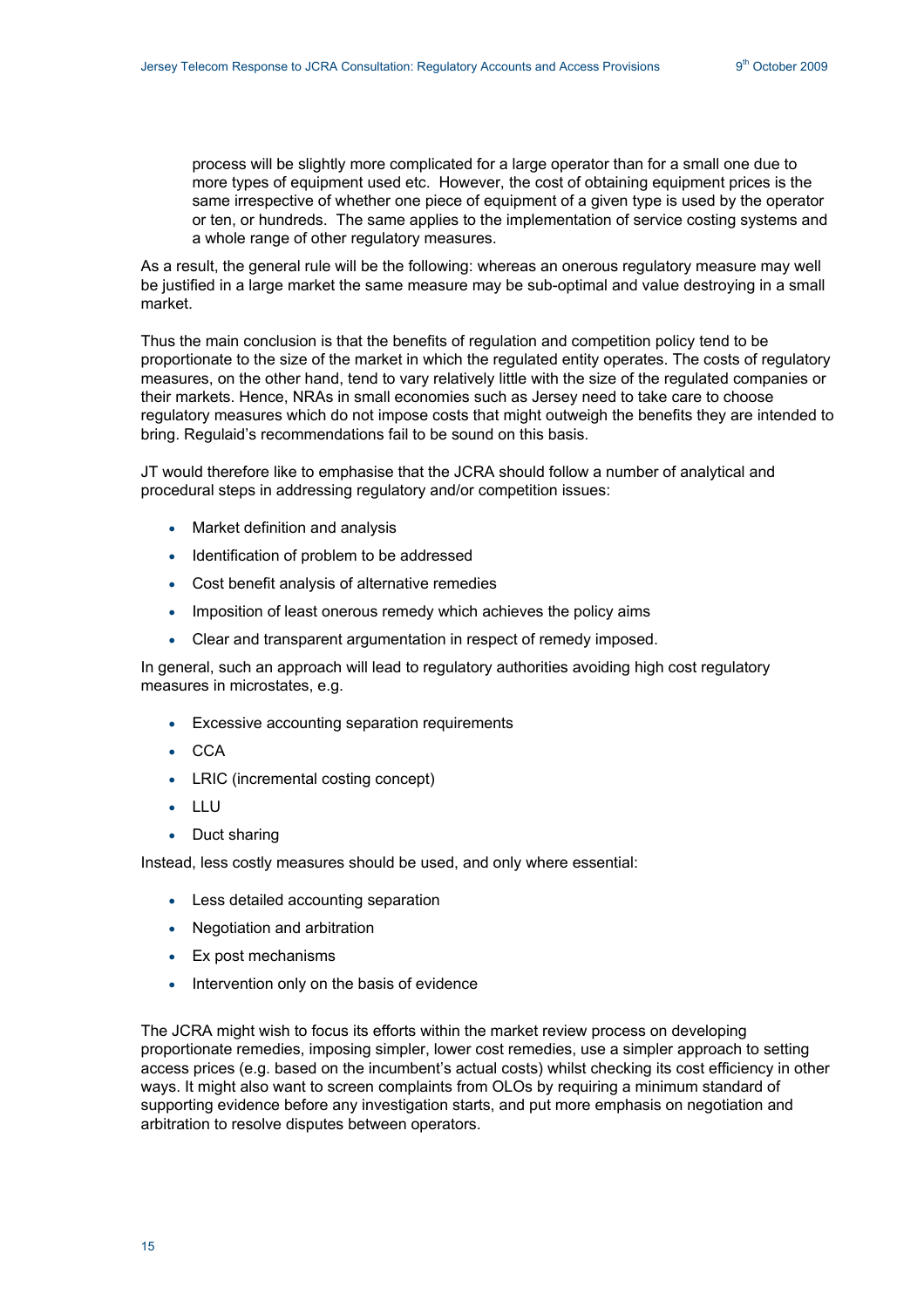#### <span id="page-15-0"></span>**2.2.2 Regulaid's Regulatory Impact Assessment is totally inadequate**

Judged in the above light, we consider that Regulaid*'s* report has overlooked these fundamental considerations, as can be seen in the nature and content of its Regulatory Impact Assessment ("RIA"). This should be the place where a Cost-Benefit Analysis ("CBA")is either carried out or is at least summarised. The costs side of the equation, which, as discussed above and throughout this document, is significant in a microstate such as Jersey, is instead given minimal consideration by Regulaid, who merely assert that the costs are immaterial:

*We are not in a position to put a cost on these proposals, but we do not think that they will in total be substantial. We see these proposals as a package necessary to ensure that competition becomes effective in Jersey's telecommunications market…* 

*Overall we believe that the costs of our proposals are easily outweighed by the benefits.[2](#page-15-0)*

By a crude method, Regulaid calculate the benefits to be approximately £3m per year. JT notes that these benefits *per se* are not particularly substantial, working out at a mere £33 per head per year, but more importantly are in any case likely to be offset significantly or wholly outweighed by the associated costs of the proposed regulatory measures.

### **2.2.3 Regulaid ignores Interplay between remedies**

Related to the above point, in recommending the simultaneous imposition of the full suite of wholesale remedies, Regulaid's report evinces a lack of recognition of the interplay between these remedies, particularly as regards the potential substitutability of some of these remedies. For example, it is not recognised that a combination of WLR and bitstream is, under some circumstances, potentially sufficient for introducing competition, thereby obviating the need to impose more intrusive remedies such as LLU and naked DSL. Similarly, the need to provide a wholesale IP bandwidth service is questionable given the presence of the availability of wholesale leased lines, which would enable OLOs to replicate this service.

To highlight this point, even were the costs of each of these remedies small, and the market in question large, regulators should still be circumspect about the application of the full range of regulatory remedies, especially in the absence of much analysis. This is because imposing remedies which achieve similar or overlapping objectives is unnecessarily burdensome, for both the regulator and the regulated operator, and can also potentially lead to unintended distortions, e.g. in operator's choice of wholesale products. This point is only magnified in the case of a small island, where regulatory parsimony is especially paramount.

Regulaid appears to have under-appreciated this principle in producing its report. This error of omission has thus resulted in an unnecessary proliferation of proposed remedies.

Regulaid reasons that the provision of the full range of wholesale broadband products is desirable in light of the "ladder of investment" principle, espoused by many NRAs in the EU. This principle recommends that new entrants are able to move from one wholesale broadband product (or 'rung') to another as they improve their knowledge of the market and wish to increase their investment in the market, and hence these rungs need to be available simultaneously in order to facilitate this movement. JT submits that such a rationale is groundless in the context of a small island. Regulaid has again not appreciated the vastly different cost-benefit considerations applying in EU states.

1

 $2$  Page 81 of Regulaid report.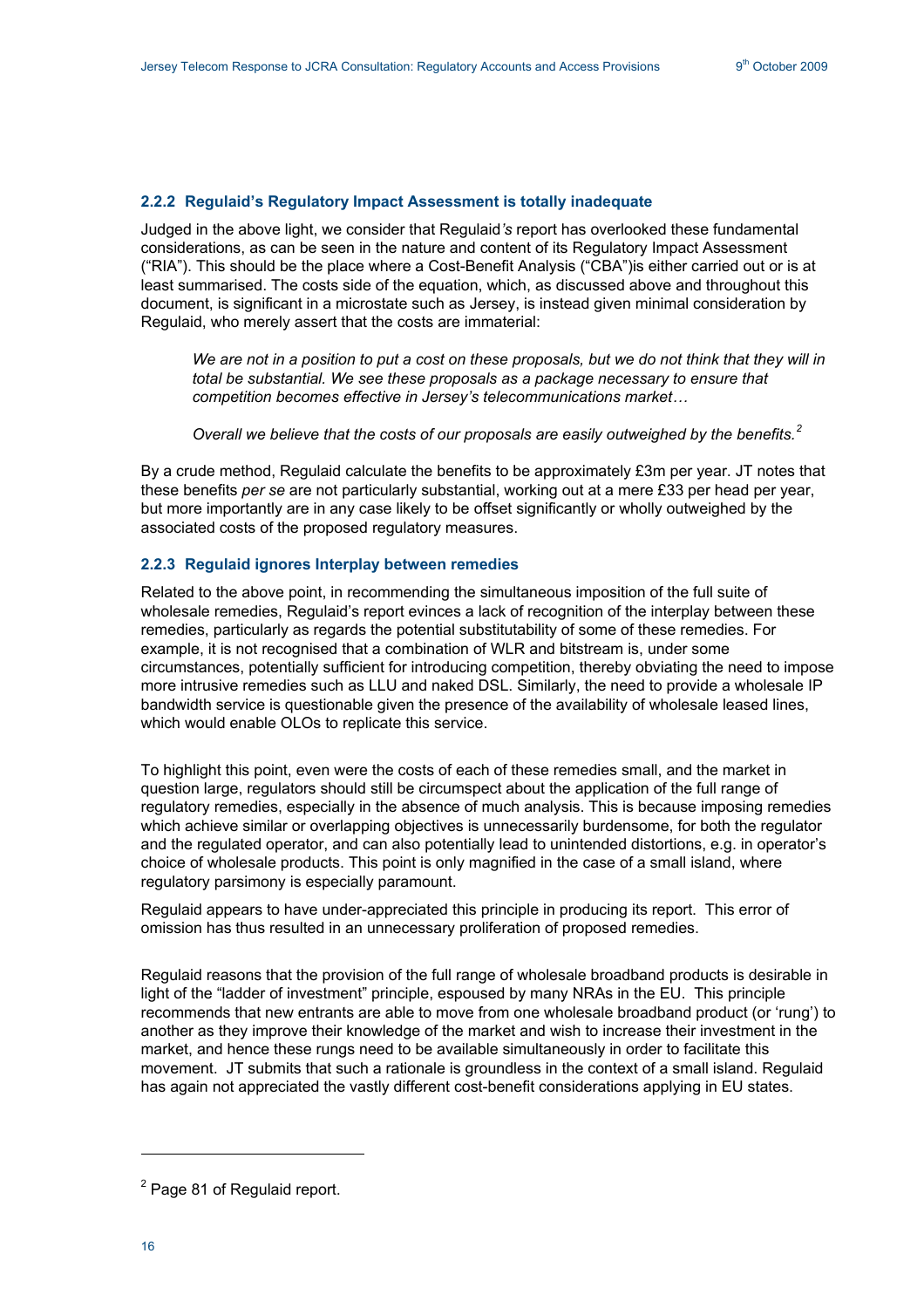#### <span id="page-16-0"></span>**2.2.4 Report overlooks concern regarding existence of OLO demand for these products**

Another fundamental flaw of Regulaid's approach is that it is implicitly assumed that demand for these products by OLOs exists. It has been JT's experience that OLOs have a tendency to overstate their demand for wholesale products, which has led to unnecessary costs incurred by JT. In particular, we note that no major operator has approached us to request any of these wholesale access products. It should be appreciated that such an outcome is predictable *a priori*, as OLOs have an incentive to raise rivals' costs.

Thus, even if the case for some or all of these remedies could be demonstrated on a conceptual level, upon which we cast some doubt, the appropriateness and workability of these remedies would still turn on whether OLOs actually need and demand these remedies. The importance of this point is underlined below in the context of our recommendations.

#### **2.2.5 Market is increasingly competitive, alleviating the need for regulatory action**

It is beyond the scope of the current document to set out a full analysis of telecoms markets in Jersey. However, in imposing such a comprehensive list of remedies on JT, Regulaid has evidently failed to appreciate the increased competitive intensity experienced in key markets in recent times. This is partly driven by the competitiveness of the mobile sector, and the impact this is having in fixed line, in both voice and data markets. For example, Regulaid's observation about the offering of low broadband speeds in Jersey is already obsolete: as planned, JT has recently quadrupled its broadband speeds in offering 8 Mbit/s products.

# **2.3 JT's recommendations**

These concerns have thus driven JT's view that, to take forward this issue, JT submits that the decision on which wholesale remedies to impose should be deferred. In order to address these concerns, the key next steps, should be as follows:

- the set up of a multi-operator forum, potentially chaired by the JCRA, with the specific and express purpose of eliciting the true need and demand (if any) for these products by OLOs and associated forecasts
- Furthermore, this forum and any subsequent imposition of wholesale access provisions should be conducted on a pan-Island basis.

#### **2.3.1 Multi-operator forum to elicit need and demand (if any) for new wholesale products**

As discussed, JT's principal concern above all is that OLOs have the incentive and ability to make non-binding requests for wholesale products that they will actually ultimately never use. Thus we recommend the creation of a forum where the true need and demand (if it exists at all) for these products can be revealed. The driver of such a forum is that JT is unwilling to incur the significant costs of remedies such as CPS, WLR, FNP and LLU in the absence of a serious and credible demonstration by the OLOs of their need and demand for such products. Absent such an approach, our major concern would be that the OLOs simply request such services, at JT's great expense, but ultimately do not seek these services to any material extent or at all, once they come on stream. From the perspective of competition and consumers, such a situation would fundamentally undermine any basis for these remedies, since no consumer benefits would flow. Indeed, the unnecessary costs incurred by JT would need to be passed on to wholesale and retail customers where possible, resulting in higher prices for consumers.

Thus, we envisage that at this forum, JT and the OLOs would work together to understand the likely demand for the availability of these products, as well as the associated level of demand for each of these products, if it exists at all. This would require the OLOs to present credible and binding forecasts of their demand for each of these products. In effect, under this model, the OLOs would be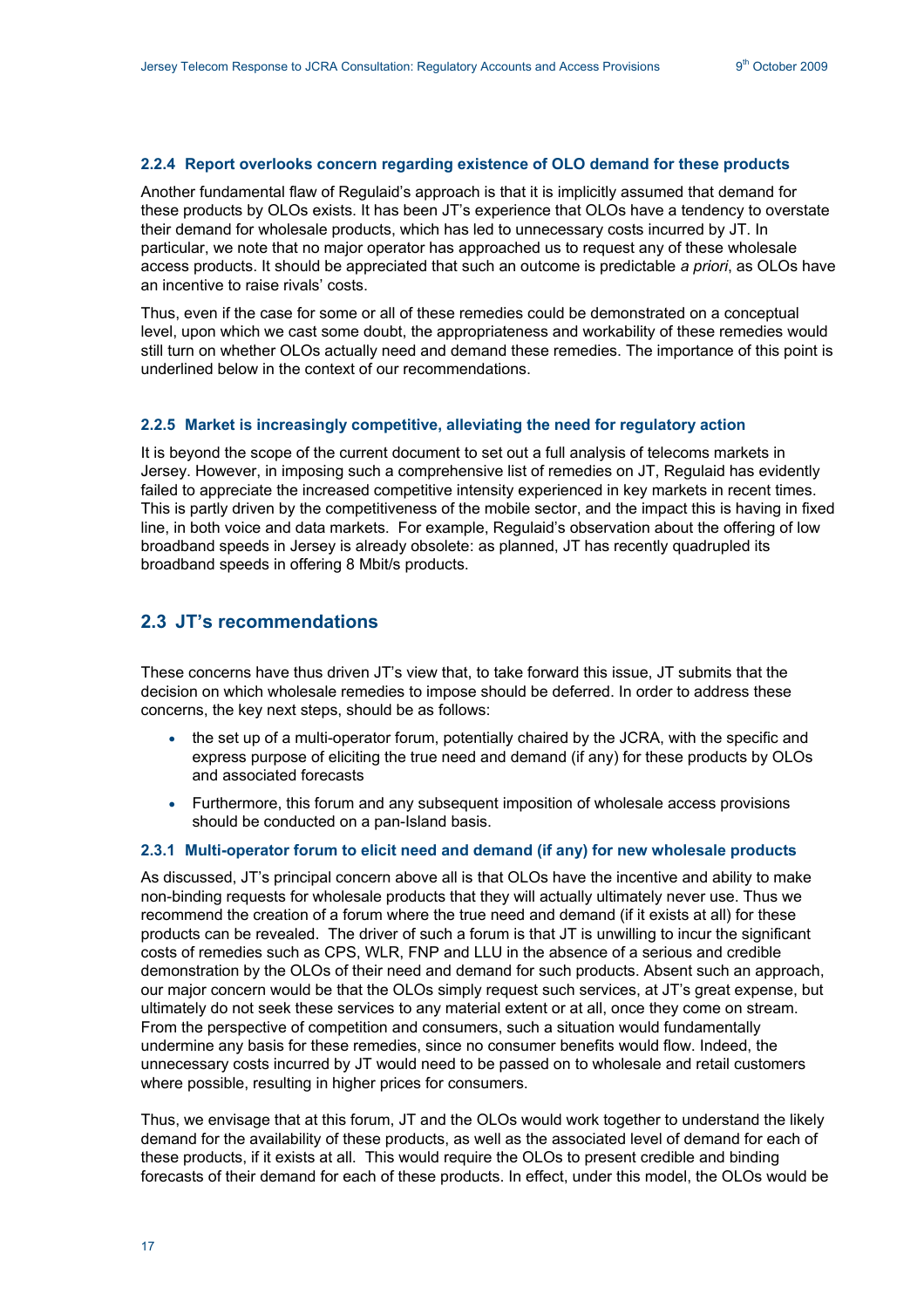<span id="page-17-0"></span>co-investors with JT in the future shape of the market and regulatory structure in Jersey.

Our suggested solution can thus be linked to Recommendations 5.8, 5.19, 5.20, 7.2, and 8.2.

Given the importance to JT, the OLOs and the functioning o f the market as a whole, JT itself is willing to initiate and coordinate such a forum, in consultation with the JCRA.

Needless to say, and as discussed, a necessary pre-condition for the imposition of any remedies is that the JCRA has carried out a thorough market analysis and RIA, which justifies in principle the application of these remedies.

### **2.3.2 Need for pan-Island approach**

JT observes that at present, there is very little inter-working between the JCRA and the OUR. In this context, we think it is sensible and desirable for the approach outlined above to be applied on a panisland basis, i.e. the need or otherwise for these remedies should be considered in both Jersey and Guernsey concurrently. Our proposition is prompted by several observations:

- The two islands have significant geographic and economic similarities and interdependencies
- The same operators operate on both islands
- The small size of the Channel Islands suggests that economies of scale in the design and implementation of regulation will be of significance
- Fundamentally, formulation of a common approach among common geo-economic areas to key regulatory issues has wide-ranging benefits, notably the promotion of regulatory certainty and potential for competition and investment across jurisdictions. Indeed. the European Regulators Group in the EU is an example of such a facilitative body with a much more complicated and heterogeneous area, The case for harmonisation of regulatory approaches in the circumstances characterising the Channel Islands is therefore even more compelling.
- It has worked before: Developing a consistent approach across both Jersey and Guernsey has been shown to be successful in the past (i.e. on MNP).

Such pan-island consistency between the regulatory frameworks and their implementation is critical to providing a climate of regulatory and investment certainty for the region. We consider it is the most sensible approach going forward on wholesale access issues. JT thus looks forward to greater interworking and coordination of the JCRA with the OUR.

JT contends that our approach as outlined above would better and more sensibly meet the needs of JT, OLOs, and ultimately consumers, in both the short and long term.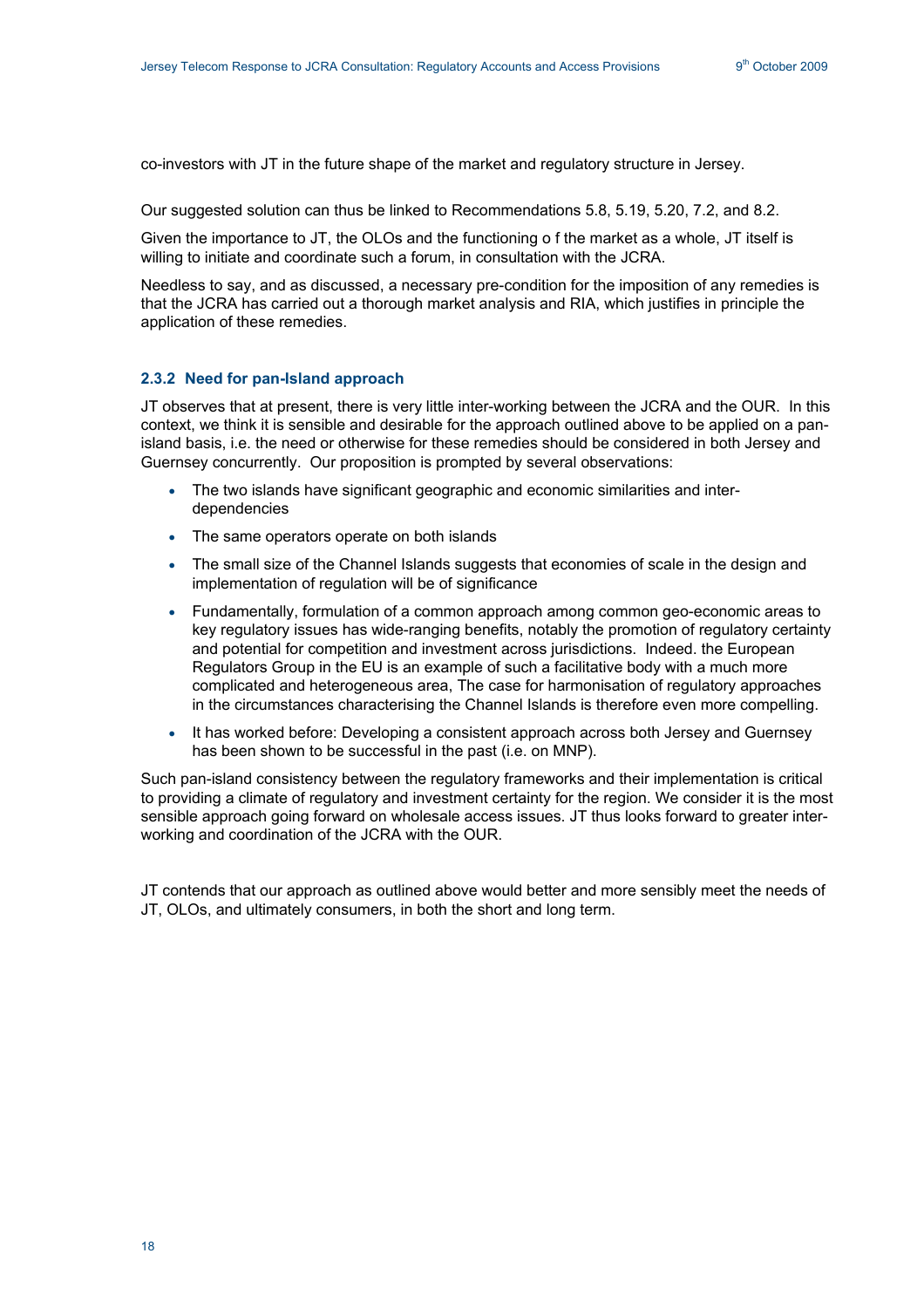# <span id="page-18-0"></span>3. Retail replicability and bundling

# **3.1 Regulaid recommendations and supporting rationale**

Regulaid makes a series of recommendations in relation to the circumstances and conditions under which JT can engage in product bundling. Specifically, it is recommended that JT should be permitted to bundle subject to the JCRA requiring JT to:

- make available wholesale services that enable OLOs to replicate its retail services, provided that they are demanded by an OLO
- demonstrate to the JCRA that equivalent wholesale products are available, that the price of the bundle exceeds the incremental cost of each element, and that the retail price does not constitute a price squeeze, and, in addition, that the individual elements of the bundle should be available on an individual basis to retail customers
- demonstrates to the JCRA that the reduced price covers the incremental cost of the service and that it is not undertaking a margin squeeze if JT wishes to be able to make special offers or discounts.

The rationale invoked for this set of recommendations is essentially that it ensures that the incumbent operator is not discriminating in favour of its own retail arm and/or acting anticompetitively in offering retail bundles. Regulaid recognises that this may deter investment by the incumbent operator in innovative retail services. However, whilst this is a concern, according to Regulaid it is outweighed by the need to ensure a more level playing field in Jersey, especially as JT appears not to be planning any new retail services over its NGN in the foreseeable future. Regulaid also proposes that where there is disagreement between the OLO and JT over whether the service should be provided, the JCRA should step in to in resolve the dispute.

Regulaid proposes 4 tests for replicability of retail offerings:

- does the service have the same functionality from the end-user's viewpoint?
- does the OLO face a similar cost base to the incumbent operator?
- can the OLO provide the same quality of service?
- is the wholesale service available at the same time as the retail service (that is, when a retail customer is able to make a buying decision about the retail service)?

The basic driver of these recommendations is that the freedom of a dominant incumbent operator to bundle should only be permitted if OLOs can replicate these bundles, not only in terms of wholesale services, but also in terms of having similar conditions, prices and processes.

## **3.2 JT's views**

In essence, this series of recommendations provides that JT can engage in bundling where the JCRA is satisfied that OLOs are able to replicate and viably offer these bundles, which in turn will depend on whether the associated wholesale products exist and JT's pricing at the retail and wholesale level is not anti-competitive.

JT acknowledges that these recommendations represent progress over the existing set of constraints related to bundling, where JT can only bundle if it can show that it leads to economic benefits to users. This enhanced flexibility is a positive step for Jersey consumers, as they will benefit from greater service and pricing innovation facilitated by the increased ability to offer bundles valued by consumers. However, JT remains concerned that the proposed recommendations still amount to an undue and unjustified *ex ante* constraint on JT's flexibility, to the ultimate detriment of consumers.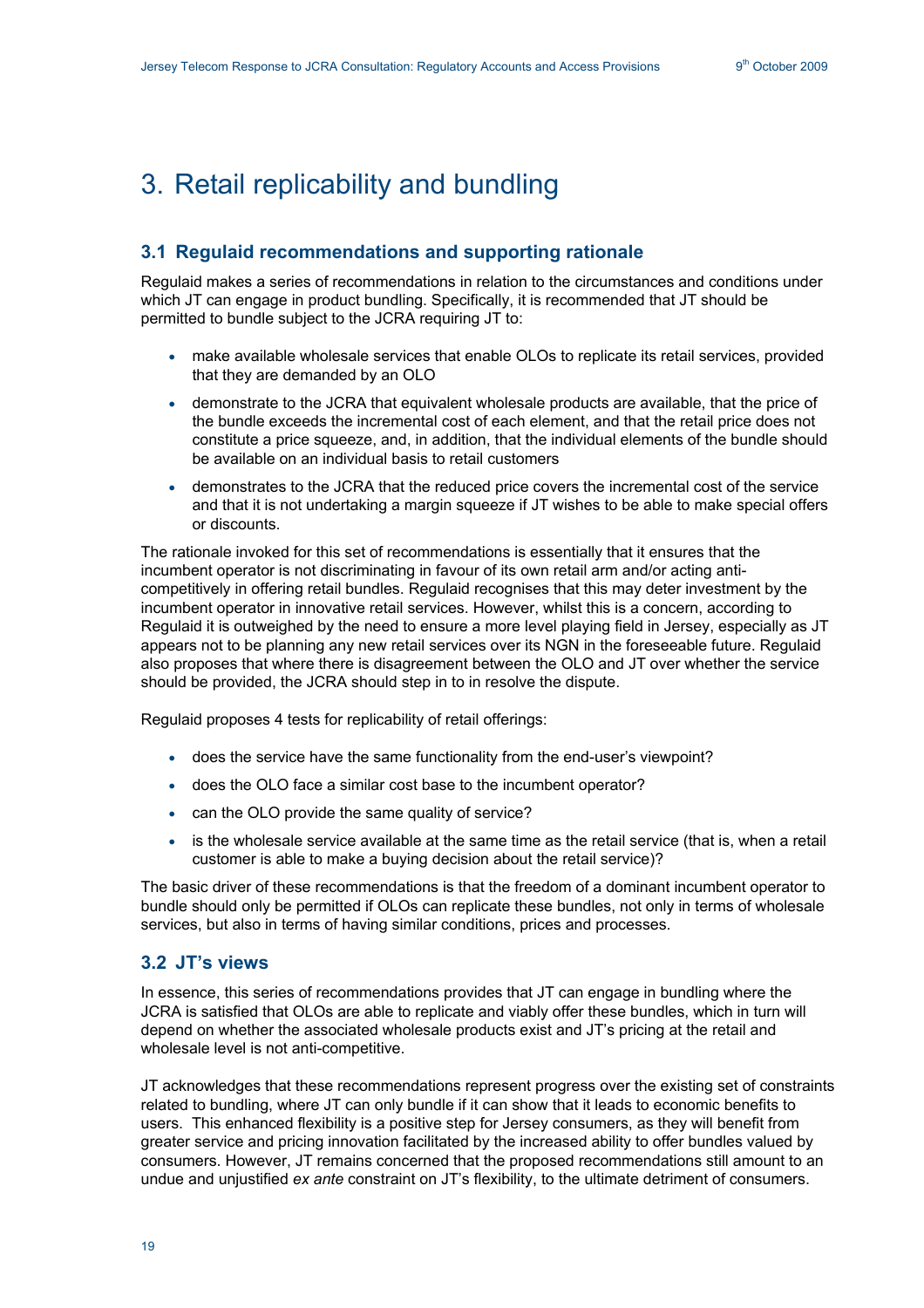<span id="page-19-0"></span>Regulaid appears to be concerned with the risk of three distinct types of anticompetitive behaviour arising in relation to bundling:

- Anti-competitive bundling/tying
- Anti-competitive discounting,
- Margin squeeze in the presence of bundling

The major flaw in the Regulaid approach is that it overlooks the effective constraint against these types of conduct played by *ex post* competition law. Implicit in the approach is that bundling should be presumed anti-competitive, and hence a complicated ex ante regulatory architecture should be imposed on JT as a safeguard against the possibility that bundling may have anti-competitive effects. An undue heavy reliance on ex ante regulation is not justified by either precedent or economic theory, both of which show that bundling and discounting invariably increase consumer welfare in the short and long term. Burdensome ex ante regulation should not be allowed to chill the scope for offering bundles or discounts, which in most cases are to the short and long term benefit of consumers. This is doubly true in the case of small markets.

This context also raises the issue of OLO demand for wholesale products enabling replications, and the extent to which these demands are credible. As discussed in the previous section, OLOs need to demonstrate credibility of their business case before requesting replicable wholesale products. Otherwise, JT will incur great cost to develop wholesale bundling products where these may ultimately not be demanded by OLOs.

# **3.3 JT's recommendations**

Thus, JT's view is that the JCRA should confer a greater role for ex post competition law in its oversight of bundling and discounting. This would minimise the need for a complicated and costly ex ante regime to regulate bundling, which would more than likely stifle the creation of bundles which would be enjoyed by and benefit consumers. JT's pricing and bundling behaviour will be adequately constrained by the threat posed by ex post competition law.

In the specific instances where it is still considered that ex ante rules are appropriate, JT submits that a sensible and proportionate approach must be taken. Practically, this means that the JCRA should resist the application of these provisions to every single instance of bundling or discounting practised by JT. The JCRA should consider developing an approach which filters out the vast majority of instances of bundling/discounting, since these are likely to pose little risk of margin squeeze. Such a sensible approach will guard against the possibility arising under an overly interventionist approach of dampening the incentives of JT to offer pro-competitive bundles and discounts.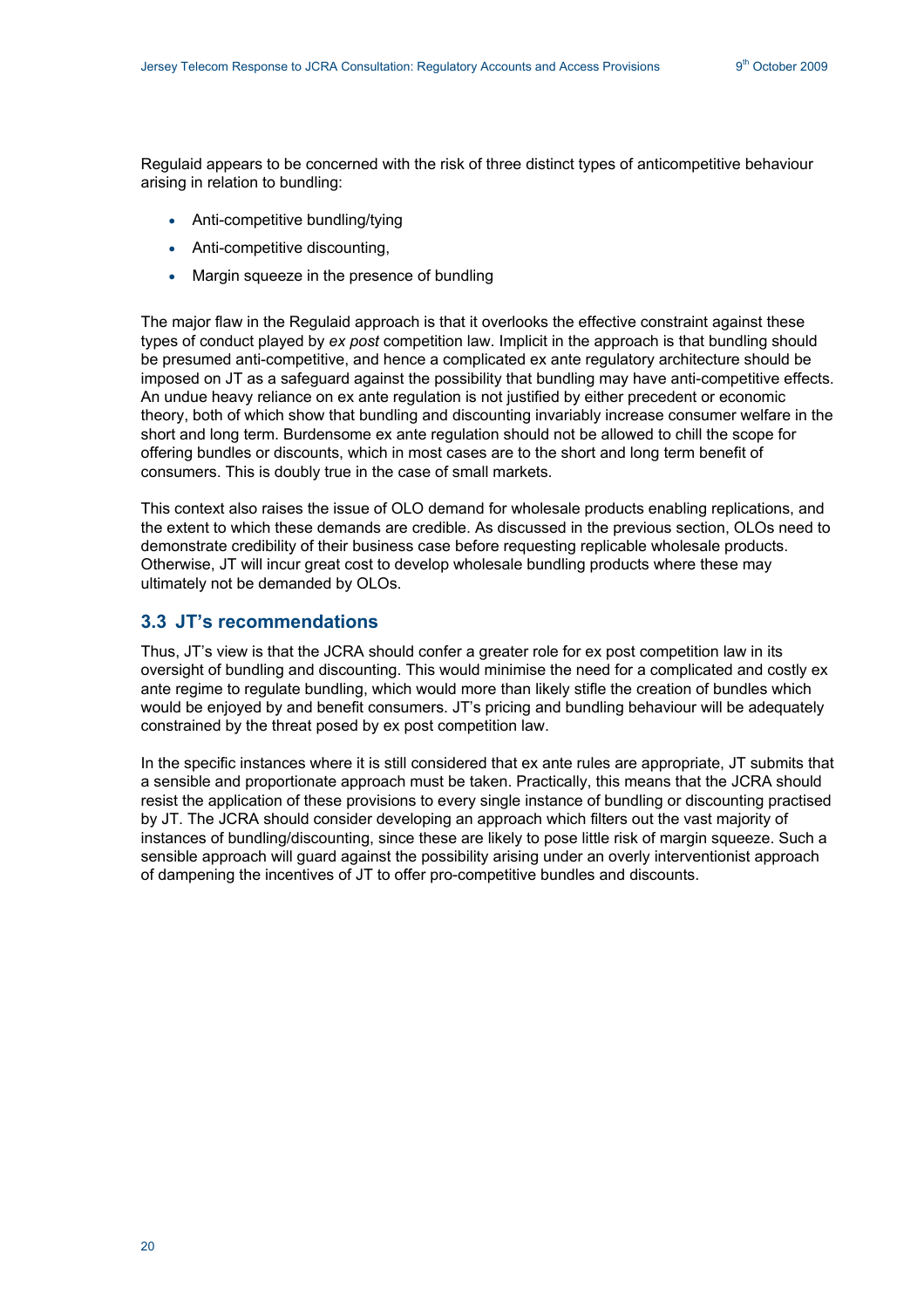# <span id="page-20-0"></span>4. Existing wholesale product and pricing issues

# **4.1 Regulaid recommendations and supporting rationale**

Regulaid makes a range of recommendations in relation to JT's existing wholesale portfolio, in terms of both the products supplied and their pricing. The 5 key recommendations are essentially as follows:

On interconnection:

• Price cap on interconnection, set on the basis of separate baskets of RIO services; cap should be set for a period of three years, with the target prices being set by the use of benchmarks and the setting of an efficiency target

Regarding leased lines:

- Price cap on-island leased lines, moving from retail minus
- Retain retail minus for off-island leased lines, but increase minus from 11% to 25%.
- Cost based price cap on bitstream pricing, moving from retail minus

In respect of DSL backhaul:

• Price cap on JT's DSL backhaul services

In relation to **interconnection**, Regulaid notes that JT's costs are higher than they could be, and that there is insufficient competitive pressure to make JT more efficient. In particular, Regulaid makes the following points:

- The JCRA should use a more intrusive process to force down interconnection prices to those which would be incurred by an efficient operator, which should result in more pressure being put on JT to become more efficient, and lead to lower retail prices
- Given the presence of disputes, a more formal approval process is necessary
- Retail minus approach is not appropriate for all interconnection prices as there are no direct retail equivalents for call termination, call origination or call transit
- A price cap is appropriate, as it promotes:
	- Correct build/buy signals
	- Certainty over time
	- Lower compliance costs

Regulaid proposes a period of 3 years, which in its view will allow a review after most of the NGN roll out has been completed. The X factor for each basket should be set by the use of benchmarks.

In respect of leased lines, Regulaid contrasts the case of on-island and off-island leased lines in proposing a price cap and retail minus, respectively. Retail minus has been retained for **off-island leased lines**, recognising the greater level of competition in this market, and hence price is likely to be closer to cost. However, there is greater concern with competition in **on-island leased lines**, hence a price cap is recommended to be imposed.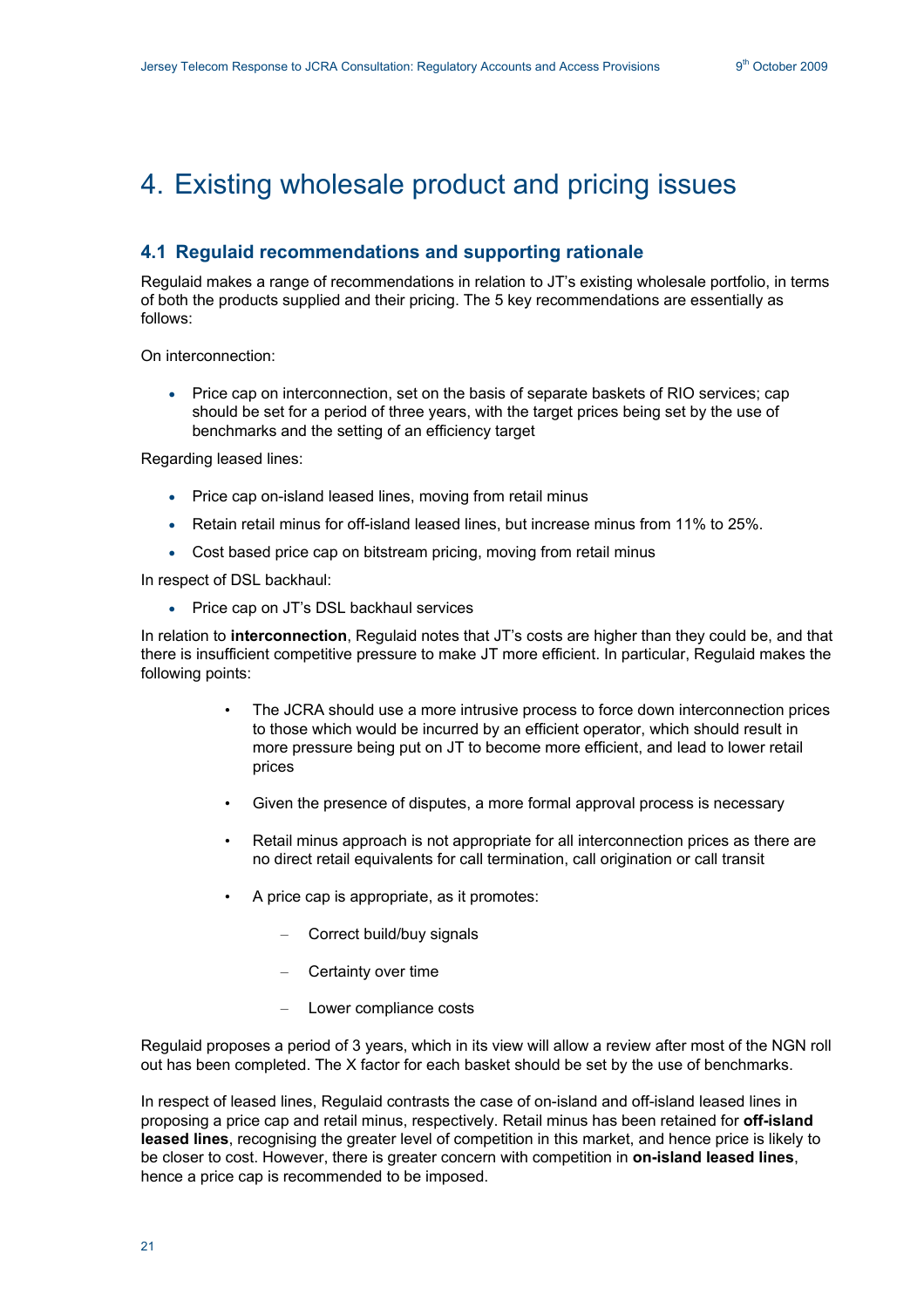<span id="page-21-0"></span>Regulaid states that OLOs told it that the margin of 11% is insufficient for them to recover their costs of sales, and that they do not sell on-island leased lines unless they are part of a wider sale. Based on the number of retail and wholesale leased lines provided by JT, it retains about 80% of the leased line market. On this basis, Regulaid infers that margin is insufficient for effective competition and that a margin squeeze is likely to be present. Cost based prices enable OLOs to make an economically rational decision between investing in their own network and buying leased lines from JT.

In terms of the level of the margin (minus), the current 11% margin is lower than benchmark discounts of over 20%; e.g. on Guernsey the price differential between retail and wholesale on-island circuits is between 21% and 24%.

In regard to **bitstream**, the minus is currently 40%, which is in line with benchmarks. However, the problem with retail-minus according to Regulaid is that as retail prices for DSL services fall, the value of the margin also falls, and if, as is proposed, other prices for wholesale access products are cost based, there is a danger that the prices for wholesale DSL will become inconsistent with cost based prices.

Regulaid notes that **backhaul** is a critical element for the provision of competing DSL and bitstream services. Therefore it recommends that prices for backhaul should be controlled in the same way as wholesale on-island leased lines.

Other recommendations in this category are less significant and seem sensible hence are those on which JT makes no comment, which include recommendations in relation to:

- JT should publish its retail prices for enhanced service levels for leased lines and that these should be available to OLOs at a discount of 5 -10% from the retail prices
- Removal of requirement on JT to publish changes to wholesale prices in local press
- JT to provide electronic notification of changes to wholesale prices to the OLOs with at least 30 days notice of their implementation
- JT to provide electronic notification of new wholesale products and their prices to the OLOs with at least 60 days notice of their implementation
- JT should initiate the payment of penalties, not the OLO

# **4.2 JT's views**

JT supports the application of a properly implemented price cap on its **interconnection** services, and considers that 3 years is a reasonable period length.

JT does not, however, accept the recommendations in relation to **leased lines**. In particular, JT rejects Regulaid's inference of the presence of margin squeeze made on the basis of high market share and the verbal claims of OLOs that they cannot compete on the available margin. JT considers that a claim of margin squeeze requires much more detailed substantiation, and cannot be asserted merely on the basis of high market shares and the claims of OLOs. Whilst JT has a high market shares of leased lines, increasing competition has seen a recent steady decline.

This suggests that OLOs are increasingly able to compete on the basis of the current margin between retail and wholesale prices.

More specifically, in respect of **on-island leased lines**, Regulaid's recommendation to move from retail minus to a cost-based price cap is flawed. First, despite recognising this in the report, it understates the difficulty of estimating costs for these services. More fundamentally, Regulaid's recommendation to depart from a retail minus and impose a price cap is at odds with its principal concern of preventing a margin squeeze. As is well established, a retail minus pricing approach is primarily aimed at ensuring the maintenance of a given margin which enables equally efficient competitors to compete with the vertically integrated incumbent. The move to a cost-based price cap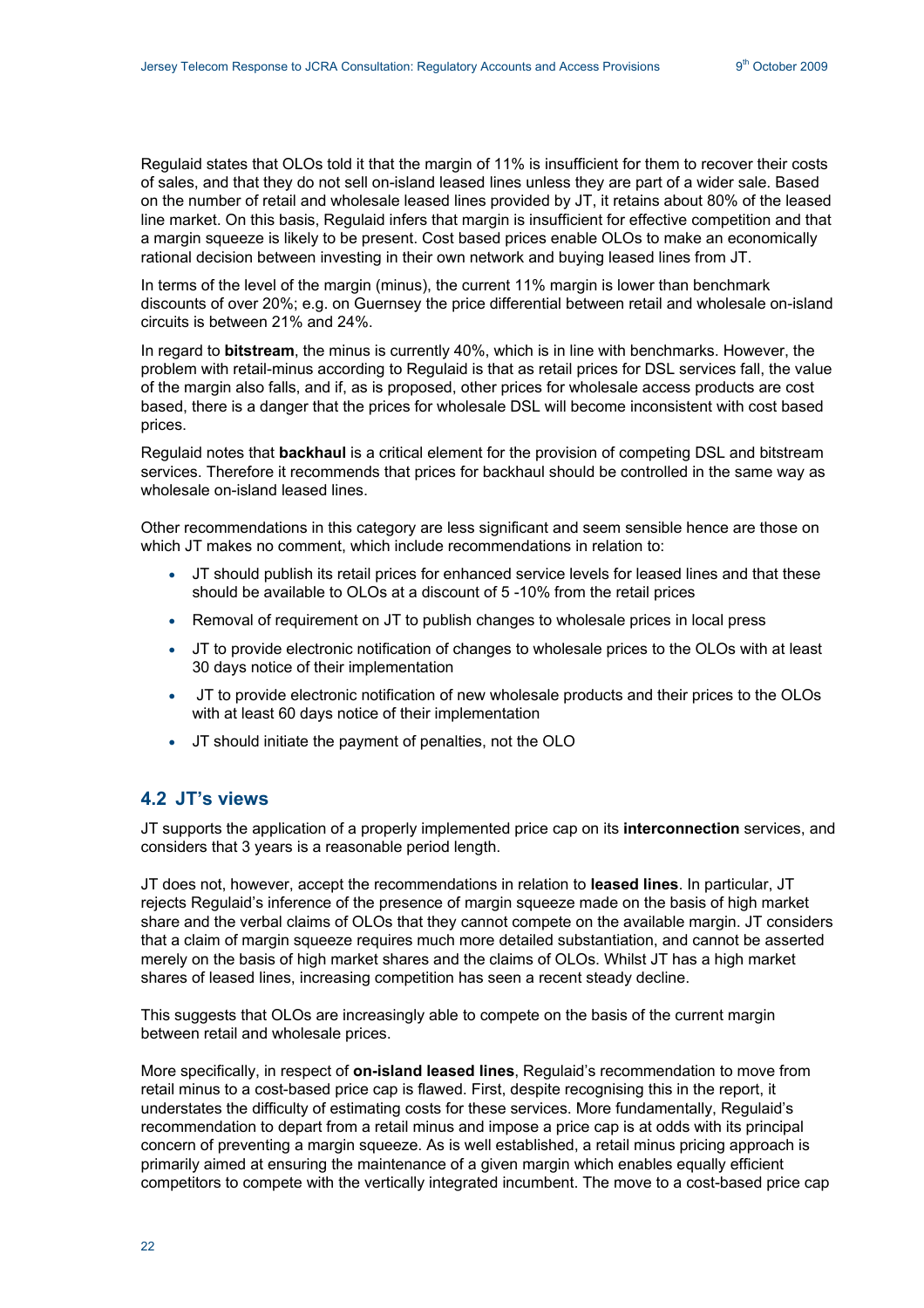is not adequately justified.

Moreover, JT considers the current margin of 11% to be representative of the avoidable costs of retailing wholesale leased lines. However, JT will embark on a verification exercise to identify whether such a margin remains appropriate. Therefore, JT submits that the JCRA should first investigate the true size of the avoidable downstream costs before presuming that the current margin is insufficient and leads to margin squeeze.

For **off-island leased lines**, JT supports the retention of the current system of retail minus. However, JT does not agree with the proposed increase of the margin from 11% to 25%. As discussed above, JT considers that 11% is an accurate reflection of the relevant downstream costs. JT would expect that a margin of 25% as proposed by Regulaid to be a gross over-estimate of the likely magnitude of these costs. As above, JT will embark on a verification exercise to identify whether such a margin remains appropriate. We would suggest, however, that JT should not be held responsible if its competitors are not equally efficient.

With respect to the proposal to move to a cost-based regime for **bitstream**, JT is similarly not convinced of the rationale for this. Regulaid's claim of growing pricing inconsistency were bitstream to be charged at retail minus and other services such as LLU based on cost does not accord with precedent. For example, Ofcom regulates in such a way in the UK.

In relation to DSL backhaul, this product is the on-island connectivity between the OLO and the JT network, which JT was providing on a wholesale basis. However, this product has now changed and the router is now included with the circuit. In terms of price, it is now based on cost-plus for the router and retail-minus for the bearer circuit (which is now an ethernet bearer (100MBit/s or 1GBit/s)).

On the issue of the **renaming of the 300 metre leased line** category, JT first wishes to highlight the relative banality of this issue in the context of this exercise and considers that Regulaid has strayed into micro-management with this suggestion. Notwithstanding that, JT believes the product in question is clearly named.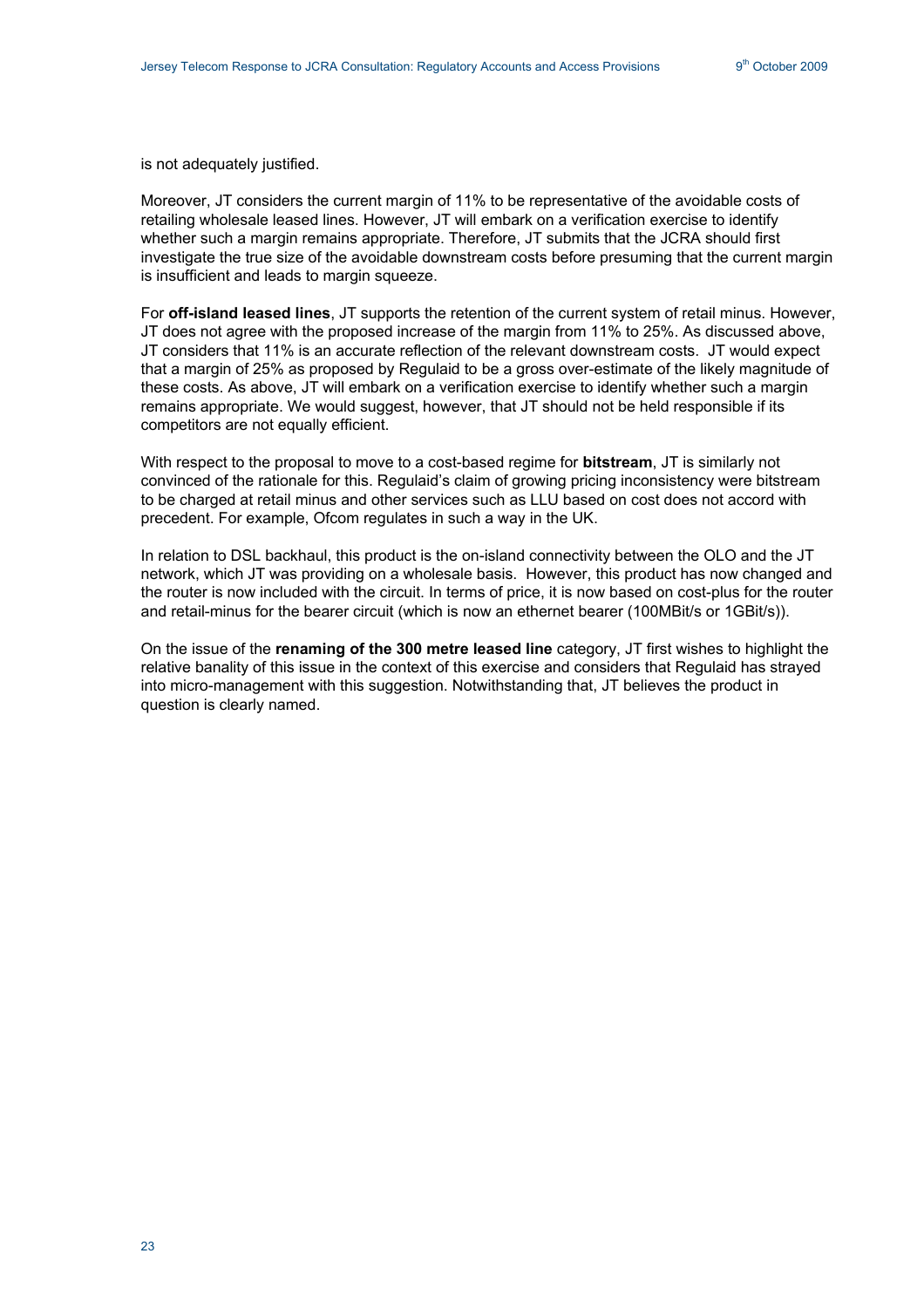# <span id="page-23-0"></span>5. Principles and practice of cost allocation

# **5.1 Regulaid recommendations and supporting rationale**

Regulaid make four recommendations related to the principles and practice of cost allocation:

- JT should implement current cost accounting as the basis for its regulatory accounts as from the start of 2011. According to Regulaid:
	- $\circ$  This will bring JT's cost calculations closer into line with the standards used for the calculation of long run incremental costs
	- $\circ$  JT should introduce CCA as it implements its NGN, when many network assets will be replaced by modern equivalent assets, so the revaluation will be then easier.
- JT to confirm that the recommended cost allocation changes have been implemented
- The average Fixed Termination Rate should be 0.736ppm
- The JCRA should require JT to demonstrate that it is not cross-subsidising its data hosting business, which would be contrary to its Licence Condition 30.1.

# **5.2 JT's views**

## **5.2.1 Proposal to implement CCA**

The proposal to implement CCA in Jersey's Regulatory Accounts is in our view a prime example and manifestation of Regulaid's excessively benign view of regulation. We would like to re-iterate the proportionality principle in regulation which espouses that regulatory interventions and obligations should be the least intrusive and costly required to address any legitimate regulatory concerns and that the cost of intervention must be less than the benefits flowing from intervention. The European Regulators Group (ERG) states that "When there is a choice between different appropriate measures, the least onerous must be chosen. Finally the costs associated with the measure must not be disproportionate relative to the aims to be pursued."  $3$  The recommendation to implement CCA pays insufficient attention to this principle of proportionality.

Whilst conceptually, JT acknowledges that the use of current cost valuations has the advantage that it more closely represents the economic value of investments, it does not believe the potential improvements in accuracy justify the additional costs associated with CCA. In essence, the production of CCA separated accounts would entail a significant effort and cost to JT and provide very little gain as demonstrated by international practice and an illustration of what an indexed valuation applied to JT's assets would be compared to their Historic Cost Accounting (HCA) value.

The preparation of CCA valuations requires that the regulated firm prepare a new revaluation of its assets each year (and two valuations in the first year for opening and closing balances). This would involve a significant amount of effort and cost.

JT would be required to maintain two separate books of accounts (CCA and HCA) which would

-

 $3$  Consultation Document on a Draft joint ERG/EC approach on appropriate remedies in the new regulatory framework as of 21/11/2003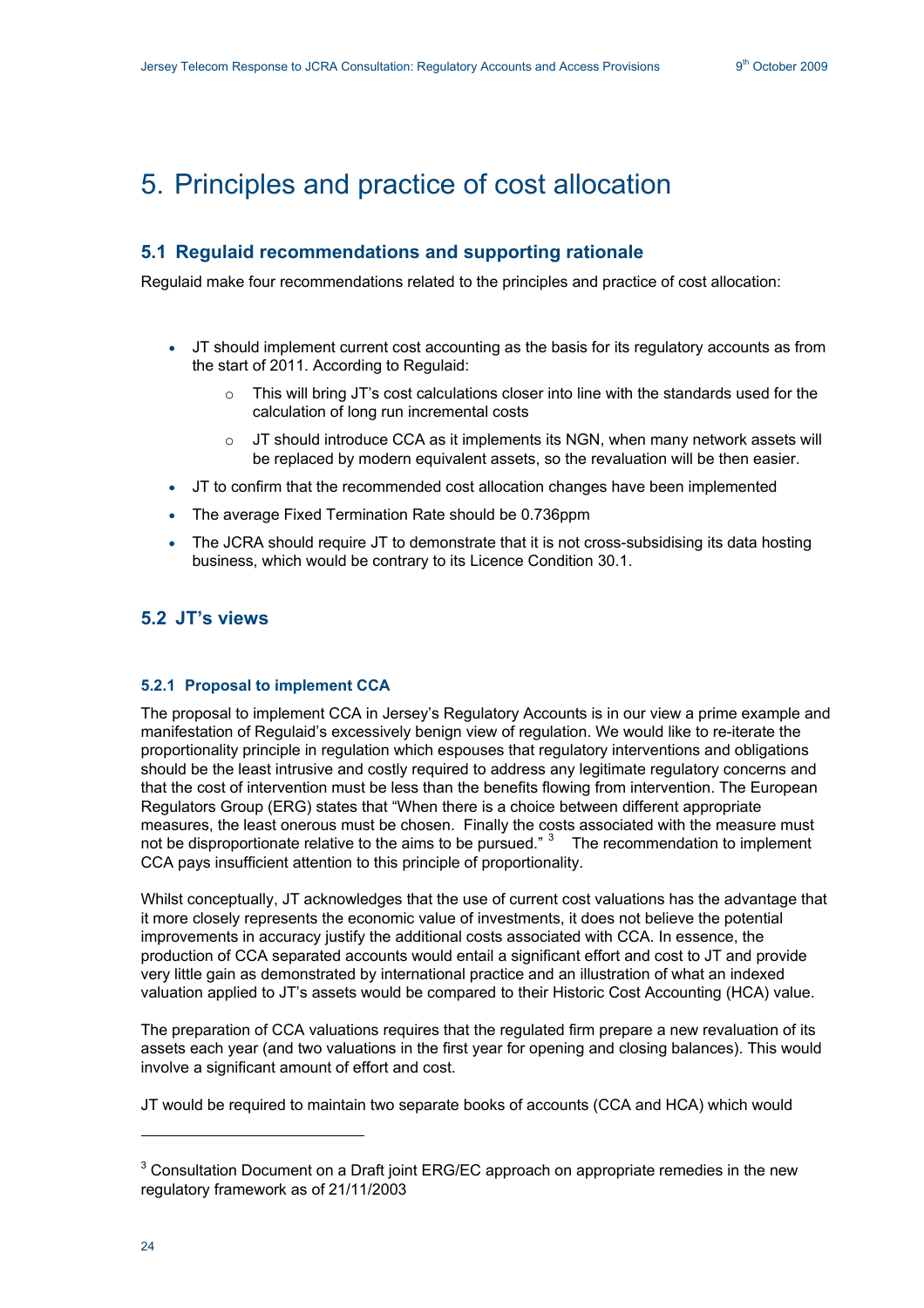<span id="page-24-0"></span>create a significant management overhead and could lead to potential confusion between statutory and regulatory numbers. It is likely that JT would need to recruit one additional staff with total internal costs of the order of £50,000 annually. In addition to JT's own resource requirements, the company would also incur annual consultancy costs in the region of £200,000 (100 man days) together with other external costs such as any external real estate valuations which would be required.

In total, the annual cost for performing CCA is unlikely to be less than £400,000. It is unlikely that the benefits of performing the valuations will outweigh this substantial cost.

While JT acknowledges that the use of current cost valuations has the conceptual advantage that it more closely represents the economic value of investments, JT does not believe that it is justifiable to incur costs of the size mentioned above to bring limited improvements in accuracy as demonstrated below.

International benchmarks indicate that differences between CCA and HCA capital employed values are not significant. The aggregate differences between asset values stated according to historic cost accounting and current cost accounting may not be very significant for a telecoms company e.g. BT's CCA capital employed value for the year ended 31 March 2009 was £17,147m, only 9% lower than the HCA valuation of £15,679m; Romtelecom's HCA Fixed Asset value for 30 June 2008 was €1,618m compared to a CCA valuation of €1,612m, a decrease of 0.4%.; for C&W Guernsey the CCA adjustment  $(E1,436,756)$  to the HCA assets value  $(E61,097,381)$  was only 3.4% of the HCA value.

Furthermore, HCA and CCA will in Jersey tend to be relatively closely aligned due to the revaluation of the asset base in 2000. In preparation for its incorporation, JT undertook a full asset revaluation that it adopted for its statutory books in the financial year ended 31 December 2000. Given this, it is likely that the difference between CCA and HCA would be even smaller than at companies like BT. JT has performed some high level analysis of its asset base using plausible inflation/deflation indices which suggests that the CCA asset value is likely to be less than 5% higher than the HCA asset values. These points are especially relevant given the move to an NGN, where we would expect the difference in the asset base calculated under HCA and CCA to differ by an even smaller amount.

A further issue with CCA is that it creates a reconciliation problem since regulatory accounts based on current cost valuations can no longer be compared directly to the statutory accounts of the regulated firm and requires that JT maintain two separate books of account.

In conclusion the benefits, in terms of a more accurate economic valuation, of requiring JT to prepare accounts on a separate and non-standard valuation basis are relatively small and unlikely to justify the significant costs of preparation.

For these reasons, JT contends that there is little justification for requiring future Separated Accounts to be prepared according to current cost accounting.

We request that the JCRA rejects the recommendation to produce Separated Accounts using Current Cost Accounting ("CCA") and replace it with an obligation to produce Separated Accounts on an HCA basis.

#### **5.2.2 JT to confirm that the recommended cost allocation changes have been implemented**

The JCRA hired Regulaid in order to perform a review focussed on assessing the transparency and correctness of the allocations in JT's current regulatory cost model in the context of their impact on information that JT provides to the JCRA. In particular, the review looked at the numerous cost allocations in the model.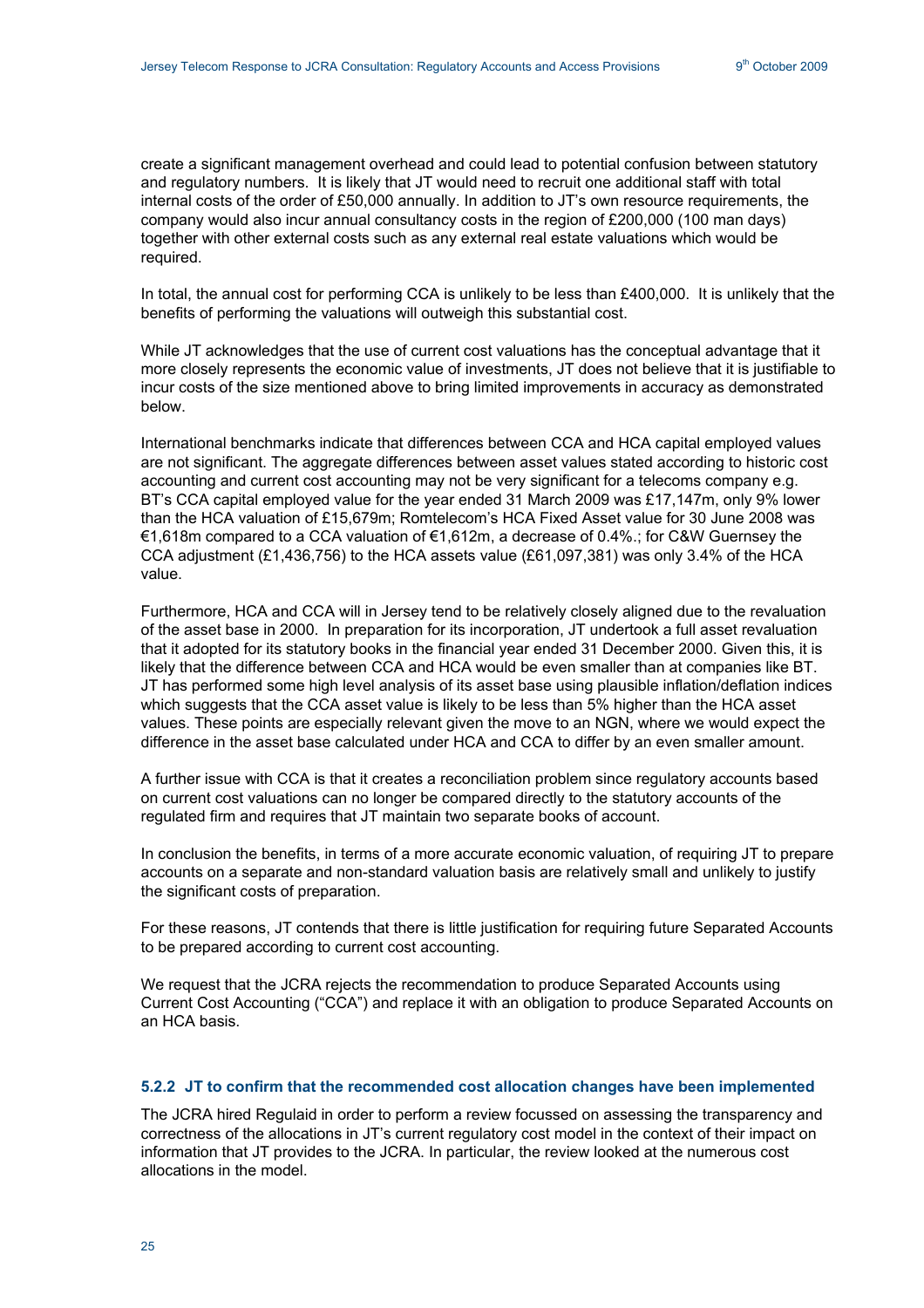We first highlight below a number of high level issues relating to process and approach adopted by the JCRA/Regulaid before considering each of the recommendations made by Regulaid.

#### Process

JT finds the approach undertaken by Regulaid to be compromised on process grounds: i.e. in the way in which the review was carried out and more importantly how the results of this review were published. Regulaid was aware that JT was changing the few material allocations at the time of writing of their report. Once Regulaid had finalised its report there was no opportunity provided to give detailed feedback to the JCRA/Regulaid in relation to clear misunderstandings/errors that exist within the report. Rather than being given this opportunity, JT was given a copy of the Regulaid report prior to its publication for the sole purpose of identifying any confidential information contained in it that should be redacted. However, having reviewed the report and the detailed report in Annex 1, JT highlighted to the JCRA that the report contained a large number of significant errors of fact and interpretation which materially affected the report and the conclusions that could be drawn by readers of the report. The JCRA did not, however, take JT's views into account at that time, despite being aware of the report's errors of fact. As a result the JCRA published a report written by Regulaid which we believe contains a number of factual errors. JT finds the JCRA's actions in this matter to be disappointing and inconsistent with its regulatory responsibilities. Of most concern to JT is that the JCRA's failure to incorporate JT's factual representations at the appropriate juncture (i.e. prior to the publication of the Regulaid report) has unfairly cast JT in an unfavourable light, in terms of the perception of JT's professionalism and treatment of its customers.

#### Approach

We understand that Regulaid's brief in respect of the Separated Accounts was to review all the allocations in the underlying cost model and report back their findings. Regulaid were specifically instructed to take no account of materiality in their review but to highlight all findings. JT is extremely surprised at the narrowness of Regulaid*'s* brief as typically, a review of a set financial accounts would be carried out with regard to the impact of the allocations on the accounts.

Any serious and properly planned review of a set of accounts must take into account the level of materiality appropriate for those accounts. The JCRA appears to have decided on an absolute level of materiality; i.e. every error is material.. Each indentified "error", irrespective of the value has been given the same weight in their report. This is a fundamental flaw both in the design of the work carried out by Regulaid (under the JCRA's direction) and in the findings of the report. No other regulator in the world, to our knowledge, takes such a view, indeed no set of financial statements for any company is produced under such a standard. The previous review carried out by Robson Rhodes in 2004 on behalf of the JCRA was carried out bearing in mind materiality and as a result produced a sensible report with sensible recommendations. Unfortunately the same approach has not been taken as part of this review and as a consequence the report as it is written currently is seriously flawed.

Regulaid make the following statement about materiality:

*"We were not required to evaluate whether these errors have a material effect on JT's separated accounts. In order to assess this, a rerun of the accounts with the recommended changes would be necessary, and then we could see what impact the changes have on the results. While some errors may not be material, in total they may have a significant effect – alternatively they may cancel each other out."* 

As discussed, whilst no account was taken of the factual representations in relation to the misunderstandings/errors, of the detail of the report identified by JT, this statement was a late addition to the report and only included after JT pointed out the significant flaw in the approach to the issue of materiality taken by Regulaid (as directed by the JCRA). The statement recognises that they do not distinguish the significant from the insignificant but incorrectly asserts that materiality could not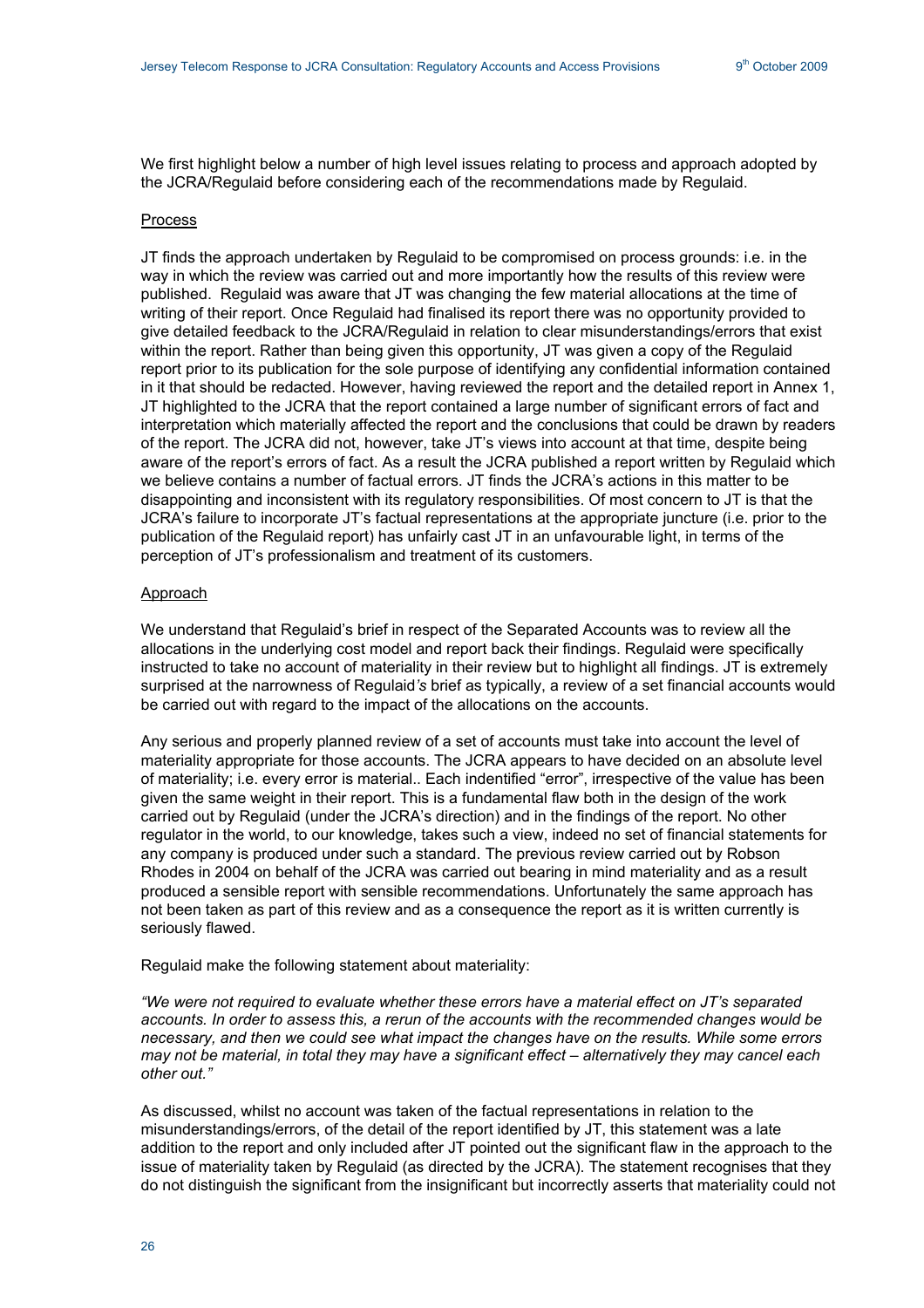be assessed without rerunning the accounts. For the majority of issues identified by Regulaid it is comparatively simple to calculate the impact of the required changes on the results as the impacts are very well defined. There are a small number of potential changes where a rerun of the model might be required in order to determine the impact.

The JCRA/Regulaid also reported "errors" in relation to Wave only accounts. These costs are incurred by and relate to Wave Telecom ("Wave") services which by definition all sit in the Other Business in the Separated Accounts. Firstly, the JCRA should not be reviewing these costs as they are incurred in relation to unregulated services and secondly, there will be no impact on the Separated Accounts as all the costs appear in the same Business.

#### High level comments on Regulaid's findings

Regulaid asserted that of a total of 956 allocations, 168 were deemed erroneous. At a closer inspection of the report JT has counted 171 errors identified by Regulaid*.* In many instances Regulaid has made an assumption about an allocation and based on this assumption drawn a false conclusion about the "correctness" of the allocation. JT has attached a detailed response to every issue raised by Regulaid as Annex A to this response. Given the detailed and confidential nature of this part of the response this is made available only to the JCRA. However, in order to convey the problems with the report we include below a summary of our findings.

#### *Summary of our findings*

JT analysed the 171 errors and found that only 13 errors are material, of which 8 have already been corrected for in the 2008 Separated Accounts. Regulaid was aware that JT was changing these allocations at the time of writing of their report.

Out of the remaining:

- 16 are Regulaid's errors of fact or interpretation,
- 8 refer to items being allocated which have zero balances in 2007,
- 30 are relating to Wave, and
- 104 are immaterial.

**In conclusion, only 5 errors in allocations are legitimate errors that could impact JT's recently submitted 2008 Separated Accounts. That gives an error rate of 0.5%. These errors will be corrected in the 2009 Separated Accounts including the comparatives. All other immaterial errors that have not as yet been made will be corrected in the 2009 Separated Accounts. (In aggregate the immaterial items are still immaterial).** 

A detailed breakdown of the errors in cost allocation by area is shown in the table below. More broadly, we feel that the numerous errors in Regulaid's assessment of JT's separated accounts have unfairly painted JT in a bad light.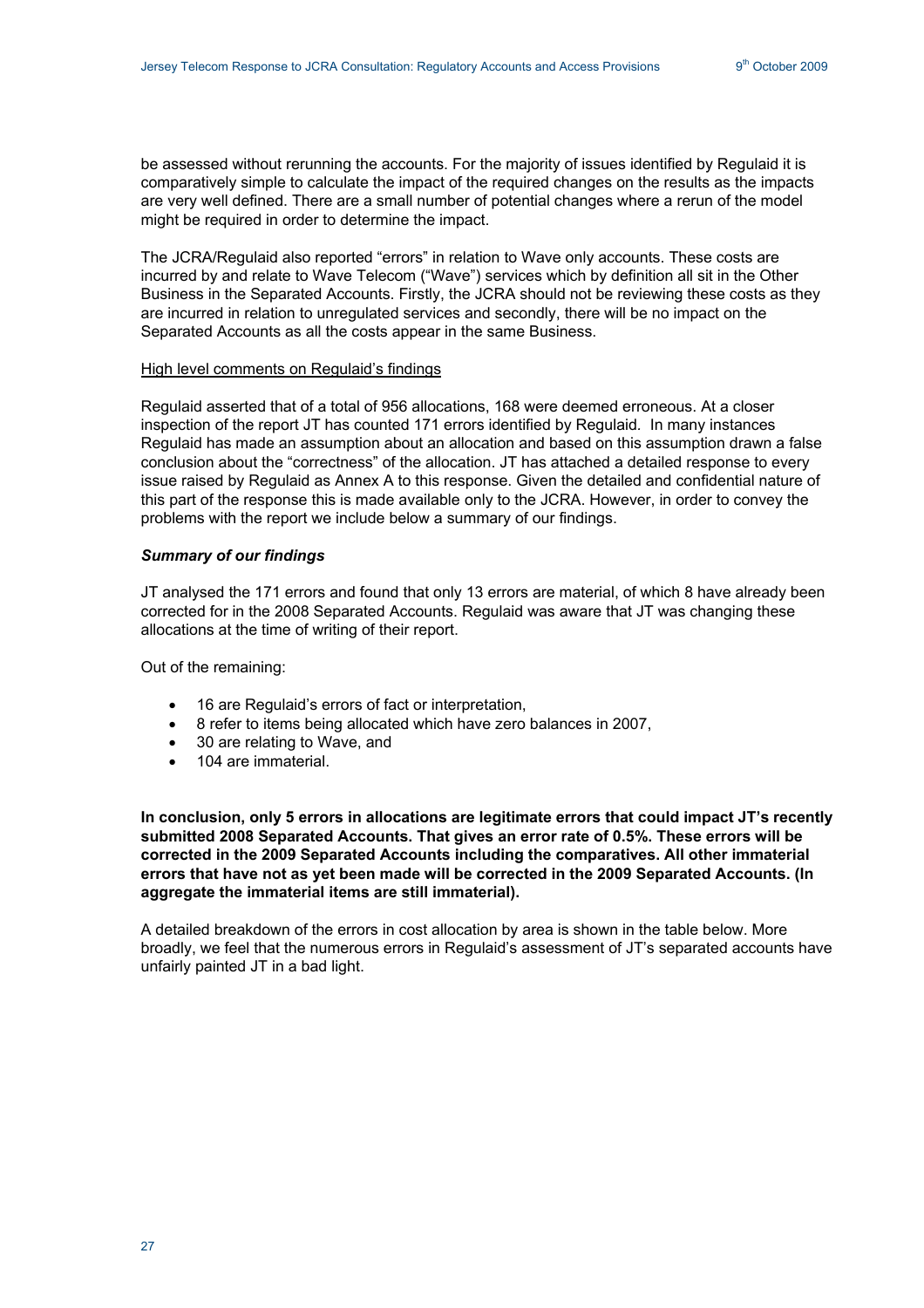# **Table 2 - Summary of findings of errors in cost allocation by area**

<span id="page-27-0"></span>

|                                           | <b>Errors reported</b><br>by Regulaid | JT's findings (number of errors)            |                                               |                             |                 |                  |
|-------------------------------------------|---------------------------------------|---------------------------------------------|-----------------------------------------------|-----------------------------|-----------------|------------------|
|                                           | No. of errors                         | Material error                              | Immaterial errors                             | Errors of<br>interpretation | Zero<br>balance | Wave-<br>related |
| Allocation of direct costs                | 12                                    | 6 (already<br>corrected in 2008<br>accts)   |                                               | $\overline{2}$              | $\overline{2}$  | 1                |
| Allocation of departments                 | 9                                     | $\mathbf 0$                                 | 8 (already<br>corrected in 2008<br>accts)     |                             | $\overline{2}$  |                  |
| Allocation of capital employed            | $\overline{2}$                        | 1                                           |                                               |                             | 1               |                  |
| Reallocations to departments and assets   | 3                                     | $\mathbf 0$                                 | $\overline{2}$                                |                             | 1               |                  |
| Allocation of support activities          | 3                                     | $\mathbf 0$                                 | $\overline{2}$                                |                             | $\mathbf{1}$    |                  |
| Allocation of assets                      | 51                                    | 1 (already<br>corrected in 2008<br>accts)   | 31 (20 already<br>corrected in 2008<br>accts) | $\overline{2}$              | $\overline{2}$  | 15               |
| Allocations of network activities         | 11                                    | 1                                           | 4                                             | 4                           |                 | $\overline{2}$   |
| Allocations of customer facing activities | 35                                    | 4 (1 already<br>corrected in 2008<br>accts) | 15                                            | 6                           |                 | 10               |
| Allocations of network elements           | 45                                    | $\mathbf 0$                                 | 43                                            | 1                           |                 | 1                |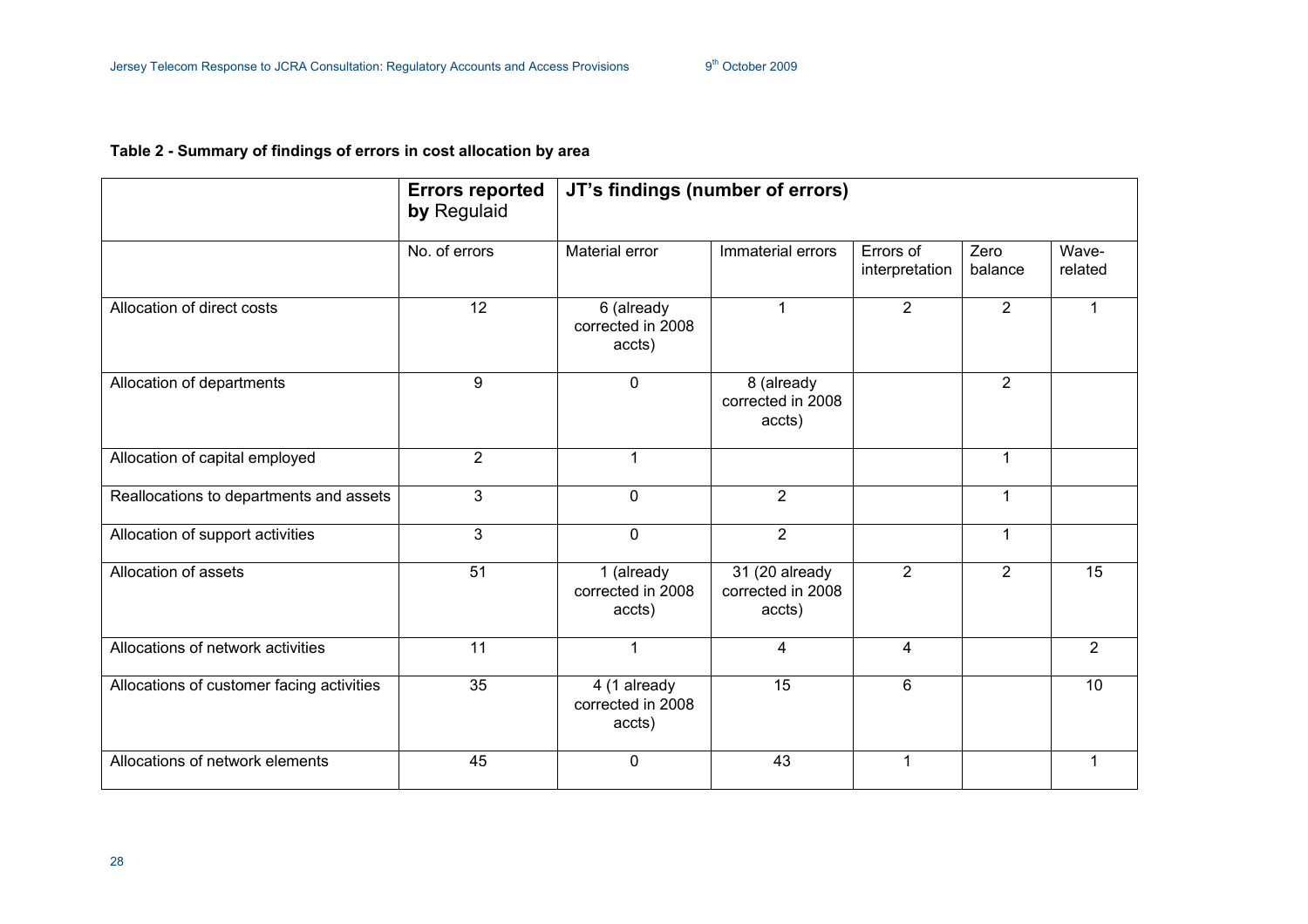### <span id="page-28-0"></span>**5.2.3 The appropriate level of the average Fixed Termination Rate**

Regulaid states the following in relation to product FI202 Fixed Line – Incoming (National)

*"includes all types of calls from OLOs to JT fixed lines, including special numbers like premium rate numbers, freephone, local call fee access, JustConnect etc. To calculate the cost of fixed termination from product FI202 we have excluded the unit cost of network elements used for these special calls."* 

Regulaid has misunderstood the nature of calls included in product FI202. As the title suggests these calls are inbound call from operators on the mainland and by definition include no calls from OLOs. Regulaid should instead have used the product PSTN Termination which is exactly the product that should be used to calculate the fixed termination rate. JT advised the JCRA of the error made by Regulaid in their calculation of the average Fixed Termination Rate prior to the publication of the Regulaid report.

There is a fundamental difference between the two products, in relation to Incoming (National), BT has a link to both switches in JT and so can always correctly route a call to the right switch and as a consequence has a route factor of 1 for local switch, whereas all the OLOs are connected to only one switch and therefore 50% of the time must use a second local switch, therefore having a route factor of 1.5 for local switches and 0.5 for the local to local link. Regulaid states that JT have used the network costs for PSTN termination which are similar to network costs for Incoming National. As described above, this is not true and materially understates the costs of fixed termination. In light of this, the JCRA should re-perform its analysis and, given the passing of time and the availability now of 2008 data, this data should be used to calculate the fixed termination rate.

### **5.2.4 JT is not cross-subsidising its data hosting business**

JT refutes the suggestion that it is cross-subsidising its data hosting business. Regulaid's analysis is misconceived on this point. First, Regulaid has overlooked the fact that JT were the last to market in what is a competitive market. Second, there is no evidence that JT prices its offering at anything other than the competitive level. JT can demonstrate that indeed, its prices for data hosting are competitive.

Third and more fundamentally, Regulaid's analysis fails to understand the nature of costs and revenues in such a business. In particular, data hosting is an immature market, and as such, an assessment of whether anti-competitive exclusionary pricing is occurring must go beyond a simple snapshot comparison of allocated costs and revenues, as Regulaid has done. Rather, costs and revenues need to be looked at over a longer period, typically a customer lifetime period, in order to take account of the fact that large costs will be incurred up-front, with the expectation of achieving profitability with ever-increasing and resultant revenues.

Furthermore, we plainly note that this issue has already been the subject of investigation by the JCRA, and no findings of wrong-doings have been made. It does not seem to be sensible to continue doggedly to investigate an issue solely on the basis of one operator raising the same complaint, where its accusations have already been shown to be groundless.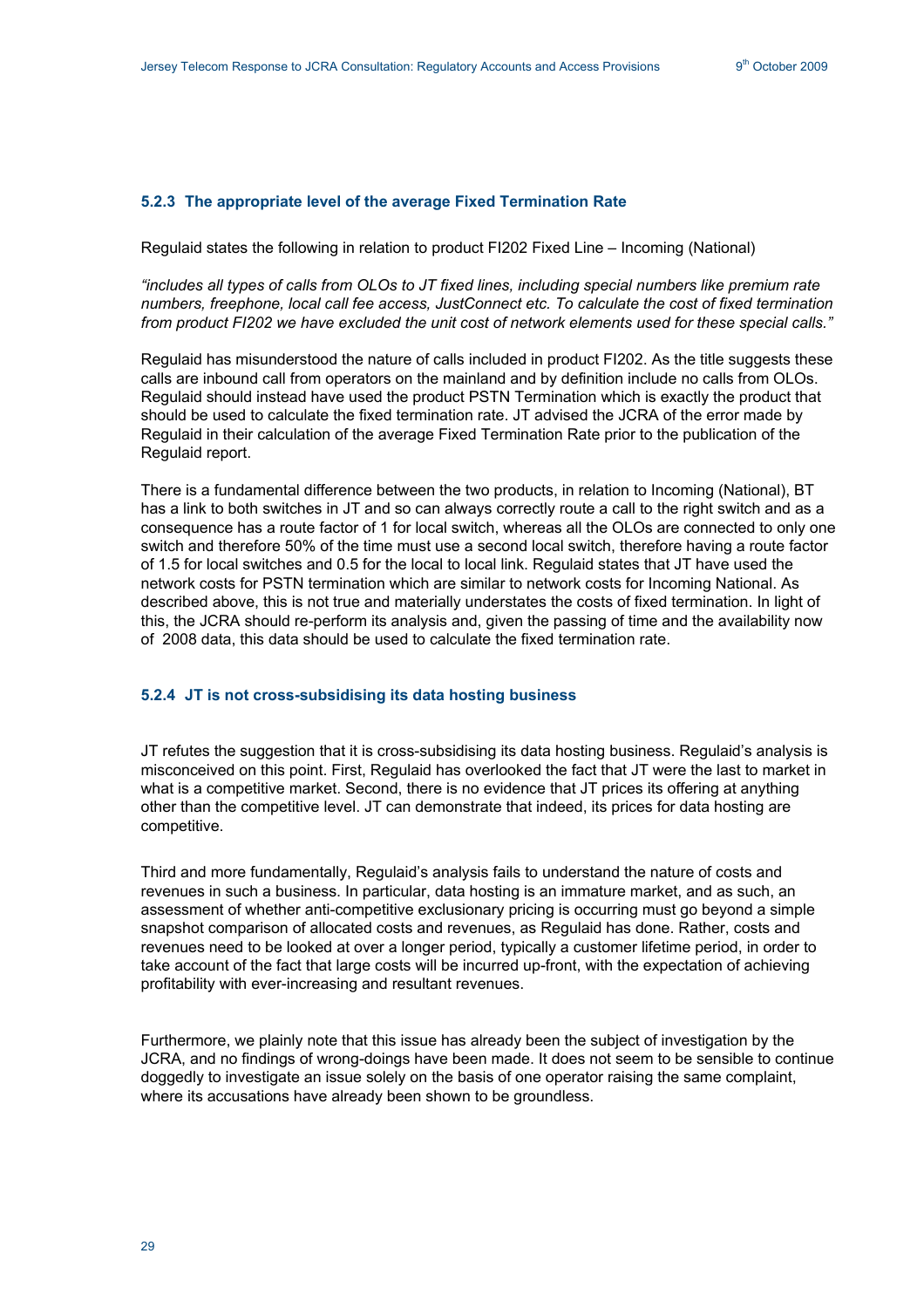# <span id="page-29-0"></span>6. Wholesale and retail functions in JT

# **6.1 Regulaid recommendations and supporting rationale**

Regulaid makes a range of recommendations in relation to the structure and operation of JT's retail and wholesale functions. The essence of these recommendations is that JT is asked to consider how best to structure its organisation in order to promote a commercial and competitive mindset within JT, particularly as regards its wholesale division.

Regulaid notes the current **structure of JT** as follows:

- the wholesale department reports to Director (Corporate Affairs), along with the regulatory affairs team (and the fraud and revenue assurance team)
- Retail account managers now report to the Managing Director (Channel Islands) responsible for all business on Guernsey as well as on Jersey.
- Operations department is separate, reporting to the CEO
- Technology and planning department is separate, also reporting to the CEO

Regulaid makes the observation that JT Wholesale's culture is a "legalistic" (as opposed to "antagonistic" or "commercial") one, in that it does not actively champion the interests of its wholesale customers within JT. According to Regulaid, OLOs consistently report a lack of responsiveness, and responses are based on what is (or is not) permitted by regulation. Regulaid contends that this culture is reinforced by its reporting structure to the Director (Corporate Affairs), who is also responsible for Regulatory Affairs.

Regulaid comes up with alternative suggestions for the restructuring of JT in order to address these concerns.

- Wholesale department report to a commercial director, e.g. the Managing Director (Channel Islands). This will:
	- o Lead to more commercial discipline
	- $\circ$  reduce the separation between retail and wholesale because retail departments also report to the same Director, but,
	- $\circ$  in any conflict between wholesale and retail, the Managing Director is more likely to side with the retail side because this is the bigger earner of revenues
- Wholesale department would become part of the Operations Department, which reports to the CEO. This would:
	- o break the link with the legalistic culture of Corporate Affairs, however,
	- $\circ$  it would place the unit in a department with a service rather than a commercial culture
- Wholesale reports to a commercially minded Director who is not responsible for retail functions
	- o avoids some of the disadvantages of the Managing Director (Channel Islands)
	- o solution has been introduced in C&W Guernsey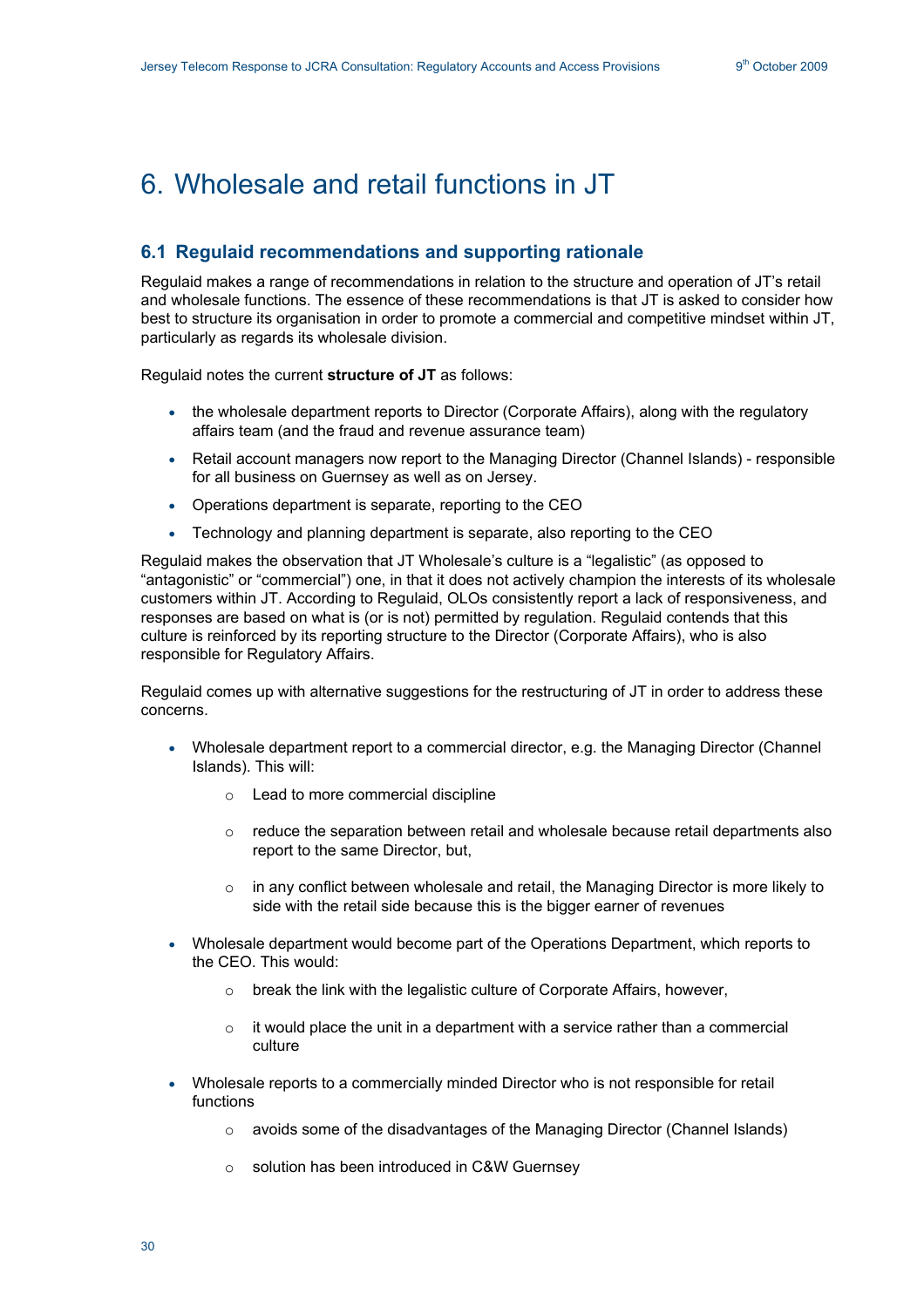Regulaid suggests that to encourage a **commercial culture**, JT should consider developing a commission scheme for its wholesale staff.

Regulaid recommends that JT should **publish total KPIs on its provisioning and fault repairs** for leased lines and DSL lines, distinguishing between retail and wholesale customers. Regulaid noted that while it did not come across any allegations from OLOs that JT discriminates in favour of its own retail arm in provisioning orders or carrying out fault repairs, it thinks that it would be valuable if JT published total figures showing its performance for leased lines and DSL lines.

Regulaid also proposes that JT should **restrict access to wholesale information on its provisioning and billing systems**, and not show information about wholesale services on its customer records (with the possible short term exception of residential customers). The JCRA should invite JT to indicate how it will comply with this recommendation. JT uses the same systems and processes for product development, ordering, provisioning, billing and fault repair for wholesale customers as for retail customers. While this provides "equivalence of input", it allows the sharing of information between retail and wholesale staff. Regulaid then outlines 3 areas of concern: customer records; ordering systems; and billing records.

Another recommendation in this series was that any operator with a Class 1, 2 or 3 licence issued by the JCRA should be **eligible for wholesale services at wholesale rates** from JT. Regulaid is concerned that OLOs are being required to use retail account managers, because this makes the control of sensitive wholesale information much more difficult. The underlying problem according to Regulaid is the definition of a wholesale customer: Regulaid perceives that JT defines it as a purchaser of regulated services.

Regulaid also proposes that JT should consider **moving the Installation and Maintenance Unit to the Operations Division**. Regulaid notes that the staff that carry out the reprogramming of CPE equipment have to service both retail and wholesale customers, and that at present this unit is part of the Channel Islands Engineering Department, which reports to the Managing Director (Channel Islands). The benefits of this set-up are that engineers are able to spot opportunities for retail sales when on customer premises installing or maintaining equipment. However Regulaid states that this role becomes difficult when they are carrying out work for an OLO, and information on OLO customers may leak informally to retail account managers. Regulaid therefore thinks that the closeness of the Installation and Maintenance Unit to the retail business could create the suspicion of collusion, and its role of spotting opportunities for retail sales could cause conflicts when working for OLOs. It proposes 3 possible solutions:

- Channel Islands Engineering department becomes part of the Operations Division, providing support to both retail and wholesale customers at arms' length
- Channel Islands department becomes responsible for both retail and wholesale operations, and so has an interest in both retail and wholesale customers
- it remains in its present reporting structure, but moves to separate offices (but in the same building if necessary) from the retail account managers.

Regulaid states a preference for the first option, as it represents a cleaner break.

A further recommendation is that the OLOs and JT should commit themselves to holding a **quarterly meeting** for the next 12 months with an agenda and written action points. Thereafter meetings should be cancelled only by agreement of both parties. Regulaid believes that regular liaison meetings between JT and the OLOs are essential: some of the breakdown of trust between the organisations would be avoided if these meetings continued, although these meetings have to provide value to both parties.

Recommendation 6.8 is that JT and the OLOs should review the requirements to **submit regular forecasts** in Schedule 4 of the RIO, the Legal Framework of the wholesale DSL Agreement (Clause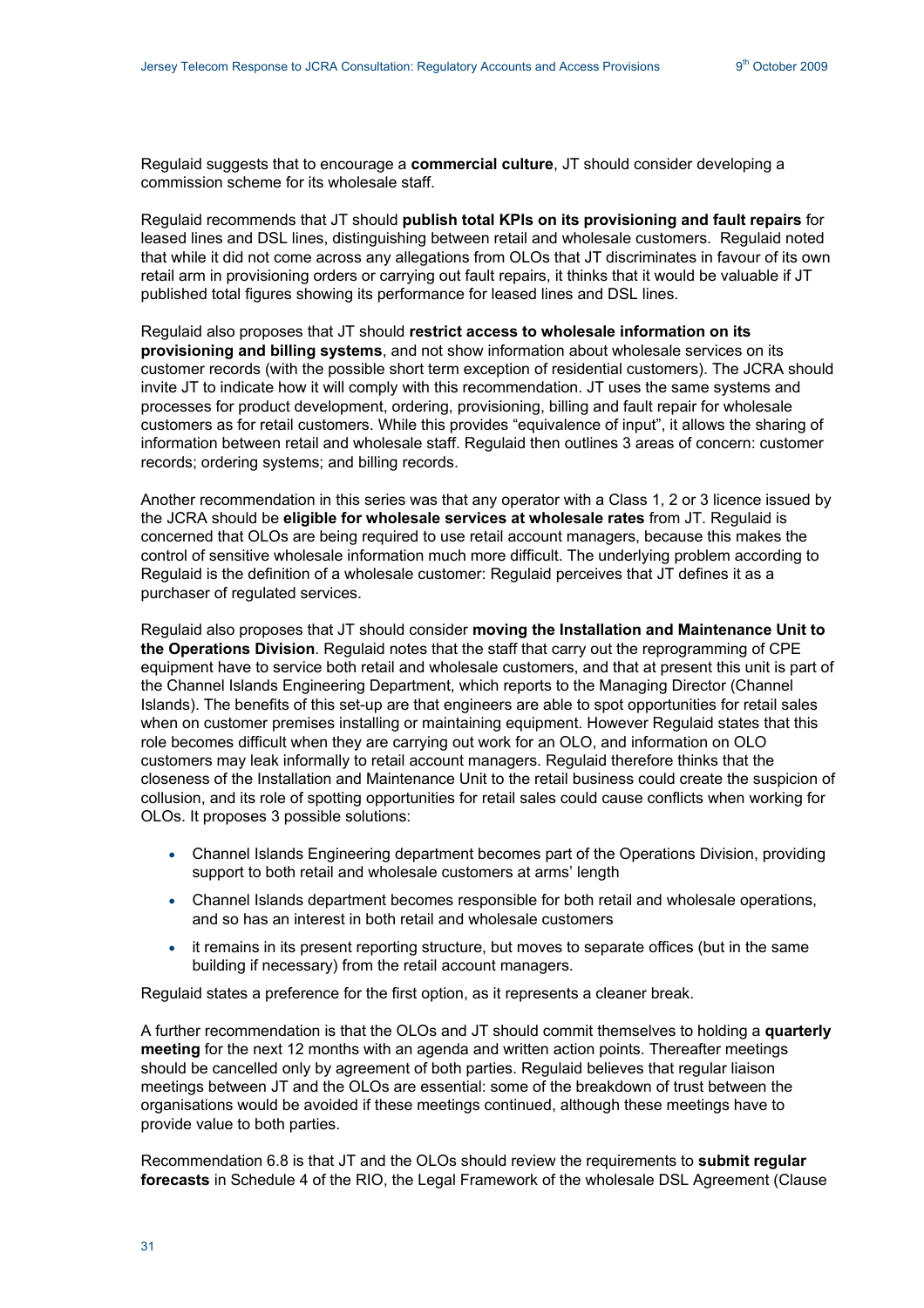<span id="page-31-0"></span>2) and in the Legal Framework of the Wholesale Private Circuit Agreement (Clause 2), and agree on suitable replacements. OLOs are required by the RIO (Schedule 4, section 3) to produce regular forecasts. Forecasts are, however, of limited value to individual operators because of the errors inherent in any forecasts, and to an incumbent operator because it cannot estimate how much double counting is taking place between the operators. Regulaid considers the process in JT's RIO to be onerous; however, forecasts do enable the incumbent operator to plan its allocation of resources and ordering of equipment. A useful compromise according to Regulaid is that used by Belgacom, which allows OLOs to opt in to a forecasting system, and in return Belgacom will guarantee that it will make resources available to fulfil their orders.

Another recommendation in this series is that the OLOs and JT should agree a process for **resolving all disputes** between them. Under this process, disputes should be brought to the JCRA only after the dispute process between the operators has been exhausted. The overall process should be sanctioned by the JCRA. This was recommended as there is no clear process for resolving disputes between JT and the OLOs, and a lack of a clear procedure for disputes that are not related to technical or penalty payment matters contributes to the poor relationships between JT and the OLOs. Regulaid suggests that some matters, such as resolution of issues related to wholesale prices and products, would be referred to the JCRA, not to an independent arbitrator or mediator, so that a consistent policy can be applied by the regulatory authority.

Two final recommendations in this series relate to improvements in JT's **regulatory training and process documentation**.

# **6.2 JT's views**

Regarding corporate re-organisation, on the one hand, JT can see benefits in engendering a more **commercial and customer-centric culture in its wholesale division**. However, it should be recognised that complaints about wholesale division are low. Regulaid also overlook the importance of economies of scale and scope in its thinking about organisational restructure. In any event, such restructurings are costly, an aspect which has again been overlooked by Regulaid. In addition, Regulaid is factually incorrect about the location of JT's Engineering team in recommending that it should move reporting lines. The CPE equipment maintenance staff are not located next to or even in the same building as the sales teams and never have been. The CPE equipment maintenance team are issued their work on works orders which are completed in order of receipt, irrespective of whether they are a wholesale or retail customer. Behaviourally, it is therefore the case that this team operates neutrally, just receiving and carrying out orders with no view of the whether the customer is retail or wholesale. Fundamentally, Regulaid has failed to convince of the need to make such structural changes.

We do agree with Regulaid of the most importance for internal reporting of keeping Retail and Wholesale in separate reporting lines, but this has already been instituted within JT, as recognised in the report.

JT also disagrees with Regulaid's views regarding the **definition of a wholesale customer** and its implications. Our concern is that corporate customers will exploit the regime as proposed by Regulaid by garnering a licence from the JCRA and setting up as a telecoms operator. This would avail them of wholesale rather than retail rates, even though in substance they are a retail customer. The basic distinction between retail and wholesale customers should be that wholesale customers should be using our services for resale (or as inputs to) telecoms services which are then onsold as telecoms services to customers, and not for their own use. More broadly, it is a basic principle of regulation that JT's prices should only be regulated where it is deemed to have significant market power following a thorough market analysis. JT therefore believes that Regulaid has incorrectly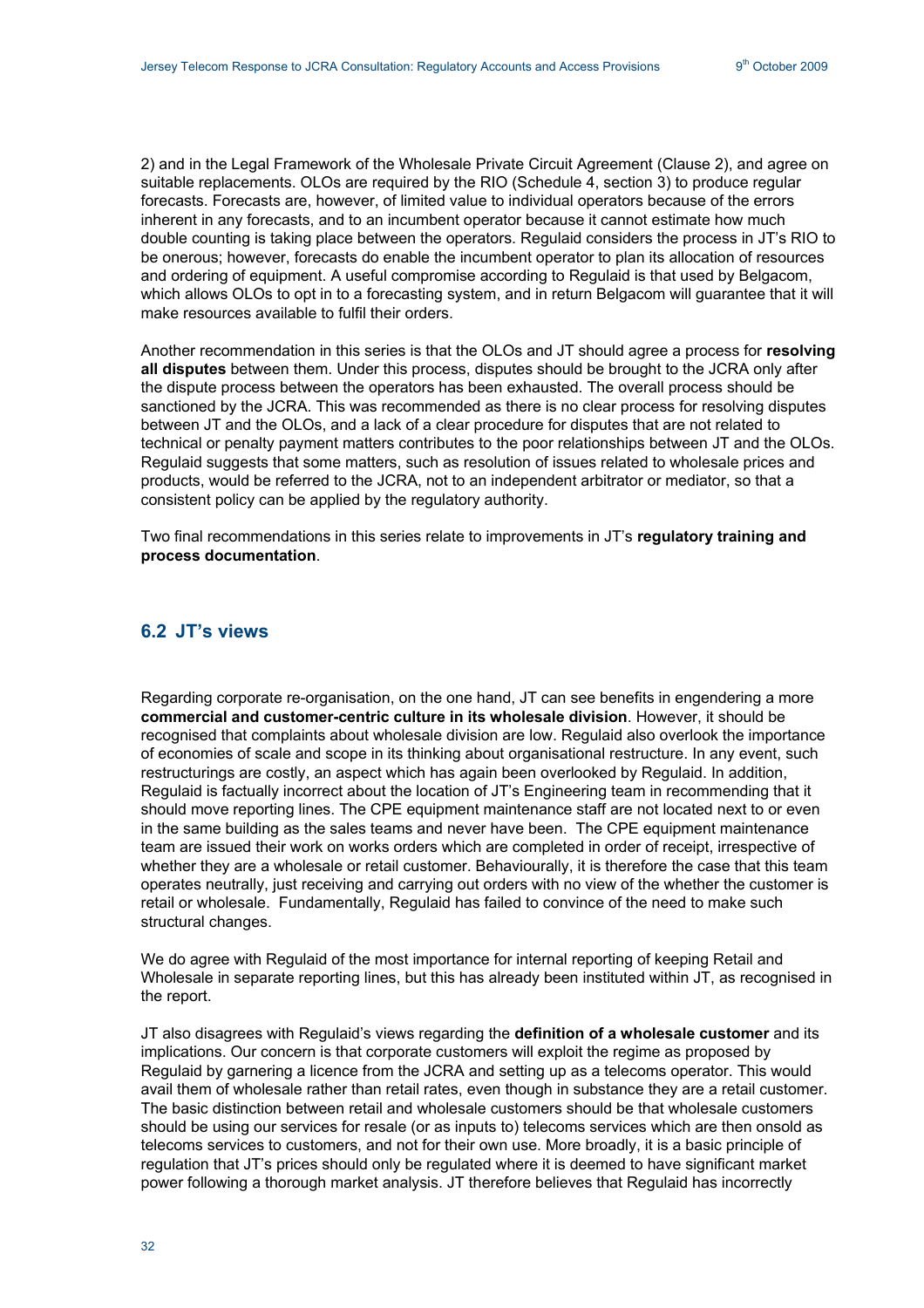couched the debate about whether or not wholesale rates are available as merely one depending on licence status.

JT will examine the rest of the following recommendations in this series and look for a beneficial way to implement improvements:

- JT should **publish total KPIs on its provisioning and fault repairs** for leased lines and DSL lines, distinguishing between retail and wholesale customers
- JT should restrict **access to wholesale information on its provisioning and billing systems** 
	- $\circ$  JT is already in the process of instituting mechanisms such as password protection
- the OLOs and JT should commit themselves to holding a **quarterly meeting** for the next 12 months
	- o We support this idea and see this is as an opportunity for inter-island interaction.
	- o We note that trust is not as bad as portrayed by Regulaid*.*
	- o It should also be recognised that JT supports and upholds the principle of equivalence. Issues identified in the past have generally not reflected JT's wholesale division's treatment of wholesale customers, but rather upstream network issues that affect wholesale customers and JT alike.
	- o scope for rationalization with other proposed forums
- JT and the OLOs should **review the requirements to submit regular forecasts**
	- Indeed, as discussed throughout this document, JT fully supports efforts to implement schemes which better induce credible and reliable forecasts by OLOs.
	- o We see this currently as a particular problem regarding bitstream
- The OLOs and JT should agree a process for **resolving all disputes** between them
	- o Although the JCRA should ensure that it adopts a sensibly streamlined process.
- JT to make improvements in its regulatory training and process documentation.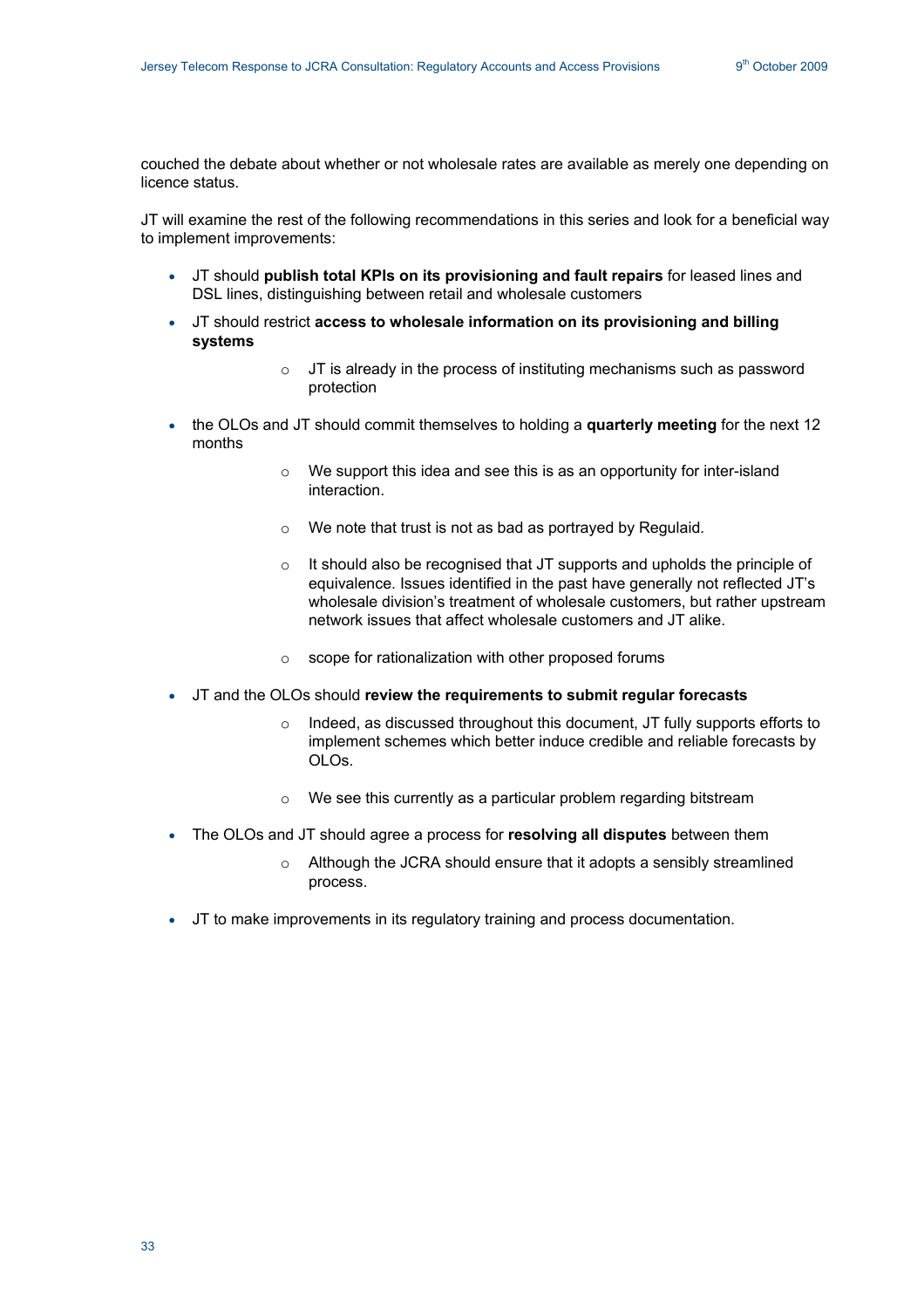# <span id="page-33-0"></span>7. NGN issues

# **7.1 Regulaid recommendations and supporting rationale**

Regulaid makes 7 recommendations in relation to NGN.

Recommendation 7.1 is that JT should **communicate more details of its planned NGN migration** to the OLOs. Regulaid states that JT has given some information on its NGN plans to OLOs, but this is widely considered by them to be inadequate. JT is, however, stressing that in the short term, no changes to wholesale products will occur. The key issue according to Regulaid is how future wholesale demands would be handled. JT sees this in a simplistic way: OLOs just approach them and they consider whether they wish to provide it; that is, whether it is in their interest to do so. Regulaid considers that it would be prudent to initiate some form of multi-operator forum as soon as possible, as this would assist in the communication of JT's plans and allay fears which exist due to the paucity of hard dates and facts surrounding the NGN migration.

The second and third recommendations are that the JCRA should set-up a **multi-operator forum** to discuss the issues and opportunities flowing from the NGN deployment. In order that the JCRA does not

become fettered by decisions taken by this forum, it should ideally be independently chaired, but in any event, the JCRA should be an observer to avoid any suggestion of cartel style discussions. In particular, there needs to be more multi-lateral discussion about the need and demands for new wholesale services. Some of these may need to be subject to regulatory imposition. However, the first step would be for the OLOs to provide outline Statements of Requirements for each new wholesale service.

Regulaid notes that bilateral negotiation with the first-requesting OLO is unlikely to produce an optimum outcome and lead to excessive demands for variants from those who engage in the process later. On the other hand, discussing product development in a group with all operators is likely to be seen by Competition Authority as a form of cartel behaviour.

Recommendation 7.4 is that there also needs to be an agreed longer-term view on the **migration of telephony interconnec**t, e.g. agreement on SIP-I. Regulaid notes that one of the drivers for future wholesale products on the NGN is an IP-based replacement for the TDM telephony interconnect. Most operators see the transition to IP based interconnection for telephony as some way off. However, it is agreed that long term it cannot be sensible to interpose a TDM interconnection between IP-based NGNs and indeed it will add cost and quality challenges from the extra groupdelay caused by transcoding.

Regulaid acknowledges that JT would not want to make such a transition until the necessary services and interfaces had been provided on the interconnection with BT. They see this using the SIP-I interface; that is, SIP encapsulating UK-ISUP. Pure SIP is unlikely to support all UK requirements, notably CLI and many current variants of 'pure SIP' are proprietary. Nevertheless, Newtel would like to have a SIP interface with JT, but Regulaid notes they may be somewhat naive in believing that JT would provide such an interface just for them or that it is reasonable in expecting JT to face the cost of converting to their particular interface.

The fifth recommendation is in relation to **charging mechanisms for NGN** wholesale products. Regulaid notes these are likely to remain as at present for the immediate future, though there might be a need for a capacity based interconnect charge for services which are bundled at the retail level with the line rental.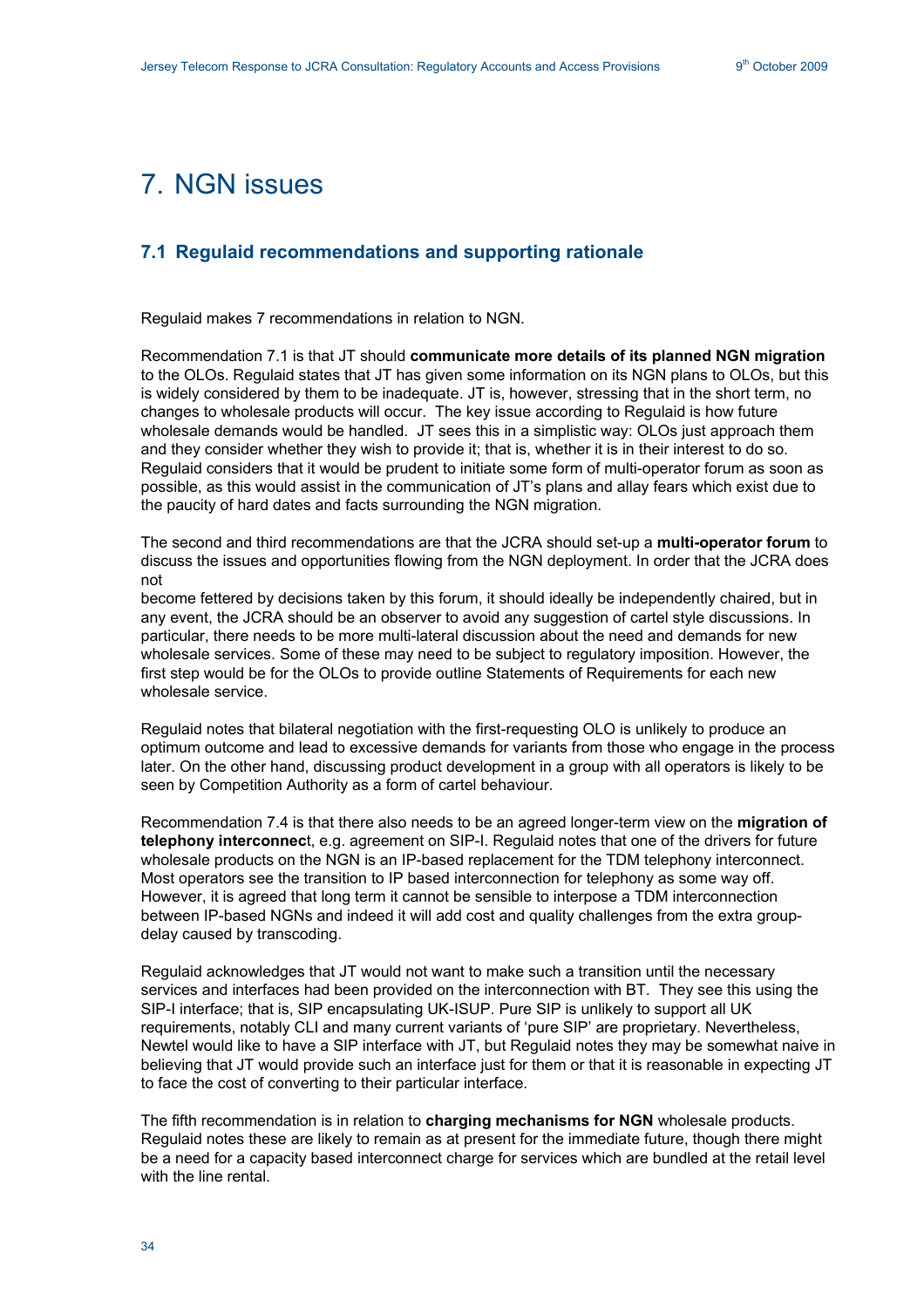Regulaid notes that wholesale charging has mimicked retail structures and that recovering costs on ppm basis do not reflect the fact that the marginal costs of a single extra call have always been very low and most of this volume based charge is actually used to recover fixed costs deeper in the network. These ppm costs are de-averaged by a time of day gradient copied from the relevant retail market, on the basis that this minimises the possibility of margin squeeze. However, Regulaid notes that increasingly, retail calls to geographic lines are not charged ppm but included in rental. Therefore, if the retail market has lump sum charges, margin squeeze could arise if wholesale outpayments continue to be charged on a ppm basis.

Regulaid asks then whether interconnection should mirror the charging arrangements governing internet peering. It notes that on one level, it not a good comparison: there is no QoS on public internet.

Regulaid states that Sender Keeps All may, however, be appropriate for termination: in a future converged network, it may be the case that networks terminate calls on a fixed or mobile line according to the current requirements of the called party. Where such calls are charged at mobile rates, the networks may over-recover costs where a fixed termination is selected. Regulaid then notes a number of issues with this regime, e.g. its impact on retail price structures, consistency with cost causation principles, and tendency for 'hot potato' routing.

Regulaid concludes that it is not appropriate for the JCRA to implement such a radical approach unless and until it has been shown to be effective in other administrations.

The sixth NGN recommendation is that the JCRA and JT will need to agree the **specific NGN network elements** that will be subject to detailed cost accounting and the drivers for allocating joint and common costs to NGN era products. Regulaid considers that JT should continue to collect costs in its separate accounts so that costs in the NGN era can continue to demonstrate the build up of costs and transparency with respect to wholesale charges.

In terms of specific cost allocation issues, Regulaid notes that in an NGN, MSAN is a joint cost with telephony and broadband, and the core IP network is common to all services, the costs of which could sensibly be allocated according to share of total bandwidth. Regulaid notes, however, that cost allocation could lead to a discontinuity in total costs allocated to telephony and/or increase the costs allocated to some high bandwidth data services. Therefore, there may some need for intervention to ensure a less disruptive impact on both the wholesale and retail markets. In this sense, the JCRA might need to approve proposals for these difficult cost allocations, either to allow a non-cost reflective allocation or to provide for a glide-path from today's charges to the future. Regulaid also raise the possibility of Ramsey pricing, with its advantages and drawbacks.

The final recommendation is that since JT does not seem to be deploying a risky **Next Generation Access** network, there is no need for a particular lenient regulatory approach to bitstream access, noting that the key commercial risk with next generation networks lies in the access not the core network. Indeed, NGN core networks are likely to bring significant reductions in operational costs. However, Regulaid considers it important that a fit-for-purpose NGN era bitstream service is provided. Regulaid notes that an NGN era bitstream service would include several features not found today such as the :

- a. ability for OLO to control more of the service parameters, e.g. contention
- b. ability to provide different QoS according to the type of service being carried, e.g. real-time voice/video, broadcast, generic data
- c. faster implementation, as MSANs have integrated DSLAM capability and do not require manual jumpering in order to provide broadband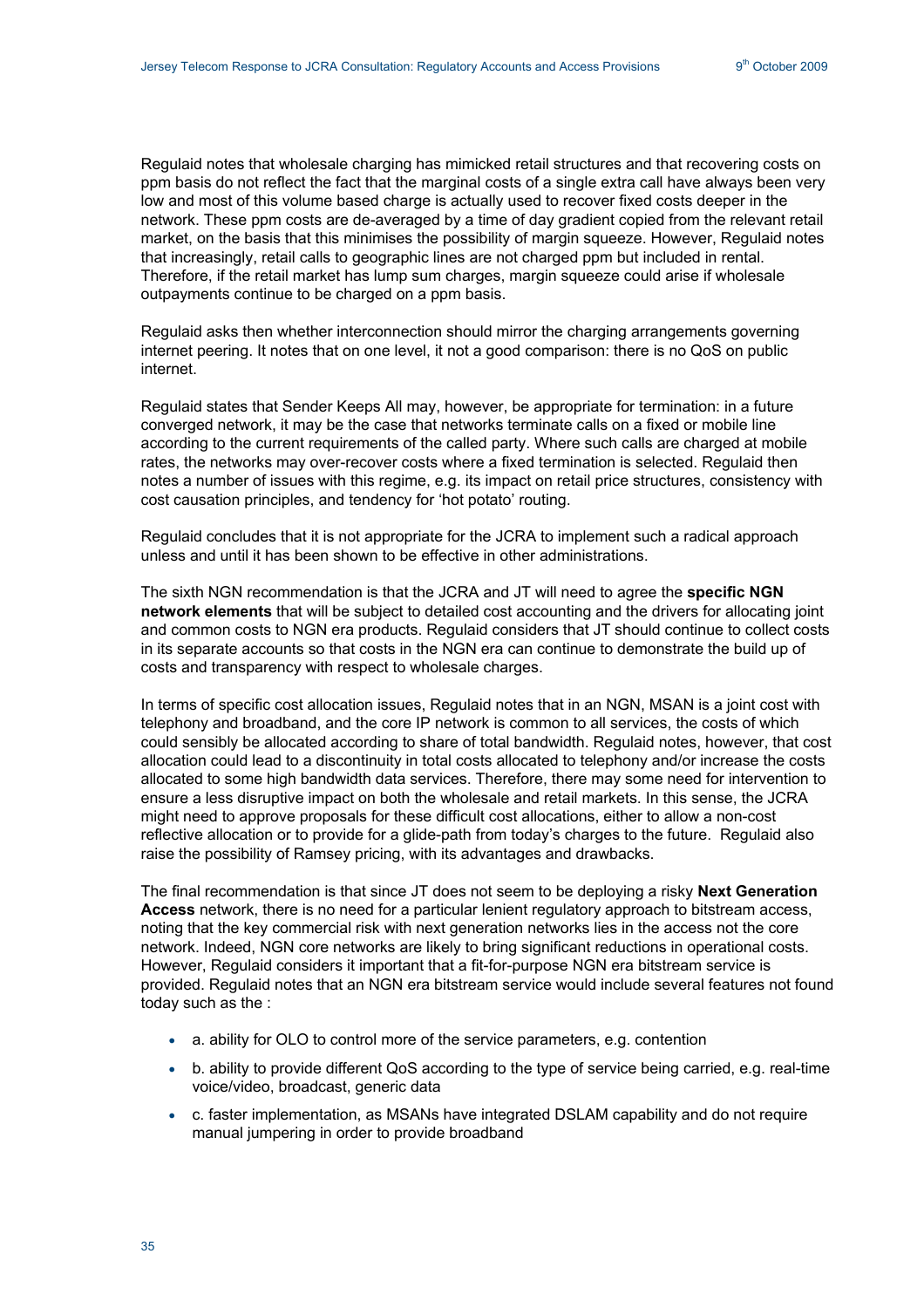# <span id="page-35-0"></span>**7.2 JT's views**

JT broadly agrees with most of Regulaid's recommendations regarding NGN, but wishes to highlight some points. In terms of JT's plans on NGN, it should be noted that JT has every intention of **communicating details of its planned NGN migration to the OLOs**. However, it should also be recognised that JT's NGN plans are less developed than is perceived. In addition, JT has in fact communicated its plans so far, to the extent they are developed. Hence the perception that JT is holding back details from the OLOs is not correct. JT agrees that going forward, some form of **multioperator forum**, independently chaired, with the JCRA as observers, should be initiated in order to facilitate the communication of JT's plans regarding NGN migration. Indeed, whilst JT's NGN plans are a key part of these discussion, by the same token, as stressed throughout this document, JT sees these forums as very much placing the burden on OLOs to come forward with their needs and demands for new wholesale services. Thus, JT very much agrees with Regulaid that the first step should be the OLOs providing outline Statements of Requirements for each new wholesale service. JT emphasises however, that there much be a credible binding nature to these requests, in order to thwart the emergence of empty demands resulting in JT incurring unnecessary costs.

On the specific issue of **migration of telephony interconnect**, JT submits this discussion can be rolled into the multi-operator forum discussed above. JT agrees that such a transition will be delayed until the necessary services and interfaces had been provided on the interconnection with BT, and that the SIP interface encapsulating UK-ISUP will be adopted. JT also agrees with Regulaid that Newtel should not expect we would provide an interface specifically for them.

In relation to the recommendation on **charging mechanisms for NGN wholesale products**, JT broadly agrees that these arrangements are likely to remain as at present for the immediate future. JT would be opposed to the JCRA being a first mover on this issue, and agrees that other jurisdictions should take the lead at this stage, with the JCRA only adopting unless and until these mechanisms have been shown to be effective. JT notes in this regard Ofcom's current consultation on future charging regimes for mobile termination.

JT agrees with the suggestion to agree with the JCRA on the **specific NGN network elements** to be subject to cost accounting and cost allocation drivers. JT notes, however, that this will require a lot of work and resources, and hence again stresses the importance of proportionality shaping these discussions.

As regards **risk** and next generation networks, it is correct that JT does not currently have plans to rollout of an NGA. However, it is reserves the right to engage thoroughly on the issue of risk were JT to embark on such a path. As recognised by Regulaid, NGAs are highly risky ventures, and it is absolutely vital for innovation and ultimately consumers that regulation does not unduly impinge on the incentives to invest in such networks. In relation to NGN-era bitstream, it is certainly JT's intention to develop a fit-for-purpose product.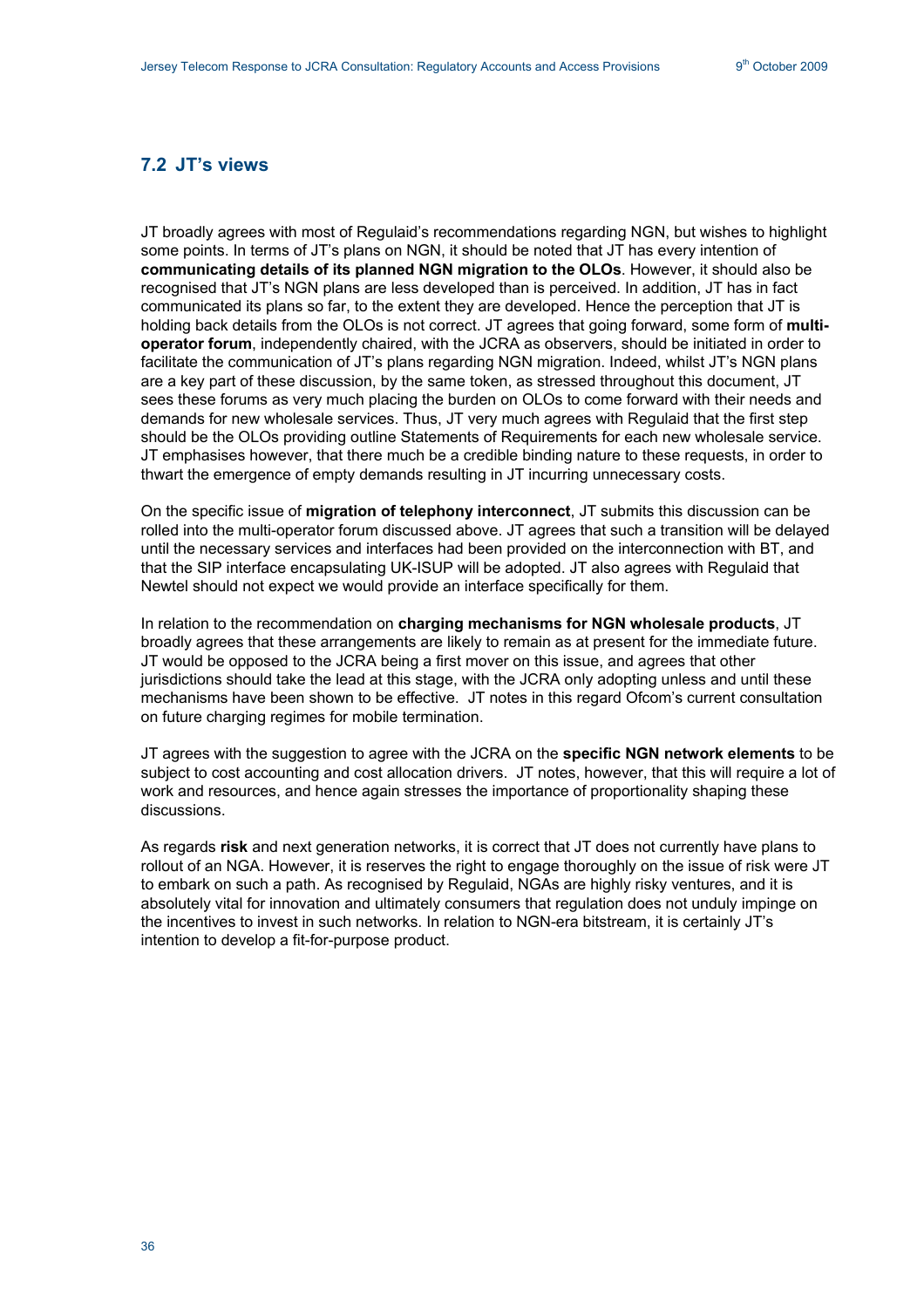# <span id="page-36-0"></span>8. Implementation

## **8.1 Regulaid recommendations and supporting rationale**

Regulaid concludes its report by making suggestions on how to take forward its recommendations.

The first recommendation is that the **JCRA should update 2002 - 04 market analysis work**, and include suitable remedies in order to stimulate a competitive market. This work should be initiated as soon as possible. In coming to this recommendation, Regulaid considers three possible ways to implement proposals:

- rely on cases being brought by the OLOs this has resulted in the present unsatisfactory position
- require changes in JT's licence that implement our recommendations, or
- update the market analysis process and impose suitable remedies on dominant Operators

Regulaid dismiss the first option, on the grounds that it has resulted in the present unsatisfactory position. The last option follows the process used in the European Union, where it provides a firm foundation for future regulation as the telecommunications market changes. However Regulaid notes that this process, including the necessary consultation phase, takes time and resources. Whilst the JCRA can only impose regulatory remedies through changes in licence conditions (the second option) it would be preferable for these remedies to be formulated as a result from market reviews. The framework and approach adopted by the European Union – market analysis, SMP, remedies, a focus on wholesale markets – would form a good model for the powers required by the JCRA, according to Regulaid.

The second recommendation relates specifically to **new wholesale products**: the JCRA should request the operators to form two working groups, one to plan for the introduction of new wholesale products, and one to co-ordinate the introduction of JT's NGN and associated wholesale products. Regulaid notes that all these areas require close working between JT and the OLOs in order to agree specifications, supporting processes and associated commercial arrangements. All operators have limited staff resources with the appropriate levels of expertise.

The third and fourth recommendations are that the JCRA should undertake a **public consultation** based on the findings of this report. The JCRA should put the draft report out to public consultation, and invite comments from the operators and other interested groups in Jersey on our analysis and proposals. In addition, the JCRA should draw up proposals for the **future of controls on JT's wholesale prices**, and these proposals should be subject to public consultation.

# **8.2 JT's views**

Whilst JT does not agree with the process and substance of many of the recommendations, as discussed in this response, JT broadly agrees with the recommendations regarding implementation of these proposals. However, we wish to emphasise some points.

In terms of **implementation of any remedies**, JT understands that ultimately, the logistical step consists of amending JT's licence. The real issue should be on refining the procedure for how regulatory remedies are arrived at. As discussed in our response, the underlying model and principles provided by the EU regulatory framework is a good one. In particular, a process of market definition, followed by sound analysis of those markets, identification of operators with SMP, and characterisation of potential resultant competition problems, are necessary pre-conditions for the imposition of any remedies on operators. However, as we emphasise, this is completely distinct from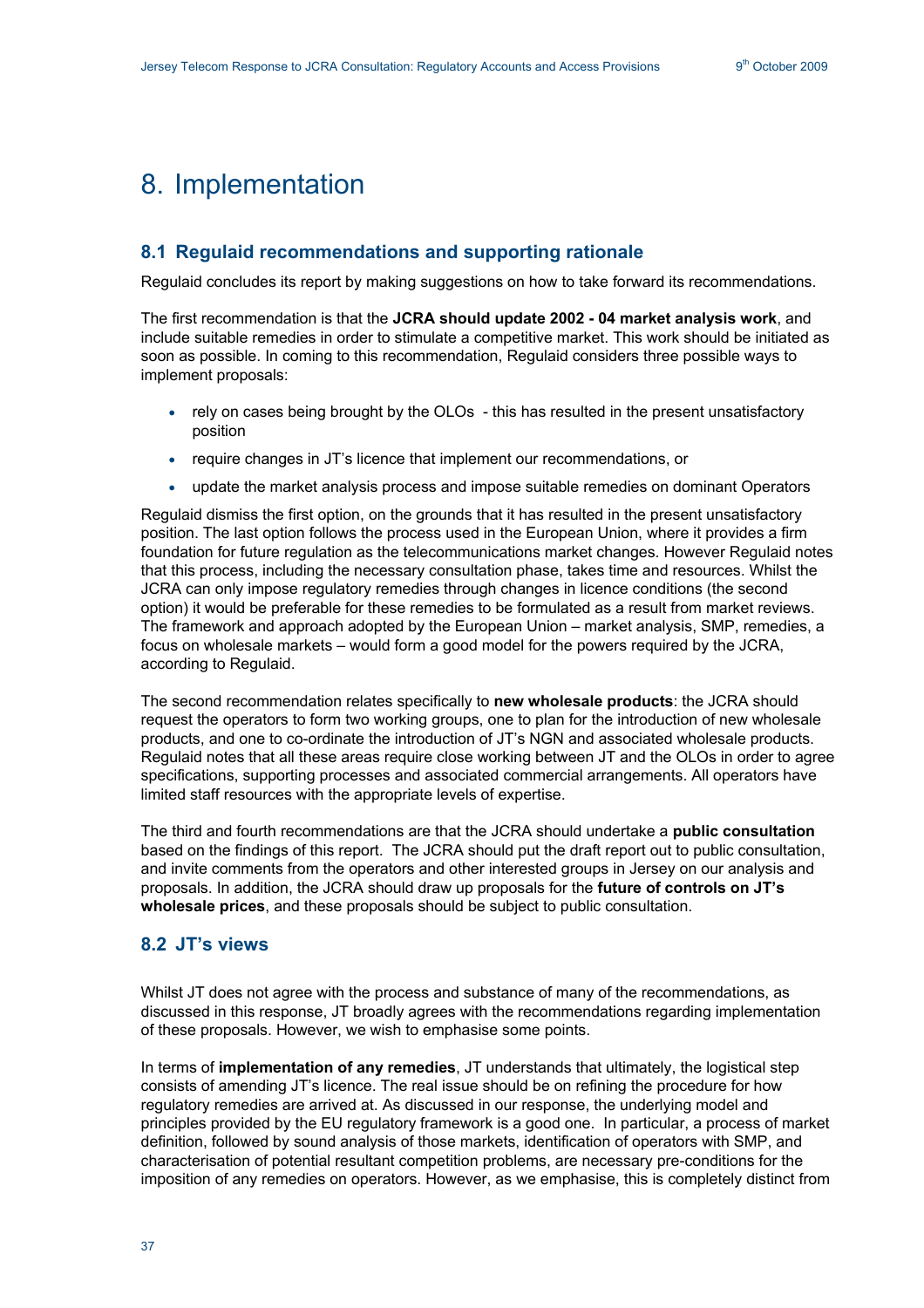any suggestion that the remedies available or applied in the EU should simply be transposed automatically onto JT, based on a vague hint of competition issues. As stressed throughout the EU framework and associated commentary and precedent, an equally integral part of the framework is the principle that remedies must be appropriate and proportionate to the identified competition issues. Practically, this means that remedies should only be applied in cases of market failure and where these can be shown to have incremental benefits that far exceed the costs of implementation.

In terms of the substance of market definition and market power analysis, JT reserves the right to comment on this analysis at the appropriate juncture. One preliminary comment, however, is that we would expect the growing competitive intensity of the mobile sector to have a particular impact on the analysis of both voice and data markets, either in terms of market definition or market analysis.

In respect of the second recommendation, JT agrees with Regulaid on the importance of **working groups and forums** in order to agree all aspects of new wholesale products. Indeed, as discussed, it is one of JT's principal recommendations in this response that these forums are critical in determining the true need and demand by OLOs for these new wholesale products.

JT agrees with the **final two** recommendations.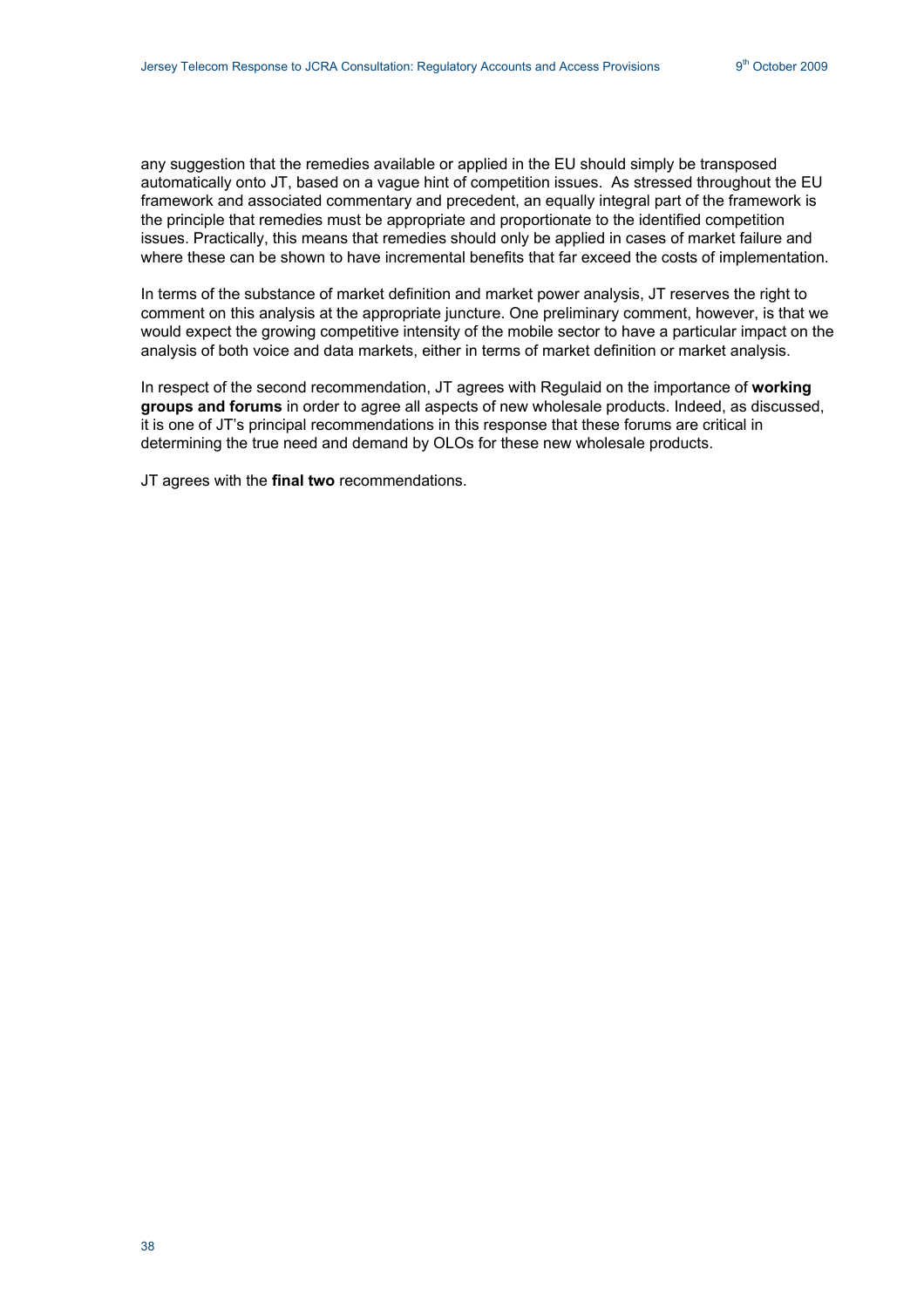# <span id="page-38-0"></span>Annex B: JT's comments on Annex 2 of Regulaid's report

# **Introduction**

Annex 2 of Regulaid's report contains a detailed comparison of retail and wholesale prices in Jersey and Guernsey. The rationale for this Annex is as Regulaid states:

"In order to understand where the competitive market in Jersey may be ineffective or inefficient (and hence in need of regulatory remedies such as new wholesale products), we have carried out a comparison of retail and wholesale prices of the two incumbent operators in Jersey and Guernsey<sup>[4](#page-38-0)</sup>."

Thus, Annex 2 of Regulaid's report forms much of the basis for Regulaid's analysis, conclusions and recommendations. Clearly, to the extent that the data used for this analysis is incorrect, some doubt would be cast on the resultant conclusions.

# **JT's identification of errors in Regulaid's Annex 2**

JT has reviewed the data used to represent JT's prices for the comparative analysis in Annex 2 and has identified several factual errors. These errors and JT's subsequent response are shown in the following table. Note that these corrections are for prices that prevailed as at April 2009, which is period used by Regulaid in its analysis.

| <b>Regulaid error</b>                                           | JT correction                                                                                                                                                                                                                                                                                                                                                                                                                                                                                                                                                                                                                                                                                                                                                                                                                                                                                                                      |
|-----------------------------------------------------------------|------------------------------------------------------------------------------------------------------------------------------------------------------------------------------------------------------------------------------------------------------------------------------------------------------------------------------------------------------------------------------------------------------------------------------------------------------------------------------------------------------------------------------------------------------------------------------------------------------------------------------------------------------------------------------------------------------------------------------------------------------------------------------------------------------------------------------------------------------------------------------------------------------------------------------------|
| Page 86 - Table A2.6<br>- The price of local<br>calls in Jersey | The price of these calls is generally lower than assumed by Regulaid. Local<br>call tariffs are: 0.23 ppm, day, evening and weekend. Calls to Jersey<br>mobiles from Jersey are 10.8ppm (day), 10ppm (evening), and 9ppm<br>(weekend). Calls to UK mobiles: the weekend charge is 13.5 ppm.                                                                                                                                                                                                                                                                                                                                                                                                                                                                                                                                                                                                                                        |
| Page 87 - Table<br>A2.7: price of<br>business line rental       | The line rental in Jersey should be £15.88 instead of £17.89. In the business<br>SME basket, Regulaid has multiplied £17.89 x 30 lines. However, we do not<br>regard this as realistic. JT assumes that Regulaid's rationale for the use of<br>30 lines is that most SMEs would have an ISDN 30 service. However, the<br>internal inconsistency is that the price used in the example is not the ISDN<br>30 price, which is lower at £14.45 <sup>5</sup> x 30 = £433.50 per month. We<br>understand that the Guernsey price for same service (ISDN 30 service)<br>(within exchange area) yields a figure of £480 per month.<br>In addition, this table states a price of £17.89 for a SOHO Jersey customer<br>line rental, when JT did/does not offer a tariff at this price. Regulaid states in<br>Table A2.5 that the Encompass tariff is £15.88. We consider that this is the<br>figure that should be used in place of £17.89. |

### **Table 3 - JT's identification of errors in Regulaid Annex 2**

-

<sup>&</sup>lt;sup>4</sup> Page 83 of Regulaid report

<sup>5</sup> April 2009 price